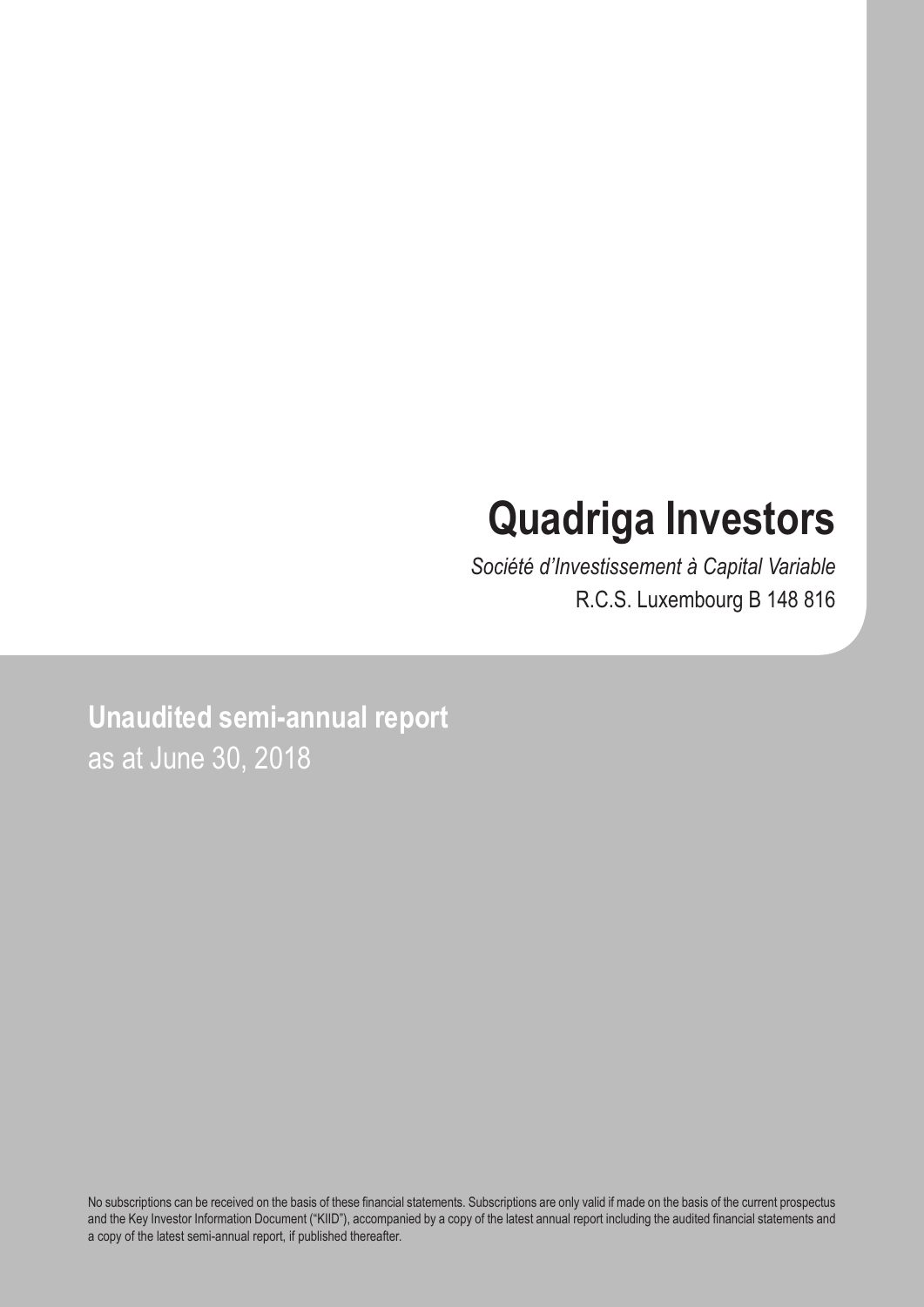### **Table of contents**

| Organisation and Administration                   | 1  |
|---------------------------------------------------|----|
| General information on the Company                | 3  |
| Information to the Shareholders                   | 4  |
| <b>Statement of Net Assets</b>                    | 5  |
|                                                   |    |
| Statement of Operations and Changes in Net Assets | 8  |
| Statistical information                           | 11 |
| Quadriga Investors - Belgravia Lynx               |    |
| Schedule of Investments                           | 13 |
| <b>Classification of Investments</b>              |    |
| Economic classification                           | 14 |
| Geographical classification                       | 14 |
| Quadriga Investors - AZ Total Return Fund         |    |
| Schedule of Investments                           | 15 |
| <b>Classification of Investments</b>              |    |
| Economic classification                           | 16 |
| Geographical classification                       | 16 |
|                                                   |    |
| Quadriga Investors - Vitrio Real Return           |    |
| Schedule of Investments                           | 17 |
| <b>Classification of Investments</b>              |    |
| Economic classification                           | 18 |
| Geographical classification                       | 18 |
| Quadriga Investors - GFED Aequitas                |    |
| Schedule of Investments                           | 19 |
| <b>Classification of Investments</b>              |    |
| Economic classification                           | 24 |
| Geographical classification                       | 24 |
| Quadriga Investors - Global Allocation Fund       |    |
| Schedule of Investments                           | 25 |
| <b>Classification of Investments</b>              |    |
| Economic classification                           | 26 |
| Geographical classification                       | 26 |
|                                                   |    |
| Quadriga Investors - Grantia Anphora              |    |
| Schedule of Investments                           | 27 |
| <b>Classification of Investments</b>              |    |
| Economic classification                           | 28 |
| Geographical classification                       | 28 |
| Notes to the financial statements                 | 29 |
| Other information                                 | 37 |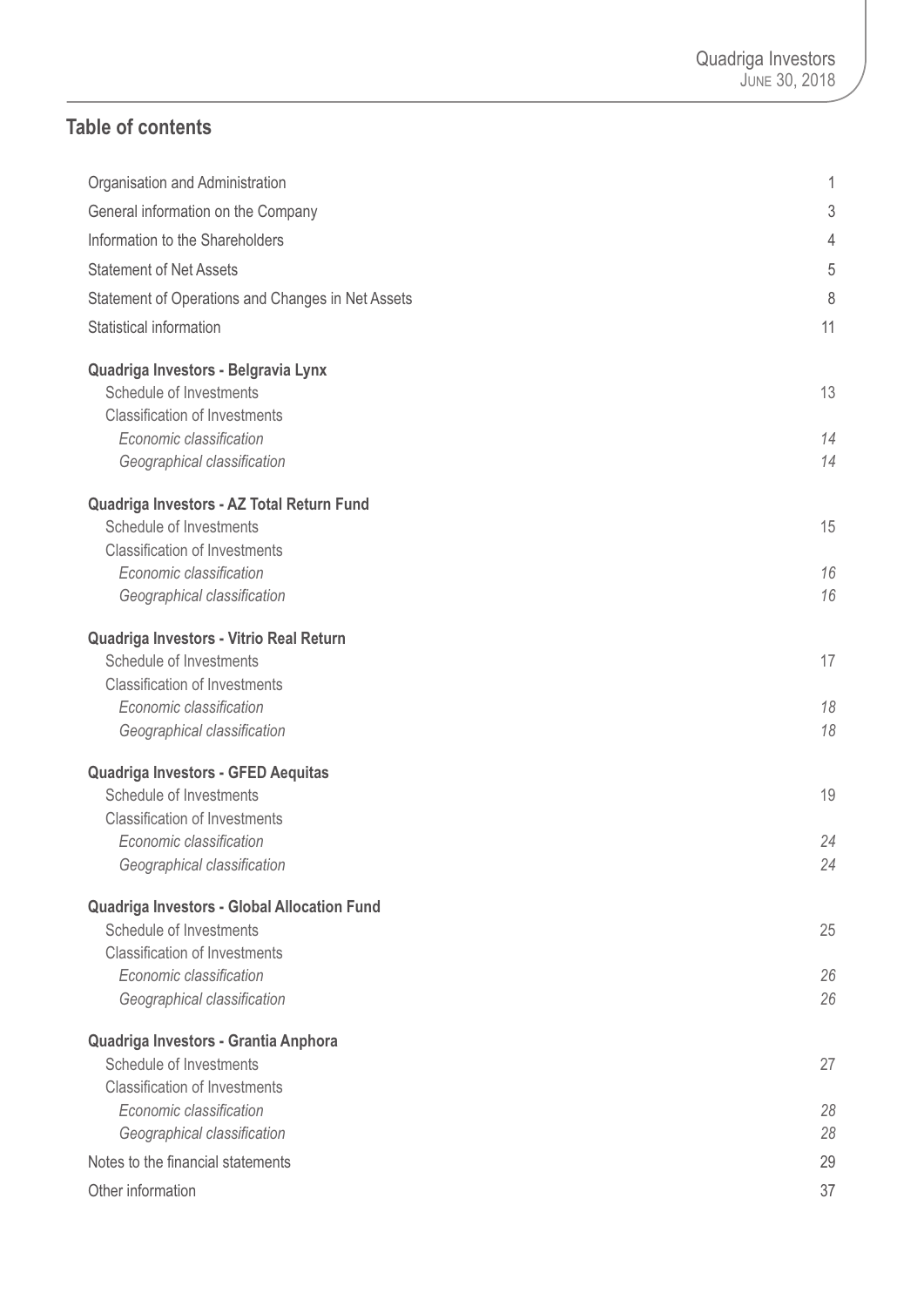### <span id="page-2-0"></span>**Organisation and Administration**

### **Registered Office**

28-32, Place de la gare, L-1616 Luxembourg Grand Duchy of Luxembourg

### **Board of Directors of the SICAV**

### **Chairman:**

Iñigo RESUSTA COVARRUBIAS, Chairman of Auriga Global Investors, sociedad de valores, S.A. 6-8, Cuesta del Sagrado Corazón, ES-28016 Madrid, Spain

### **Directors:**

Michael BARTLETT, Managing director of Hedge Advisors 12 Waxwell close, pinner, Middlesex, London HA5 3ET, United Kingdom

Benoît ANDRIANNE, Partner - I.D. Associates 9bis rue Basse, L-4963 Clemency, Grand Duchy of Luxembourg

Enrique MARTINAVARRO FERRER, Board member, Auriga Global Investors, sociedad de valores, S.A. 6-8, Cuesta del Sagrado Corazón, ES-28016 Madrid, **Spain** 

### **Management Company**

Quadriga Asset Managers SGIIC S.A. 6-8, Cuesta del Sagrado Corazón, ES-28016 Madrid, Spain

### **Conducting officers of the Management Company**

Daniel ARRIBAS, 6-8, Cuesta del Sagrado Corazón, ES-28016 Madrid, Spain Patricia ALFONSO, 6-8, Cuesta del Sagrado Corazón, ES-28016 Madrid, Spain

### **Board of Directors of the Management Company**

Enrique MARTINAVARRO, CEO, 6-8, Cuesta del Sagrado Corazón, ES-28016 Madrid, Spain

Rodrigo HERNANDO (until September 12, 2017) 6-8, Cuesta del Sagrado Corazón, ES-28016 Madrid, Spain

Daniel ARRIBAS (from September 13, 2017) 6-8, Cuesta del Sagrado Corazón, ES-28016 Madrid, Spain

Alfonso JIMENEZ, 6-8, Cuesta del Sagrado Corazón, ES-28016 Madrid, **Spain** 

Rosa SERDA, 6-8, Cuesta del Sagrado Corazón, ES-28016 Madrid, Spain

Maria VAZQUEZ (until September 12, 2017) 6-8, Cuesta del Sagrado Corazón, ES-28016 Madrid, Spain

Diego PARRILLA (from September 13, 2017) 6-8, Cuesta del Sagrado Corazón, ES-28016 Madrid, Spain

### **Investment Manager(s)**

For Quadriga Investors - Belgravia Lynx: Belgravia Capital, SGIIC, S.A. C/ Nuñez de Balboa 120, 4°Dcha., ES-28006 Madrid, Spain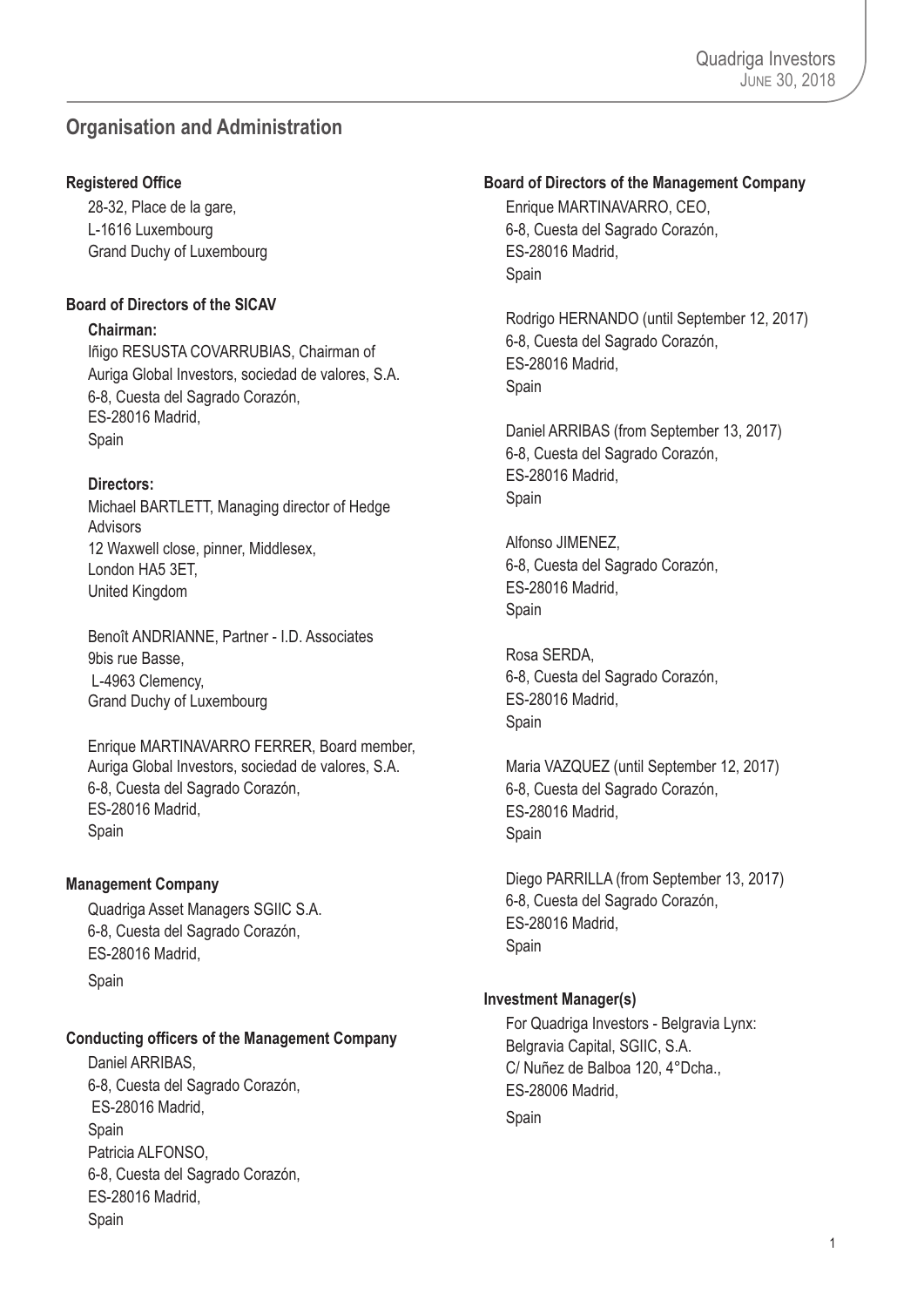### **Organisation and Administration** (continued)

### **Investment Adviser(s)**

For Quadriga Investors - AZ Total Return Fund: Poniente Capital S.R.L. 100, Castellana ES-28046 Madrid, Spain For Quadriga Investors - GFED Aequitas: Gestion Fondo Educativo, S.L. 17, Calle Ortega y Gasset ES-28006 Madrid, Spain

### **Depositary and Paying Agent**

Société Générale Bank & Trust 11, avenue Emile Reuter, L-2420 Luxembourg Grand Duchy of Luxembourg (Operational center): 28-32, Place de la gare, L-1616 Luxembourg Grand Duchy of Luxembourg

### **Administrative, Corporate and Domiciliary Agent**

Société Générale Bank & Trust (operational center) 28-32, Place de la gare, L-1616 Luxembourg Grand Duchy of Luxembourg

### **Registrar and Transfer Agent**

Société Générale Bank & Trust (operational center) 28-32, Place de la gare, L-1616 Luxembourg Grand Duchy of Luxembourg

### **Auditor**

KPMG Luxembourg, *Société coopérative* 39, Avenue John F. Kennedy, L-1855 Luxembourg Grand Duchy of Luxembourg

### **Luxembourg Legal Advisor**

Arendt & Medernach S.A. 41 A, avenue J-F Kennedy, L-2082 Luxembourg Grand Duchy of Luxembourg

### **Spanish Legal Advisor**

Cuatrecasas C/Lagasca 88. Planta 3ª, ES-28001 Madrid, Spain

### **Distributor**

Auriga Global Investors, sociedad de valores, S.A. 6-8, Cuesta del Sagrado Corazón, ES-28016 Madrid, Spain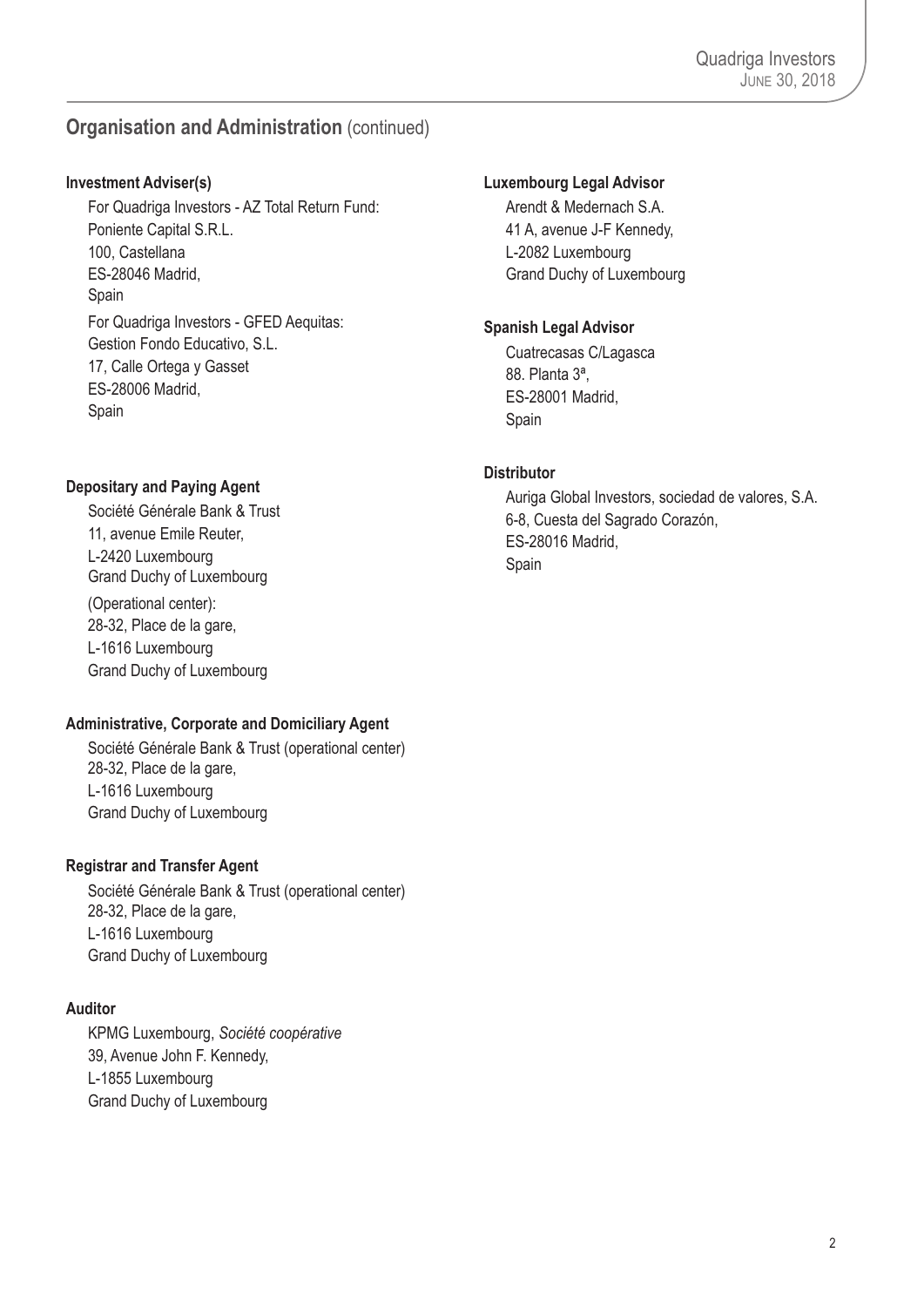### <span id="page-4-0"></span>**General information on the Company**

The Company is an Investment Company with Variable Capital (SICAV) incorporated on October 20, 2009 under Luxembourg law and listed on the official list of Undertakings for Collective Investment, authorised under Part I of the amended law of December 17, 2010 (the "2010 Law") on Undertakings for Collective Investment which implemented into Luxembourg law (i) the Directive 2009/65/EC of the European Parliament and of the Council of July 13, 2009 on the coordination of laws, regulations and administrative provisions relating to Undertakings for Collective Investment in Transferable Securities ("UCITS") and (ii) the implementation measures of the Directive 2009/65/EC.

The articles of incorporation of the Company were published in the *Mémorial, Recueil Spécial des Sociétés et Associations du Grand-Duché de Luxembourg* (hereinafter "the Mémorial"), the first time on November 11, 2009, after being deposited with the District Court of Luxembourg, where they can be consulted and where copies can be obtained against payment of the Court fees.

Quadriga Asset Managers SGIIC S.A. was appointed as the Management Company to manage and to administer the business and the affairs of the Company, subject to the overall control and supervision of the Board of Directors.

The Company is registered with the Luxembourg Trade Register under number B 148 816.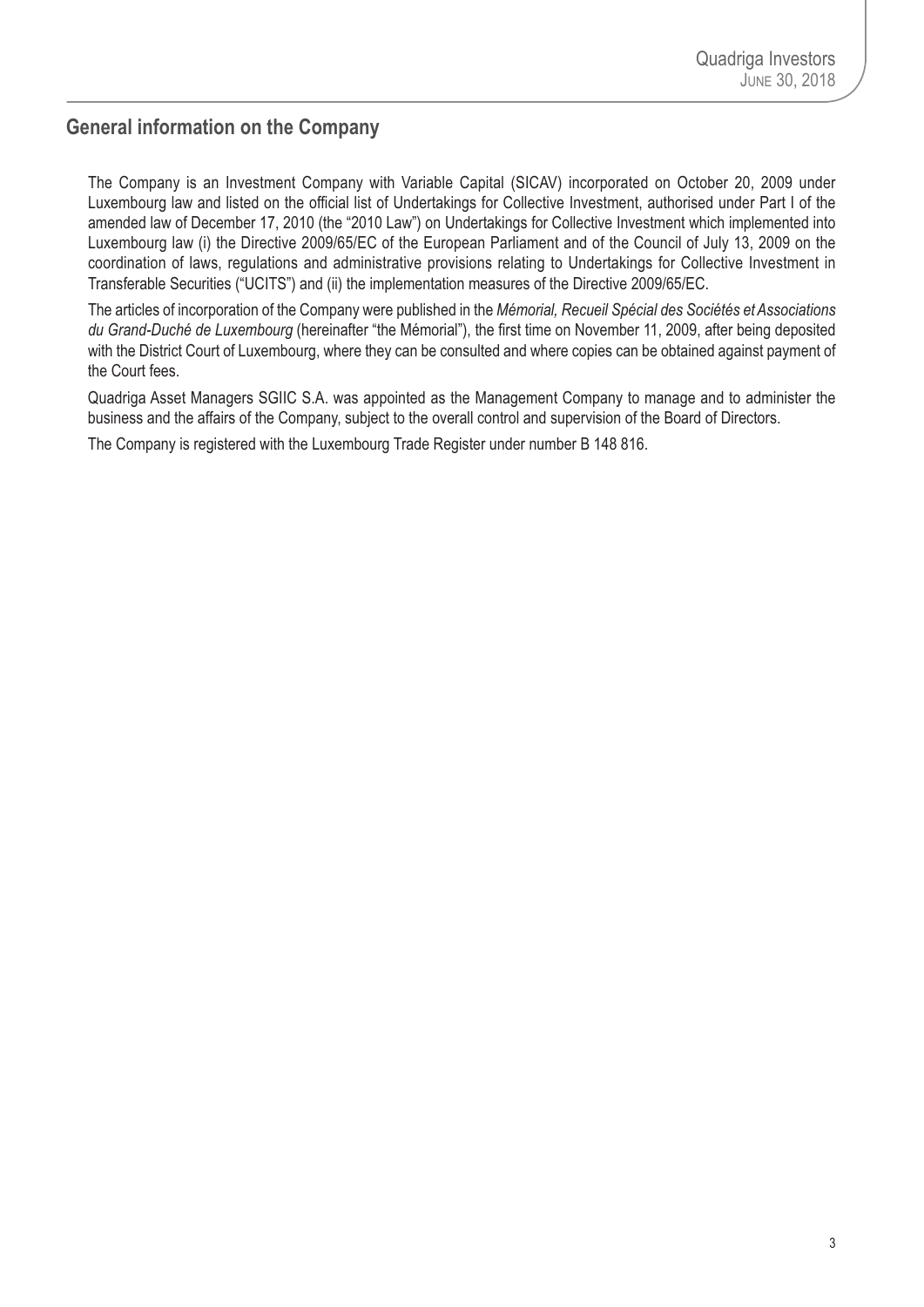### <span id="page-5-0"></span>**Information to the Shareholders**

The annual general meeting of shareholders will be held in Luxembourg, at the Company's registered office or at any other location in Luxembourg specified in the convening notice, on third Monday of the month of April at 10:30 a.m.

Notice to shareholders will be given in accordance with Luxembourg law. The notice will specify the place and time of the meeting the conditions of admission, the agenda, the quorum and the voting requirements.

The convening notices for general meetings of shareholders will be published in the countries where the shares are offered to the public when this is required by their legislation.

Annual reports, including accounting data, will be certified by the Auditor and semi-annual reports will be made available to shareholders at the Company's registered office as well as with the distributors of the shares of the Company.

These periodic reports contain all the financial information relating to each of the Company Sub-Funds and to the consolidated situation of all the Sub-Funds, expressed in Euro.

Changes in the composition of the securities portfolio during the reporting period are available to shareholders free of charge at the registered office of the Company.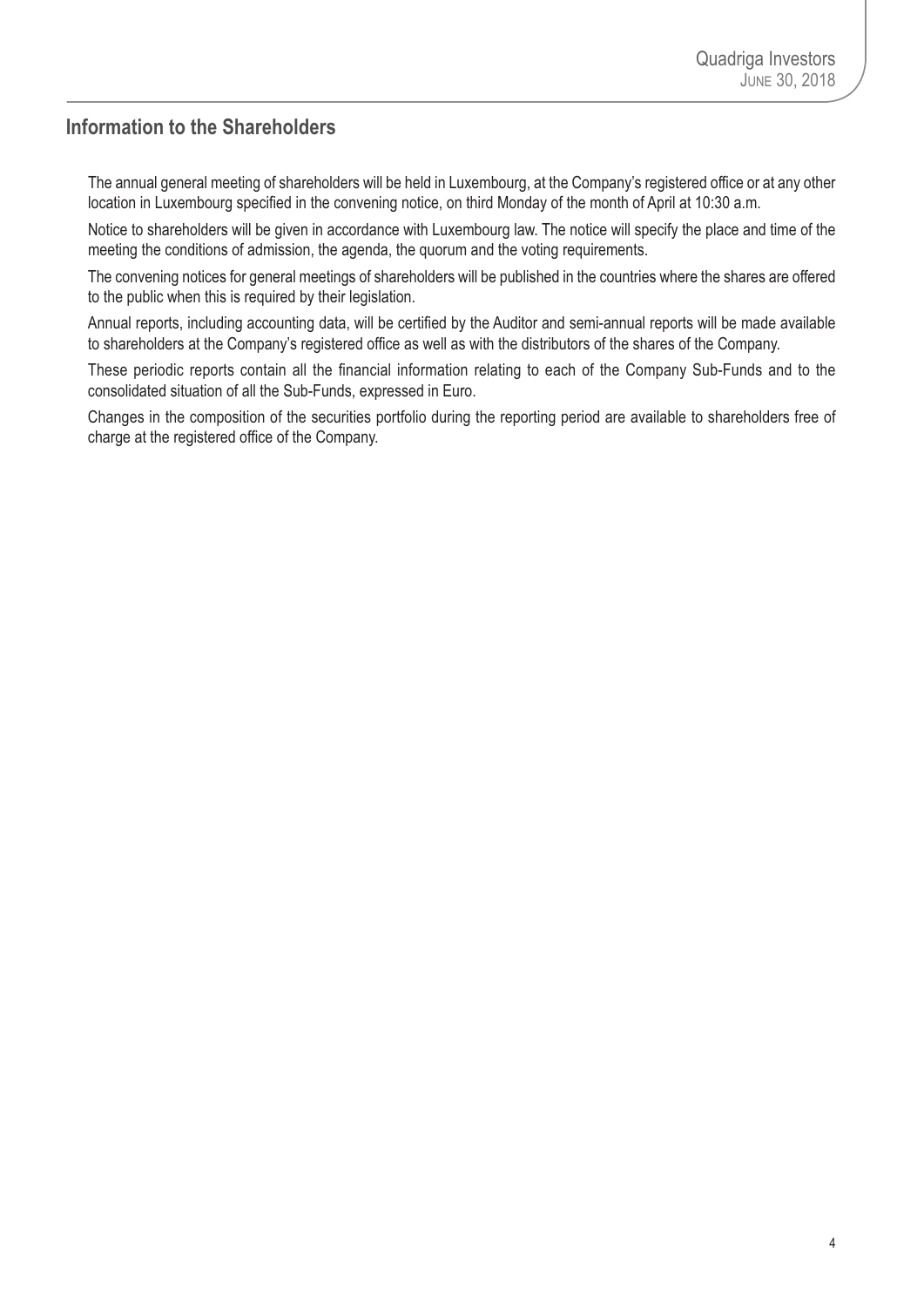### <span id="page-6-0"></span>**Statement of Net Assets**

(expressed in the Sub-Fund's currency)

|                                                               |              | <b>Belgravia</b><br>Lynx | Quadriga Investors - Quadriga Investors - Quadriga Investors -<br><b>AZ Total Return</b><br>Fund | <b>Vitrio Real</b><br>Return |
|---------------------------------------------------------------|--------------|--------------------------|--------------------------------------------------------------------------------------------------|------------------------------|
|                                                               | <b>Notes</b> | <b>EUR</b>               | <b>EUR</b>                                                                                       | <b>EUR</b>                   |
| <b>ASSETS</b>                                                 |              |                          |                                                                                                  |                              |
| Securities portfolio at cost                                  |              | 61 026 815               | 7750579                                                                                          | 13 511 588                   |
| Net unrealised profit/ (loss)                                 |              | (1303425)                | 528 004                                                                                          | (667383)                     |
| Securities portfolio at market value                          | 2.2          | 59 723 390               | 8 278 583                                                                                        | 12 844 205                   |
| Cash at bank                                                  |              | 30 360 297               | 4 195 050                                                                                        | 5 658 217                    |
| Time deposits                                                 |              |                          |                                                                                                  |                              |
| Receivable for Fund shares issued                             |              | 1476                     |                                                                                                  |                              |
| Receivable for securities sold                                |              | 2 805 446                | 57 790                                                                                           |                              |
| Receivable on spot exchange                                   |              |                          |                                                                                                  |                              |
| Dividends receivable, net                                     |              | 211 084                  |                                                                                                  | 17855                        |
| Interest receivable on bonds                                  |              |                          |                                                                                                  | 42 4 9 6                     |
| Options bought at market value                                | 8            |                          |                                                                                                  | 16 059                       |
| Unrealised appreciation on financial futures contracts        | 7            | 354 065                  |                                                                                                  |                              |
| Unrealised appreciation on contracts for difference           | 10           |                          | 12 583                                                                                           |                              |
| Formation expenses, net                                       | 2.10         |                          |                                                                                                  |                              |
| Other assets                                                  |              |                          | 27 987                                                                                           |                              |
|                                                               |              | 93 455 758               | 12 571 993                                                                                       | 18 578 832                   |
|                                                               |              |                          |                                                                                                  |                              |
| <b>LIABILITIES</b>                                            |              |                          |                                                                                                  |                              |
| <b>Bank Overdraft</b>                                         |              | 347 771                  | 64 652                                                                                           | 1446 181                     |
| Payable for Fund shares redeemed                              |              | 275 240                  |                                                                                                  |                              |
| Payable for securities purchased                              |              | 1 176 292                |                                                                                                  |                              |
| Payable on spot exchange                                      |              |                          | 368                                                                                              |                              |
| Management fees payable                                       | 3            | 342 316                  |                                                                                                  | 13722                        |
| Investment advisory fees payable                              | 4            | 1972                     | 34 010                                                                                           | 1973                         |
| Performance fees payable                                      | 3            | 185                      | 76                                                                                               |                              |
| Depositary fees payable                                       | 5            | 35 160                   | 6 4 9 0                                                                                          | 7 506                        |
| Taxe d'abonnement payable                                     | 6            | 11 274                   | 1516                                                                                             | 1 3 5 6                      |
| Administration fees payable                                   | 5            | 29 5 92                  | 14 750                                                                                           | 15 508                       |
| Registrar Agent fees payable                                  | 5            | 21 000                   | 3 1 7 4                                                                                          | 7 0 27                       |
| Professional fees payable                                     |              | 3874                     | 5 8 2 5                                                                                          | 3694                         |
| Interest and bank charges payable                             |              | 5778                     | 1538                                                                                             | 691                          |
| Options written at market value                               | 8            |                          |                                                                                                  |                              |
| Unrealised depreciation on forward foreign exchange contracts |              |                          |                                                                                                  |                              |
| Unrealised depreciation on financial futures contracts        | 7            |                          | 22 3 22                                                                                          | 22 634                       |
| Unrealised depreciation on contracts for difference           | 10           |                          |                                                                                                  | 345 658                      |
| Other liabilities                                             |              | 969                      | 13 4 10                                                                                          | 1937                         |
|                                                               |              | 2 2 5 1 4 2 3            | 168 131                                                                                          | 1867887                      |
| <b>TOTAL NET ASSETS</b>                                       |              | 91 204 335               | 12 403 862                                                                                       | 16 710 945                   |

The accompanying notes form an integral part of these financial statements. 5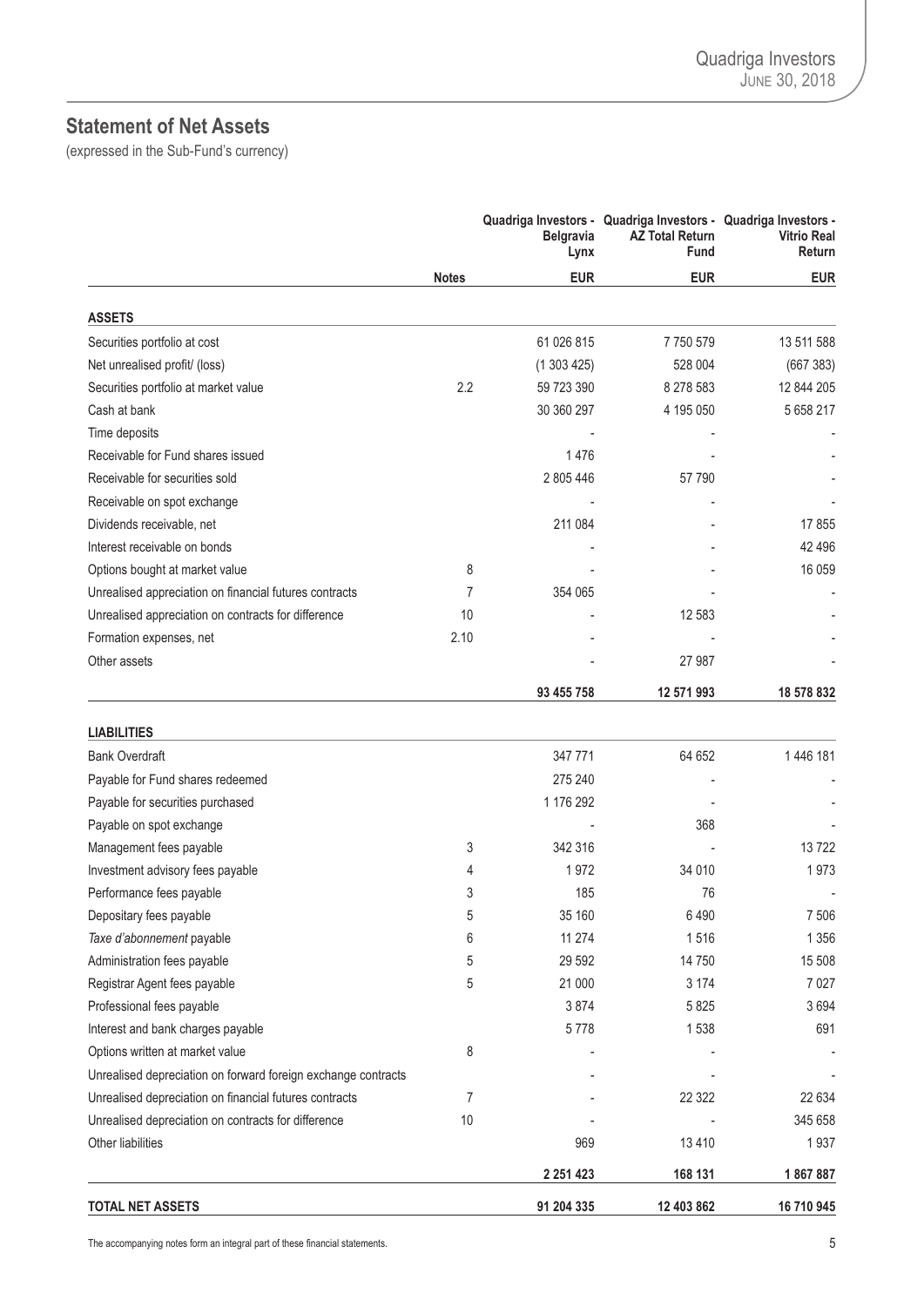### **Statement of Net Assets** (continued)

(expressed in the Sub-Fund's currency)

|                                                               |              | <b>GFED</b><br><b>Aequitas</b> | Quadriga Investors - Quadriga Investors - Quadriga Investors -<br><b>Global Allocation</b><br>Fund | <b>Grantia</b><br>Anphora |
|---------------------------------------------------------------|--------------|--------------------------------|----------------------------------------------------------------------------------------------------|---------------------------|
|                                                               | <b>Notes</b> | <b>EUR</b>                     | <b>EUR</b>                                                                                         | <b>EUR</b>                |
| <b>ASSETS</b>                                                 |              |                                |                                                                                                    |                           |
| Securities portfolio at cost                                  |              | 31 380 675                     | 19 623 788                                                                                         | 10 131 081                |
| Net unrealised profit/ (loss)                                 |              | 759 659                        | (150318)                                                                                           | (14 490)                  |
| Securities portfolio at market value                          | 2.2          | 32 140 334                     | 19 473 470                                                                                         | 10 116 591                |
| Cash at bank                                                  |              | 4 222 625                      | 6 897 773                                                                                          | 6 055 902                 |
| Time deposits                                                 |              | 1 000 000                      |                                                                                                    |                           |
| Receivable for Fund shares issued                             |              |                                | 15 067                                                                                             | 1 098 570                 |
| Receivable for securities sold                                |              | 2                              | 3609                                                                                               |                           |
| Receivable on spot exchange                                   |              |                                | 1664                                                                                               |                           |
| Dividends receivable, net                                     |              | 7 1 8 7                        |                                                                                                    |                           |
| Interest receivable on bonds                                  |              | 247 445                        | 22735                                                                                              |                           |
| Options bought at market value                                | 8            | 1526                           | 177 701                                                                                            |                           |
| Unrealised appreciation on financial futures contracts        | 7            | 25 178                         |                                                                                                    |                           |
| Unrealised appreciation on contracts for difference           | 10           |                                |                                                                                                    |                           |
| Formation expenses, net                                       | 2.10         |                                | 6 0 5 5                                                                                            | 14 740                    |
| Other assets                                                  |              | 298 412                        | 5 5 6 3                                                                                            |                           |
|                                                               |              | 37 942 709                     | 26 603 637                                                                                         | 17 285 803                |
| <b>LIABILITIES</b>                                            |              |                                |                                                                                                    |                           |
| <b>Bank Overdraft</b>                                         |              | 5                              |                                                                                                    |                           |
| Payable for Fund shares redeemed                              |              |                                |                                                                                                    |                           |
| Payable for securities purchased                              |              | 762 199                        | 3574                                                                                               |                           |
| Payable on spot exchange                                      |              |                                | 1910                                                                                               |                           |
| Management fees payable                                       | 3            |                                | 74 209                                                                                             | 66 263                    |
| Investment advisory fees payable                              | 4            | 96 572                         | 1972                                                                                               |                           |
| Performance fees payable                                      | 3            |                                |                                                                                                    | 213 128                   |
| Depositary fees payable                                       | 5            | 11 807                         | 9 1 8 0                                                                                            | $\overline{\phantom{a}}$  |
| Taxe d'abonnement payable                                     | 6            | 4 3 0 7                        | 2972                                                                                               | 2095                      |
| Administration fees payable                                   | 5            | 19 142                         | 16 976                                                                                             |                           |
| Registrar Agent fees payable                                  | 5            | 4 0 5 1                        | 12 455                                                                                             |                           |
| Professional fees payable                                     |              | 8571                           | 4601                                                                                               |                           |
| Interest and bank charges payable                             |              | 7 5 2 5                        | 7 1 7 6                                                                                            |                           |
| Options written at market value                               | 8            | 15792                          |                                                                                                    |                           |
| Unrealised depreciation on forward foreign exchange contracts |              |                                |                                                                                                    | 146 587                   |
| Unrealised depreciation on financial futures contracts        | 7            | 252 218                        | 28 264                                                                                             |                           |
| Unrealised depreciation on contracts for difference           | 10           |                                |                                                                                                    |                           |
| Other liabilities                                             |              | 969                            | 2 9 0 6                                                                                            | 8705                      |
|                                                               |              | 1 183 158                      | 166 195                                                                                            | 436 778                   |
| <b>TOTAL NET ASSETS</b>                                       |              | 36 759 551                     | 26 437 442                                                                                         | 16 849 025                |

The accompanying notes form an integral part of these financial statements. 6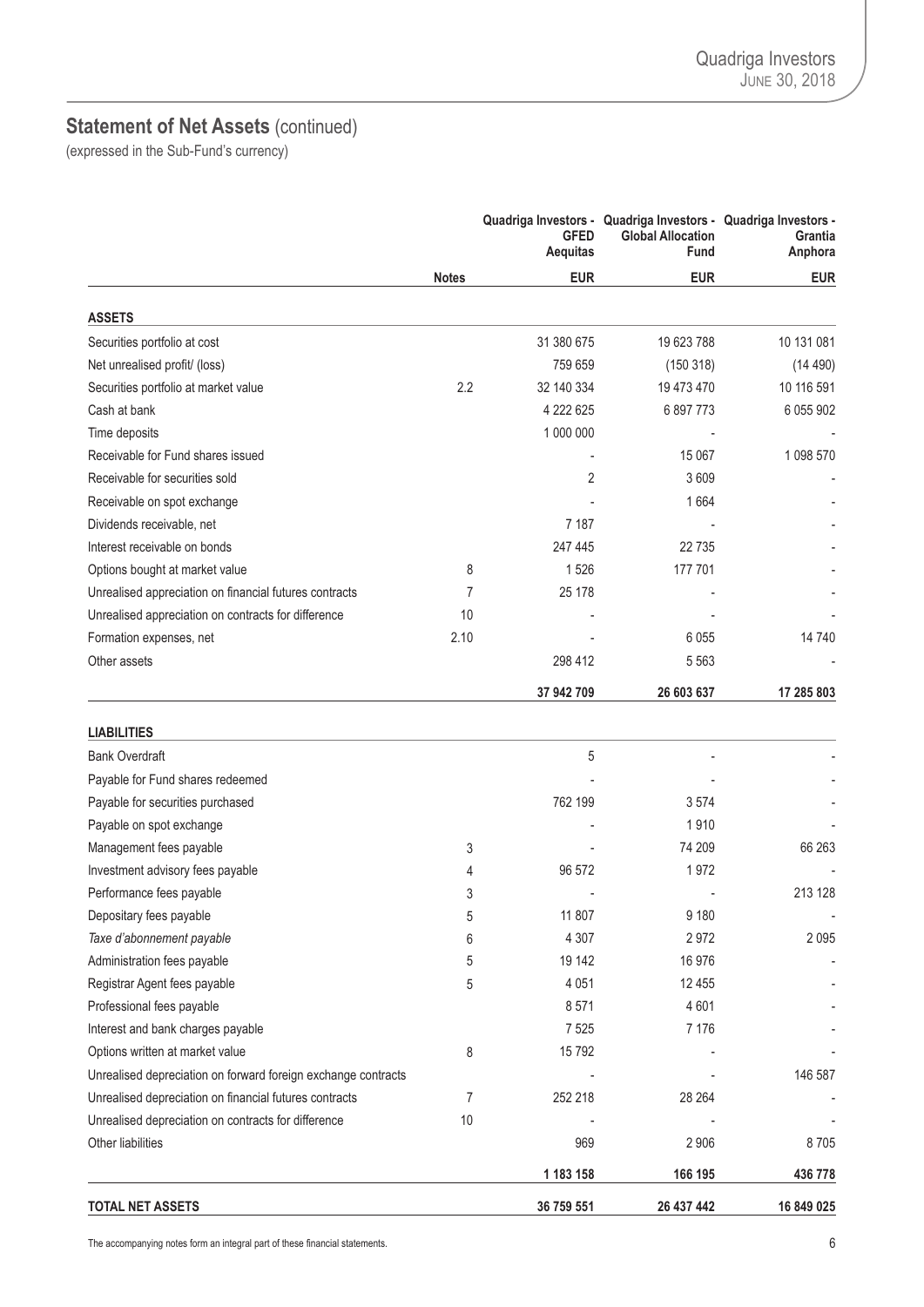### **Statement of Net Assets** (continued)

|                                                               |       | Combined    |
|---------------------------------------------------------------|-------|-------------|
|                                                               | Notes | <b>EUR</b>  |
| <b>ASSETS</b>                                                 |       |             |
| Securities portfolio at cost                                  |       | 143 424 526 |
| Net unrealised profit/ (loss)                                 |       | (847953)    |
| Securities portfolio at market value                          | 2.2   | 142 576 573 |
| Cash at bank                                                  |       | 57 389 864  |
| Time deposits                                                 |       | 1 000 000   |
| Receivable for Fund shares issued                             |       | 1 115 113   |
| Receivable for securities sold                                |       | 2866847     |
| Receivable on spot exchange                                   |       | 1664        |
| Dividends receivable, net                                     |       | 236 126     |
| Interest receivable on bonds                                  |       | 312 676     |
| Options bought at market value                                | 8     | 195 286     |
| Unrealised appreciation on financial futures contracts        | 7     | 379 243     |
| Unrealised appreciation on contracts for difference           | 10    | 12 583      |
| Formation expenses, net                                       | 2.10  | 20 795      |
| Other assets                                                  |       | 331 962     |
|                                                               |       | 206 438 732 |
|                                                               |       |             |
| <b>LIABILITIES</b>                                            |       |             |
| <b>Bank Overdraft</b>                                         |       | 1858609     |
| Payable for Fund shares redeemed                              |       | 275 240     |
| Payable for securities purchased                              |       | 1942065     |
| Payable on spot exchange                                      |       | 2 2 7 8     |
| Management fees payable                                       | 3     | 496 510     |
| Investment advisory fees payable                              | 4     | 136 499     |
| Performance fees payable                                      | 3     | 213 389     |
| Depositary fees payable                                       | 5     | 70 143      |
| Taxe d'abonnement payable                                     | 6     | 23 520      |
| Administration fees payable                                   | 5     | 95 968      |
| Registrar Agent fees payable                                  | 5     | 47 707      |
| Professional fees payable                                     |       | 26 5 65     |
| Interest and bank charges payable                             |       | 22 708      |
| Options written at market value                               | 8     | 15792       |
| Unrealised depreciation on forward foreign exchange contracts |       | 146 587     |
| Unrealised depreciation on financial futures contracts        | 7     | 325 438     |
| Unrealised depreciation on contracts for difference           | 10    | 345 658     |
| Other liabilities                                             |       | 28 896      |
|                                                               |       | 6 073 572   |
| <b>TOTAL NET ASSETS</b>                                       |       | 200 365 160 |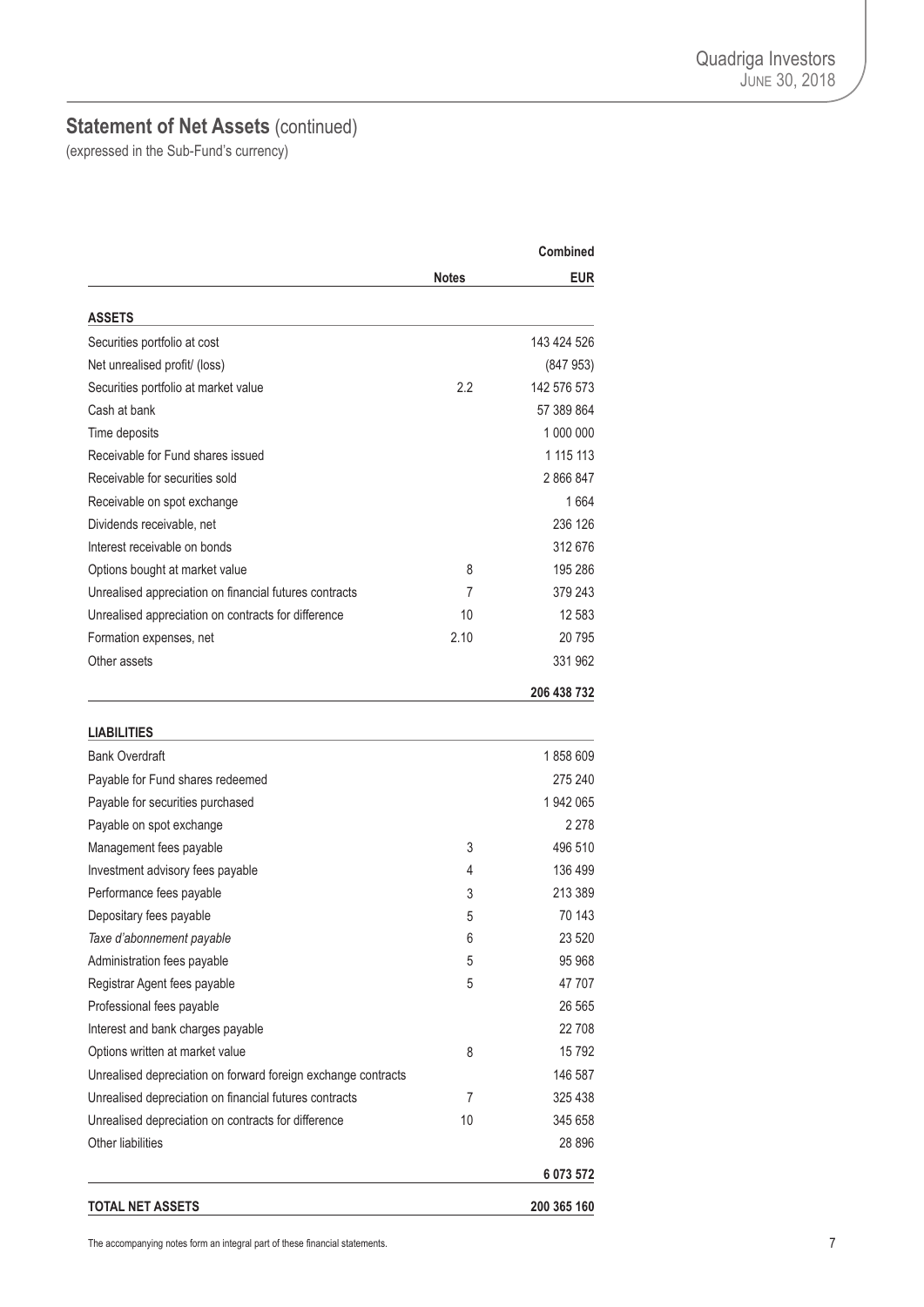# <span id="page-9-0"></span>**Statement of Operations and Changes in Net Assets**

|                                            |              | <b>Belgravia</b><br>Lynx | Quadriga Investors - Quadriga Investors - Quadriga Investors -<br><b>AZ Total Return</b><br>Fund | <b>Vitrio Real</b><br>Return |
|--------------------------------------------|--------------|--------------------------|--------------------------------------------------------------------------------------------------|------------------------------|
|                                            | <b>Notes</b> | <b>EUR</b>               | <b>EUR</b>                                                                                       | <b>EUR</b>                   |
| Net assets at the beginning of the year    |              | 149 033 886              | 13 258 531                                                                                       | 18 723 274                   |
| <b>INCOME</b>                              |              |                          |                                                                                                  |                              |
| Dividends, net                             |              | 960 943                  | 60 012                                                                                           | 146 594                      |
| Interest on Bonds, net                     |              |                          | 6 0 0 5                                                                                          | 119 601                      |
| <b>Bank interest</b>                       |              | 362                      | 642                                                                                              | 1694                         |
| Other income                               |              |                          |                                                                                                  |                              |
|                                            |              | 961 305                  | 66 659                                                                                           | 267889                       |
| <b>EXPENSES</b>                            |              |                          |                                                                                                  |                              |
| Management fees                            | 3            | 788 944                  |                                                                                                  | 43 8 14                      |
| Investment advisory fees                   | 4            |                          | 77 219                                                                                           |                              |
| Performance fees                           | 3            | 185                      |                                                                                                  |                              |
| Depositary fees                            | 5            | 33 159                   | 6545                                                                                             | 7 567                        |
| Taxe d'abonnement                          | 6            | 24 7 7 4                 | 3 1 1 6                                                                                          | 2937                         |
| Administration fees                        | 5            | 29 8 21                  | 15 061                                                                                           | 15 690                       |
| Registrar Agent fees                       | 5            | 15 210                   | 3 3 7 6                                                                                          | 6712                         |
| Professional fees                          |              | 19743                    | 20 899                                                                                           | 26 122                       |
| Interest and bank charges                  |              | 33774                    | 10 332                                                                                           | 35 920                       |
| Amortisation of formation expenses         | 2.10         |                          | 25                                                                                               |                              |
| <b>Transaction costs</b>                   |              | 231 862                  | 24 403                                                                                           | 3517                         |
| Other expenses                             |              | 1 0 6 4                  | 1 3 1 4                                                                                          | 2052                         |
|                                            |              | 1 178 536                | 162 290                                                                                          | 144 331                      |
| Net investment income/ (loss)              |              | (217231)                 | (95631)                                                                                          | 123 558                      |
| Net realised gains/ (losses) on            |              |                          |                                                                                                  |                              |
| - securities sold                          |              | 7703824                  | 398 643                                                                                          | (57 537)                     |
| - currencies                               |              | (50234)                  | 692                                                                                              | (22674)                      |
| - forward foreign exchange contracts       |              |                          |                                                                                                  |                              |
| - options                                  |              |                          |                                                                                                  | (114 280)                    |
| - futures contracts                        |              | (156626)                 | (19974)                                                                                          | 23 264                       |
| - contracts for difference                 |              |                          | 119 690                                                                                          | (372 217)                    |
|                                            |              | 7 496 964                | 499 051                                                                                          | (54344)                      |
| Net realised result for the year           |              | 7 279 733                | 403 420                                                                                          | (419886)                     |
| Change in net unrealised profit/ (loss) on |              |                          |                                                                                                  |                              |
| - securities                               |              | (15 177 436)             | (528000)                                                                                         | (209 588)                    |
| - forward foreign exchange contracts       |              |                          |                                                                                                  |                              |
| - options                                  |              |                          |                                                                                                  | 39 815                       |
| - futures contracts                        |              | (1961862)                | (65 106)                                                                                         | (50017)                      |
| - contracts for difference                 |              |                          | 14 069                                                                                           | 589 045                      |
|                                            |              | (17 139 298)             | (579037)                                                                                         | 369 255                      |
| <b>Result of operations</b>                |              | (9859565)                | (175617)                                                                                         | (50631)                      |
| <b>Movements in capital</b>                |              |                          |                                                                                                  |                              |
| Subscriptions                              |              | 13 827 770               |                                                                                                  | 1 168 531                    |
| Redemptions                                |              | (61797756)               | (679052)                                                                                         | (3 130 229)                  |
|                                            |              | (47969986)               | (679052)                                                                                         | (1961698)                    |
| Net assets at the end of the year          |              | 91 204 335               | 12 403 862                                                                                       | 16 710 945                   |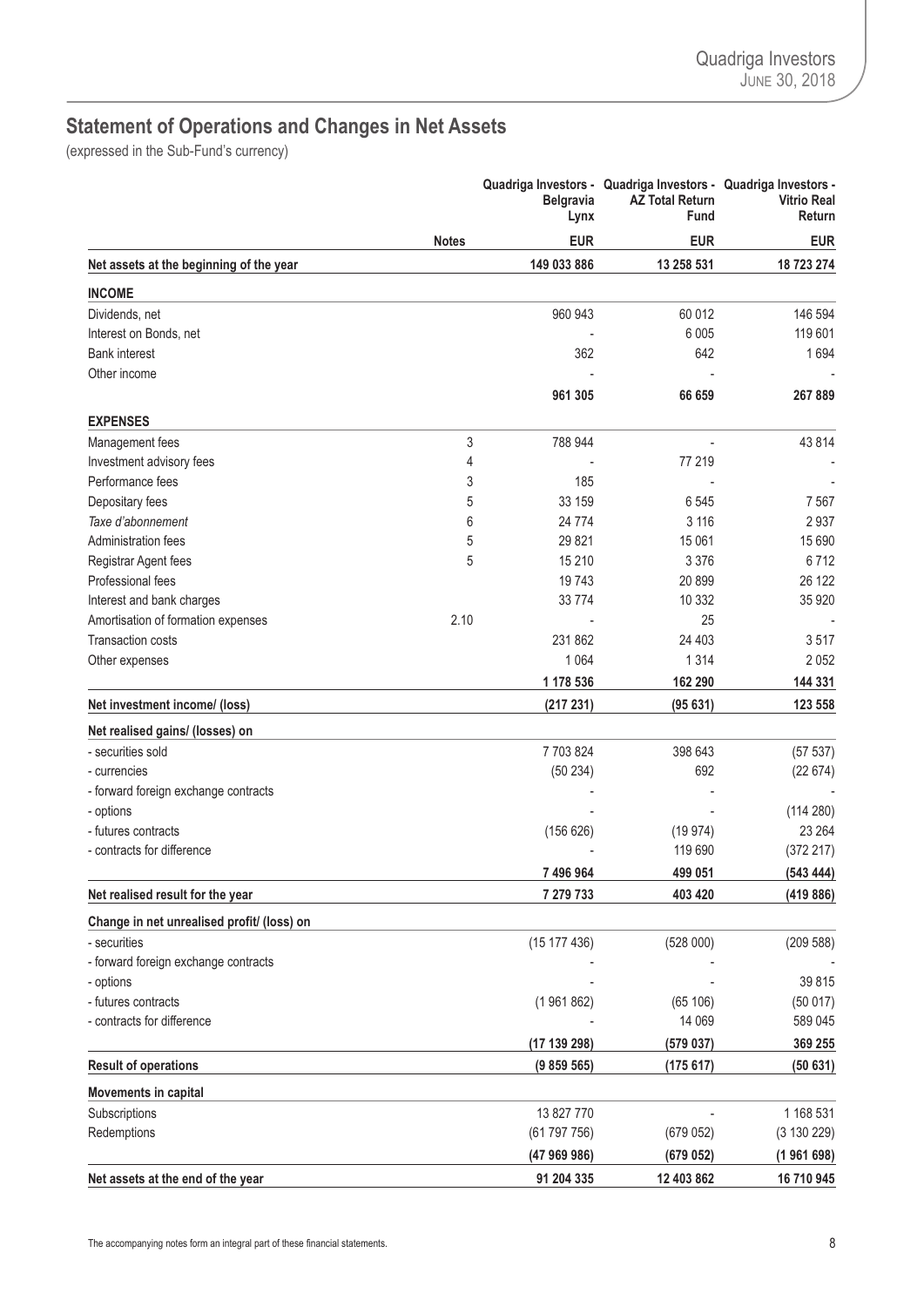# **Statement of Operations and Changes in Net Assets** (continued)

|                                            |              | <b>GFED</b><br><b>Aequitas</b> | Quadriga Investors - Quadriga Investors - Quadriga Investors -<br><b>Global Allocation</b><br>Fund | Grantia<br>Anphora |
|--------------------------------------------|--------------|--------------------------------|----------------------------------------------------------------------------------------------------|--------------------|
|                                            | <b>Notes</b> | <b>EUR</b>                     | <b>EUR</b>                                                                                         | <b>EUR</b>         |
| Net assets at the beginning of the year    |              | 39 192 927                     | 25 407 293                                                                                         | 8 198 679          |
| <b>INCOME</b>                              |              |                                |                                                                                                    |                    |
| Dividends, net                             |              | 330 157                        | 129                                                                                                |                    |
| Interest on Bonds, net                     |              | 377 387                        | 71 188                                                                                             |                    |
| <b>Bank interest</b>                       |              | 14 573                         | 2 1 4 1                                                                                            | 105                |
| Other income                               |              | 633                            | 42 153                                                                                             |                    |
|                                            |              | 722750                         | 115 611                                                                                            | 105                |
| <b>EXPENSES</b>                            |              |                                |                                                                                                    |                    |
| Management fees                            | 3            |                                | 159 533                                                                                            | 118 998            |
| Investment advisory fees                   | 4            | 203 294                        |                                                                                                    |                    |
| Performance fees                           | 3            |                                |                                                                                                    | 213 128            |
| Depositary fees                            | 5            | 11 683                         | 9 2 2 9                                                                                            |                    |
| Taxe d'abonnement                          | 6            | 8754                           | 5909                                                                                               | 3644               |
| Administration fees                        | 5            | 19 290                         | 17 113                                                                                             |                    |
| Registrar Agent fees                       | 5            | 3571                           | 7 3 0 8                                                                                            |                    |
| Professional fees                          |              | 28 4 61                        | 22 4 15                                                                                            | 833                |
| Interest and bank charges                  |              | 3598                           | 13 259                                                                                             | 4 1 1 9            |
| Amortisation of formation expenses         | 2.10         | 604                            | 1 0 6 3                                                                                            | 1797               |
| <b>Transaction costs</b>                   |              | 25 891                         | 27 895                                                                                             |                    |
| Other expenses                             |              | 944                            | 3785                                                                                               |                    |
|                                            |              | 306 090                        | 267 509                                                                                            | 342 519            |
| Net investment income/ (loss)              |              | 416 660                        | (151 898)                                                                                          | (342 414)          |
| Net realised gains/ (losses) on            |              |                                |                                                                                                    |                    |
| - securities sold                          |              | (1820149)                      | (45202)                                                                                            | (6710)             |
| - currencies                               |              | 55 680                         | 37 777                                                                                             | 201 072            |
| - forward foreign exchange contracts       |              |                                |                                                                                                    | 988 505            |
| - options                                  |              | (107843)                       | 129 086                                                                                            |                    |
| - futures contracts                        |              | (42438)                        | 121 069                                                                                            |                    |
| - contracts for difference                 |              |                                |                                                                                                    |                    |
|                                            |              | (1914750)                      | 242730                                                                                             | 1 182 867          |
| Net realised result for the year           |              | (1498090)                      | 90 832                                                                                             | 840 453            |
| Change in net unrealised profit/ (loss) on |              |                                |                                                                                                    |                    |
| - securities                               |              | 1917086                        | 259 579                                                                                            | (12775)            |
| - forward foreign exchange contracts       |              |                                |                                                                                                    | (196549)           |
| - options                                  |              | (5414)                         | (118497)                                                                                           |                    |
| - futures contracts                        |              | (446047)                       | (291360)                                                                                           |                    |
| - contracts for difference                 |              |                                |                                                                                                    |                    |
|                                            |              | 1465625                        | (150 278)                                                                                          | (209 324)          |
| <b>Result of operations</b>                |              | (32465)                        | (59446)                                                                                            | 631 129            |
| Movements in capital                       |              |                                |                                                                                                    |                    |
| Subscriptions                              |              | 130 410                        | 3673918                                                                                            | 13 361 239         |
| Redemptions                                |              | (2531321)                      | (2584323)                                                                                          | (5342022)          |
|                                            |              | (2400911)                      | 1 089 595                                                                                          | 8 0 19 2 17        |
| Net assets at the end of the year          |              | 36 759 551                     | 26 437 442                                                                                         | 16 849 025         |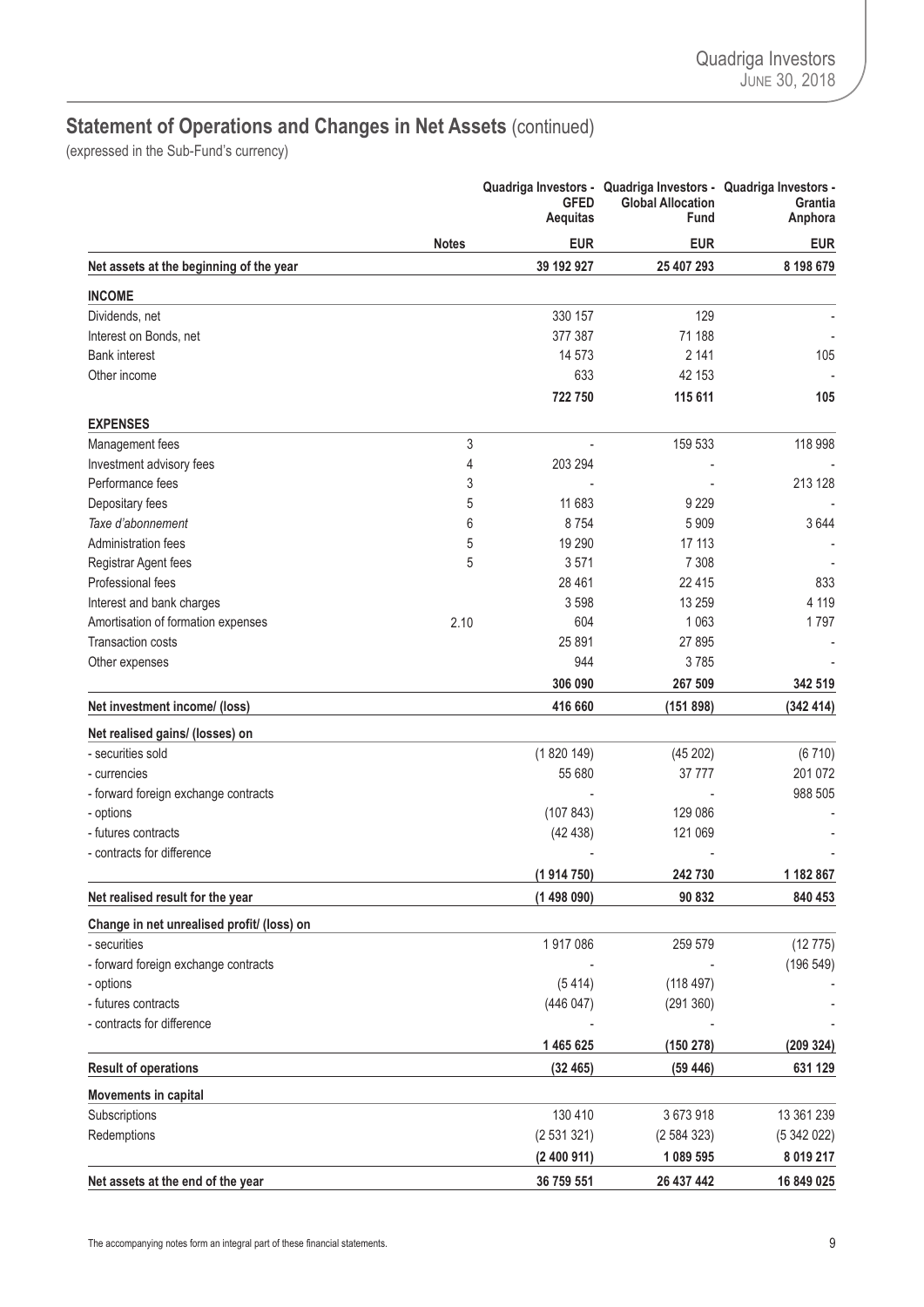# **Statement of Operations and Changes in Net Assets** (continued)

|                                            |              | <b>Combined</b> |
|--------------------------------------------|--------------|-----------------|
|                                            | <b>Notes</b> | <b>EUR</b>      |
| Net assets at the beginning of the year    |              | 253 814 590     |
| <b>INCOME</b>                              |              |                 |
| Dividends, net                             |              | 1497835         |
| Interest on Bonds, net                     |              | 574 181         |
| <b>Bank interest</b>                       |              | 19517           |
| Other income                               |              | 42786           |
|                                            |              | 2 134 319       |
| <b>EXPENSES</b>                            |              |                 |
| Management fees                            | 3            | 1 111 289       |
| Investment advisory fees                   | 4            | 280 513         |
| Performance fees                           | 3            | 213 313         |
| Depositary fees                            | 5            | 68 183          |
| Taxe d'abonnement                          | 6            | 49 134          |
| Administration fees                        | 5            | 96 975          |
| Registrar Agent fees                       | 5            | 36 177          |
| Professional fees                          |              | 118 473         |
| Interest and bank charges                  |              | 101 002         |
| Amortisation of formation expenses         | 2.10         | 3489            |
| <b>Transaction costs</b>                   |              | 313 568         |
| Other expenses                             |              | 9 1 5 9         |
|                                            |              | 2 401 275       |
| Net investment income/ (loss)              |              | (266956)        |
| Net realised gains/ (losses) on            |              |                 |
| - securities sold                          |              | 6 172 869       |
| - currencies                               |              | 222 313         |
| - forward foreign exchange contracts       |              | 988 505         |
| - options                                  |              | (93037)         |
| - futures contracts                        |              | (74705)         |
| - contracts for difference                 |              | (252 527)       |
|                                            |              | 6963418         |
| Net realised result for the year           |              | 6 696 462       |
| Change in net unrealised profit/ (loss) on |              |                 |
| - securities                               |              | (13751134)      |
| - forward foreign exchange contracts       |              | (196549)        |
| - options                                  |              | (84096)         |
| - futures contracts                        |              | (2814392)       |
| - contracts for difference                 |              | 603 114         |
|                                            |              | (16243057)      |
| <b>Result of operations</b>                |              | (9546595)       |
| Movements in capital                       |              |                 |
| Subscriptions                              |              | 32 161 868      |
| Redemptions                                |              | (76 064 703)    |
|                                            |              |                 |
|                                            |              | (43902835)      |
| Net assets at the end of the year          |              | 200 365 160     |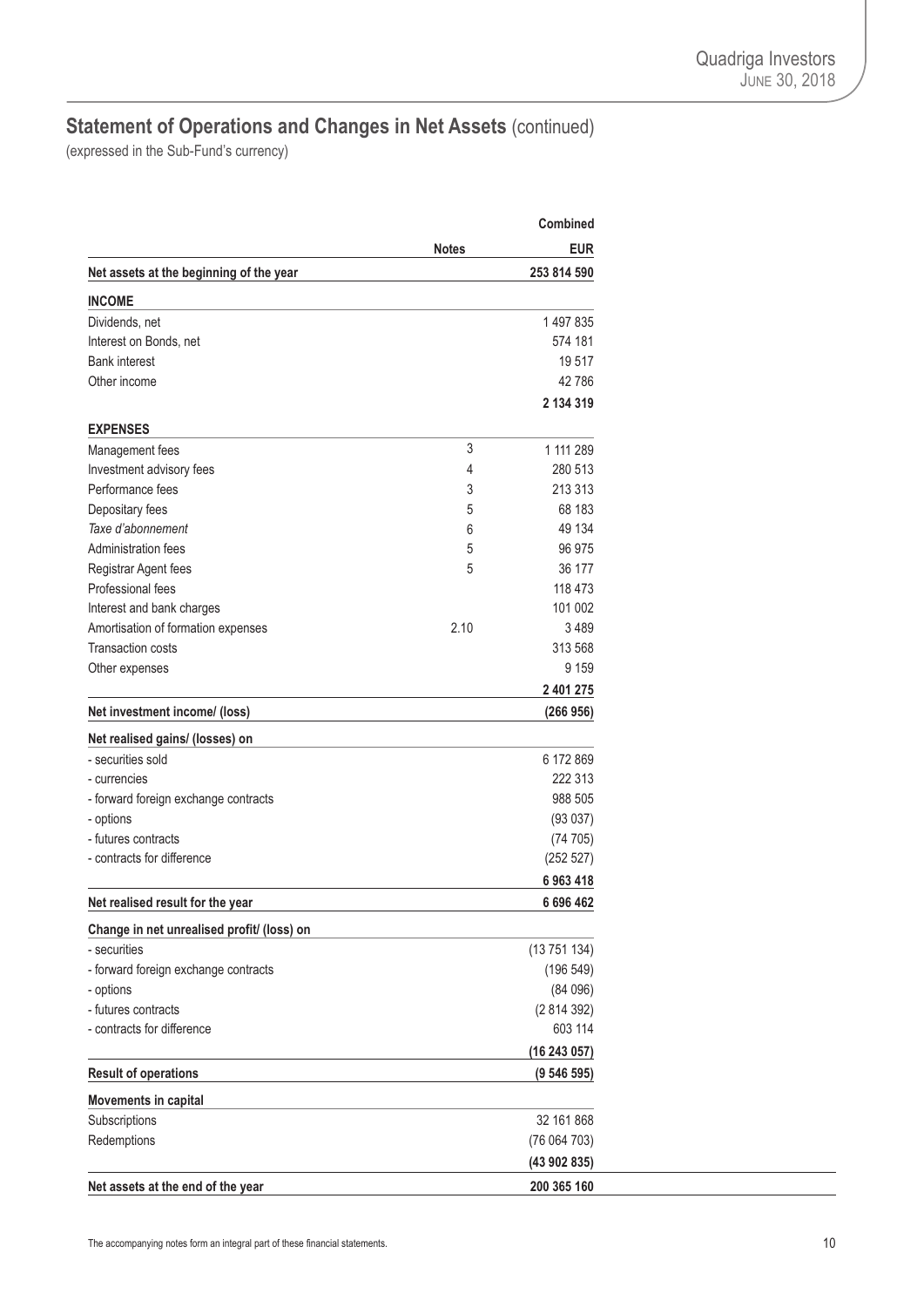### <span id="page-12-0"></span>**Statistical information**

### **Quadriga Investors - Belgravia Lynx**

|                               | Currency   | 30/06/18    | 31/12/17    | 31/12/16      |
|-------------------------------|------------|-------------|-------------|---------------|
| <b>Class A Capitalisation</b> |            |             |             |               |
| Number of shares              |            | 528 738.628 | 802 439.994 | 1 064 881.775 |
| Net asset value per share     | <b>EUR</b> | 172.49      | 185.73      | 175.02        |
| <b>Total Net Assets</b>       | <b>EUR</b> | 91 204 335  | 149 033 886 | 186 375 796   |

### **Quadriga Investors - AZ Total Return Fund**

|                               | Currency   | 30/06/18   | 31/12/17    | 31/12/16    |
|-------------------------------|------------|------------|-------------|-------------|
| <b>Class A Capitalisation</b> |            |            |             |             |
| Number of shares              |            | 96 331.995 | 101 509.120 | 125 660.862 |
| Net asset value per share     | <b>EUR</b> | 128.76     | 130.61      | 125.14      |
| <b>Total Net Assets</b>       | <b>EUR</b> | 12 403 862 | 13 258 531  | 15 725 688  |

### **Quadriga Investors - Vitrio Real Return**

|                               | Currency   | 30/06/18   | 31/12/17   | 31/12/16    |
|-------------------------------|------------|------------|------------|-------------|
| <b>Class A Capitalisation</b> |            |            |            |             |
| Number of shares              |            | 49 269.531 | 41 877.324 | 56 149.319  |
| Net asset value per share     | <b>EUR</b> | 142.17     | 141.84     | 143.44      |
| <b>Class B Capitalisation</b> |            |            |            |             |
| Number of shares              |            | 67 701.156 | 84 761.874 | 123 115.348 |
| Net asset value per share     | <b>EUR</b> | 134.21     | 134.25     | 136.52      |
| <b>Class D Capitalisation</b> |            |            |            |             |
| Number of shares              |            | 6 286.166  | 14 173.166 | 14 173.166  |
| Net asset value per share     | <b>EUR</b> | 98.61      | 99.07      | 101.13      |
| <b>Total Net Assets</b>       | <b>EUR</b> | 16 710 945 | 18 723 274 | 26 423 301  |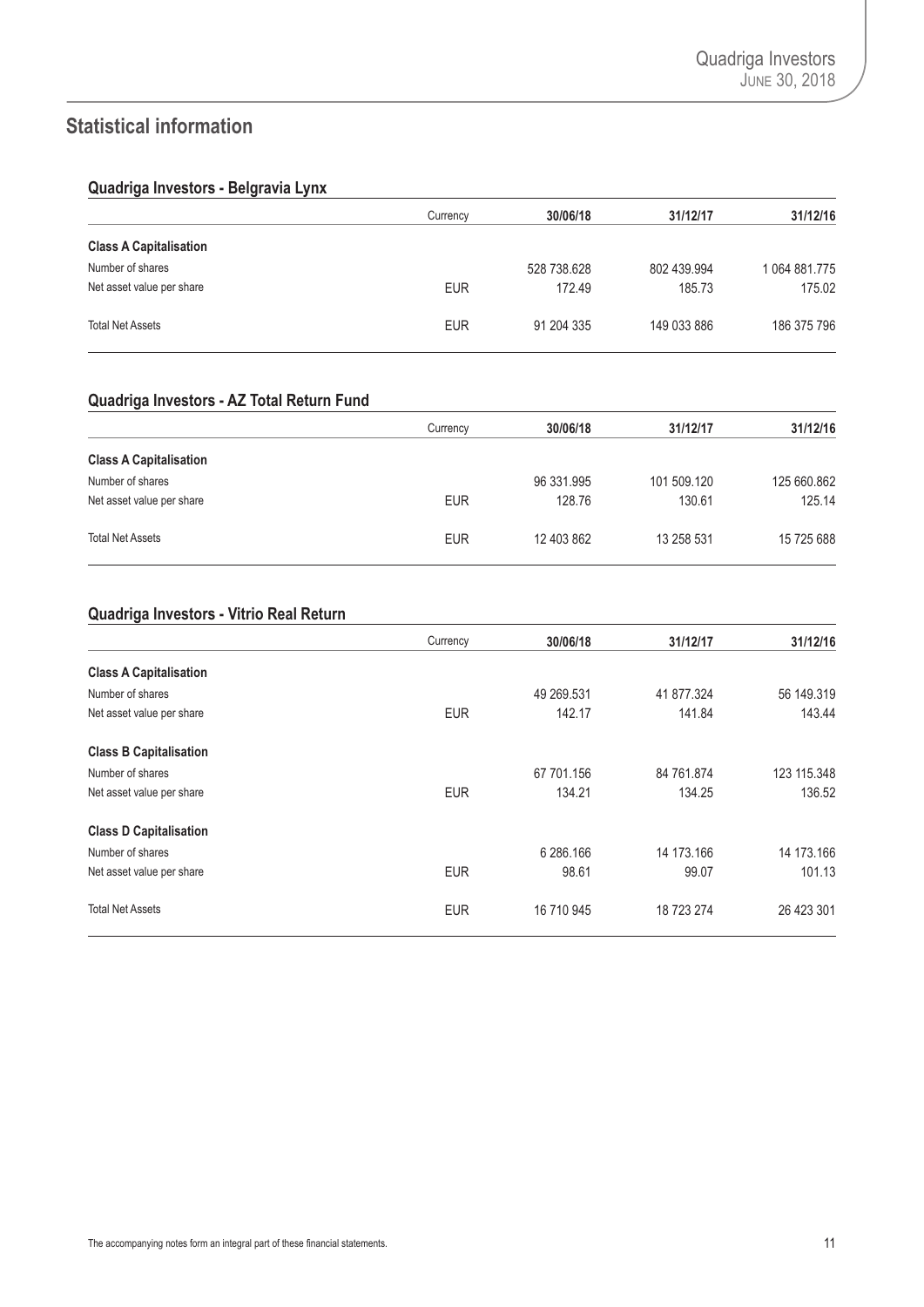# **Statistical information** (continued)

### **Quadriga Investors - GFED Aequitas**

|                               | Currency   | 30/06/18    | 31/12/17    | 31/12/16    |
|-------------------------------|------------|-------------|-------------|-------------|
| <b>Class A Capitalisation</b> |            |             |             |             |
| Number of shares              |            | 301 550.141 | 321 212,806 | 360 073.891 |
| Net asset value per share     | <b>EUR</b> | 121.90      | 122.02      | 123.04      |
| <b>Total Net Assets</b>       | <b>EUR</b> | 36 759 551  | 39 192 927  | 44 302 153  |

#### **Quadriga Investors - Global Allocation Fund**

|                               | Currency   | 30/06/18    | 31/12/17    | 31/12/16                 |
|-------------------------------|------------|-------------|-------------|--------------------------|
| <b>Class A Capitalisation</b> |            |             |             |                          |
| Number of shares              |            | 40 017.090  | 46 669.836  | 32 238.259               |
| Net asset value per share     | <b>EUR</b> | 101.64      | 102.11      | 104.78                   |
| <b>Class B Capitalisation</b> |            |             |             |                          |
| Number of shares              |            | 173 024.372 | 163 645.813 | 102 039.694              |
| Net asset value per share     | <b>EUR</b> | 103.03      | 103.24      | 105.43                   |
| <b>Class C Capitalisation</b> |            |             |             |                          |
| Number of shares              |            | 48 642.503  | 39 989.405  | $\overline{\phantom{a}}$ |
| Net asset value per share     | <b>EUR</b> | 93.39       | 93.71       | ۰                        |
| <b>Total Net Assets</b>       | <b>EUR</b> | 26 437 442  | 25 407 293  | 14 135 894               |

### **Quadriga Investors - Grantia Anphora**

|                               | Currency   | 30/06/18   | 31/12/17   | 31/12/16       |
|-------------------------------|------------|------------|------------|----------------|
| <b>Class A Capitalisation</b> |            |            |            |                |
| Number of shares              |            | 89 243.449 | 67 812,800 |                |
| Net asset value per share     | <b>EUR</b> | 110.78     | 105.75     |                |
| <b>Class B Capitalisation</b> |            |            |            |                |
| Number of shares              |            | 64 014.519 | 10 000,000 |                |
| Net asset value per share     | <b>EUR</b> | 106.55     | 101.21     | $\blacksquare$ |
| <b>Class C Capitalisation</b> |            |            |            |                |
| Number of shares              |            | 563.913    | 150.347    |                |
| Net asset value per share     | <b>EUR</b> | 104.88     | 100.30     |                |
| <b>Class D Capitalisation</b> |            |            |            |                |
| Number of shares              |            | 1 000.000  |            | -              |
| Net asset value per share     | <b>USD</b> | 96.63      |            | ۰              |
| <b>Total Net Assets</b>       | <b>EUR</b> | 16 849 025 | 8 198 679  | ۰              |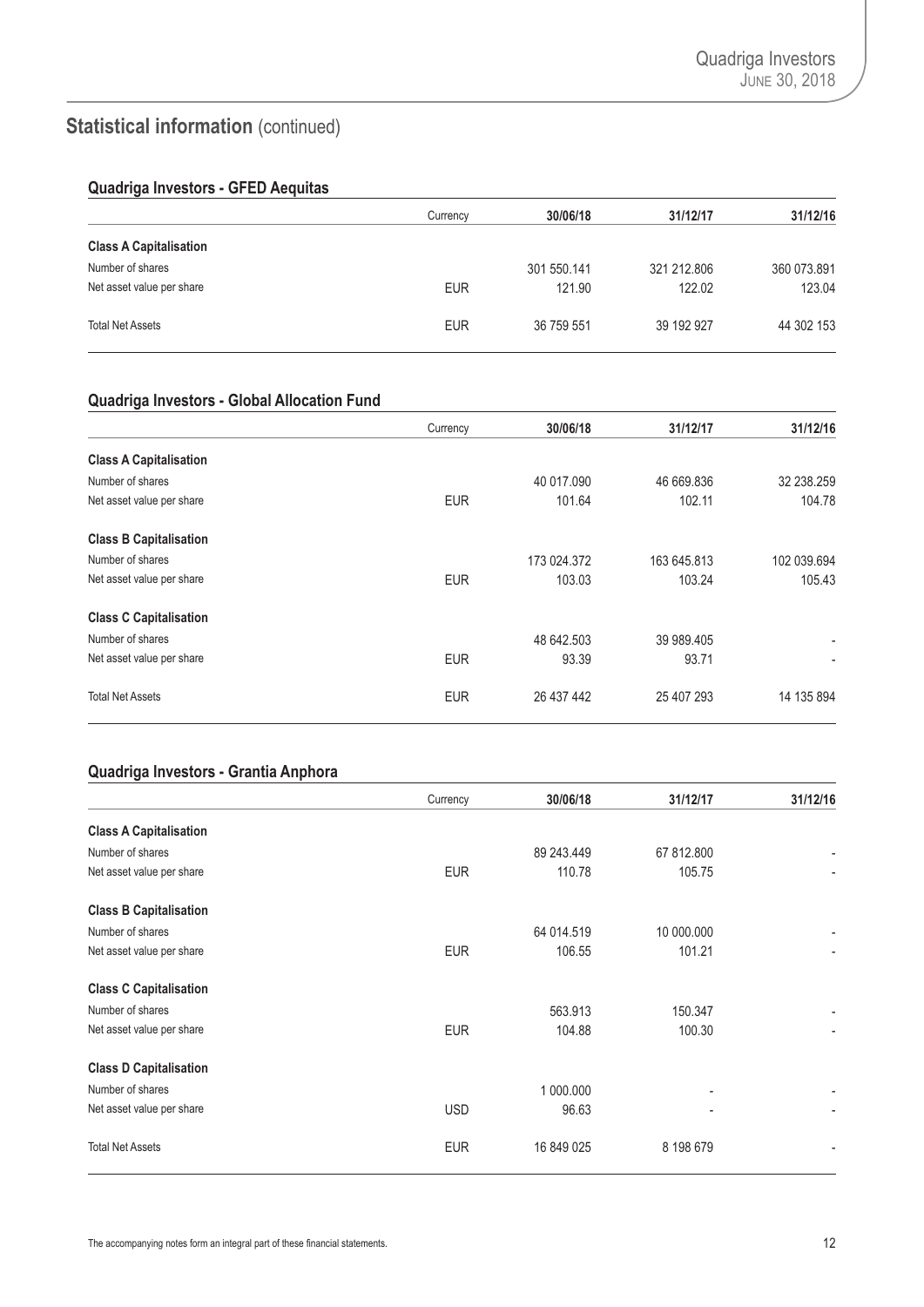## <span id="page-14-0"></span>Schedule of Investments **Quadriga Investors - Belgravia Lynx**

| Nominal  |                    |                                          |            |
|----------|--------------------|------------------------------------------|------------|
| value/   |                    | Quotation<br><b>Market value</b><br>Cost | $%$ of     |
| Quantity | <b>Description</b> | <b>EUR</b><br>EUR<br>Currency            | net assets |

Transferable securities and money market instruments admitted to an official exchange listing or dealt in on another regulated market

| <b>Shares</b>            |                                                                                                                                                |            |               |            |       |
|--------------------------|------------------------------------------------------------------------------------------------------------------------------------------------|------------|---------------|------------|-------|
| 79 000                   | ABN AMRO GROUP NV                                                                                                                              | <b>EUR</b> | 1847355       | 1755380    | 1.92  |
| 215 000                  | AHLSELL AB                                                                                                                                     | <b>SEK</b> | 1 208 456     | 1087875    | 1.19  |
| 98 000                   | <b>ALBIOMA SA</b>                                                                                                                              | <b>EUR</b> | 1617028       | 1893360    | 2.08  |
| 36 300                   | AMG ADVANCED METALLURGICAL GROUP NV                                                                                                            | <b>EUR</b> | 840 182       | 1749 660   | 1.92  |
| 122 700                  | AVIO SPA                                                                                                                                       | <b>EUR</b> | 1 900 038     | 1784 058   | 1.96  |
| 192 000                  | <b>BANCO BPM SPA</b>                                                                                                                           | <b>EUR</b> | 581 363       | 482 304    | 0.53  |
| 189 643                  | <b>BELVEDERE</b>                                                                                                                               | <b>EUR</b> | 2 901 810     | 1604380    | 1.76  |
| 968 000                  | <b>CENTRICA PLC</b>                                                                                                                            | GBP        | 1715320       | 1725 620   | 1.89  |
| 2 936 000                | CLEAN TEQ HOLDINGS LTD                                                                                                                         | <b>AUD</b> | 2 015 750     | 1495684    | 1.64  |
| 824 000                  | <b>COATS GROUP PLC</b>                                                                                                                         | GBP        | 733 690       | 723 976    | 0.79  |
| 6 800                    | COVESTRO AG                                                                                                                                    | <b>EUR</b> | 494 911       | 519 656    | 0.57  |
| 52 300                   | <b>CRITEO SA</b>                                                                                                                               | <b>USD</b> | 1 288 7 20    | 1471504    | 1.61  |
| 19 200                   | DUFRY AG - REG                                                                                                                                 | CHF        | 2 3 2 4 7 5 9 | 2 093 311  | 2.30  |
| 61700                    | <b>FINTECH GROUP AG</b>                                                                                                                        | <b>EUR</b> | 1760809       | 1662815    | 1.82  |
| 104 099                  | <b>GARO AB</b>                                                                                                                                 | <b>SEK</b> | 2673284       | 1712 243   | 1.88  |
| 74 900                   | <b>GEMALTO NV</b>                                                                                                                              | <b>EUR</b> | 2 820 472     | 3731518    | 4.10  |
| 141 000                  | ING GROUP NV                                                                                                                                   | <b>EUR</b> | 1826696       | 1738 248   | 1.91  |
| 22 100                   | <b>INGENICO GROUP SA</b>                                                                                                                       | <b>EUR</b> | 1 559 328     | 1701700    | 1.87  |
| 418 600                  | J SAINSBURY PLC                                                                                                                                | GBP        | 1454938       | 1 520 375  | 1.67  |
| 56 100                   | <b>JOST WERKE AG</b>                                                                                                                           | <b>EUR</b> | 1961615       | 1834 470   | 2.01  |
| 11 500                   | <b>LENZING AG</b>                                                                                                                              | <b>EUR</b> | 1 166 028     | 1 189 100  | 1.30  |
| 150 000                  | <b>MATAS A/S</b>                                                                                                                               | <b>DKK</b> | 1 570 739     | 1 042 855  | 1.14  |
| 243 300                  | <b>MIPS AB</b>                                                                                                                                 | <b>SEK</b> | 1 272 151     | 1826223    | 2.00  |
| 48700                    | NN GROUP NV                                                                                                                                    | <b>EUR</b> | 1817725       | 1696708    | 1.86  |
| 26 900                   | PANDORA A/S                                                                                                                                    | <b>DKK</b> | 2 047 074     | 1609516    | 1.76  |
| 670 600                  | POSTNL NV                                                                                                                                      | <b>EUR</b> | 2 535 869     | 2 155 979  | 2.36  |
| 86 400                   | PRUDENTIAL PLC                                                                                                                                 | GBP        | 1752 278      | 1694 587   | 1.86  |
| 2 098 000                | <b>RENEWI PLC</b>                                                                                                                              | GBP        | 1971867       | 1850444    | 2.03  |
| 29 700                   | <b>REPLY SPA</b>                                                                                                                               | <b>EUR</b> | 1 386 267     | 1728 540   | 1.90  |
| 10 800                   | ROYAL CARIBBEAN CRUISES LTD                                                                                                                    | <b>USD</b> | 969 067       | 958 314    | 1.05  |
| 54 300                   | <b>SCOR SE</b>                                                                                                                                 | <b>EUR</b> | 1867013       | 1727826    | 1.89  |
| 302 000                  | SMART METERING SYSTEMS PLC                                                                                                                     | GBP        | 1881575       | 2656822    | 2.91  |
| 17 300                   | SOLVAY                                                                                                                                         | <b>EUR</b> | 1969801       | 1870995    | 2.05  |
| 946 000                  | <b>STRIX GROUP PLC</b>                                                                                                                         | GBP        | 1494462       | 1750049    | 1.92  |
| 991 000                  | SYRAH RESOURCES LTD                                                                                                                            | <b>AUD</b> | 1881434       | 1812422    | 1.99  |
| 665 000                  | TI FLUID SYSTEMS PLC                                                                                                                           | GBP        | 1916941       | 1864873    | 2.04  |
|                          | <b>Total Shares</b>                                                                                                                            |            | 61 026 815    | 59 723 390 | 65.48 |
|                          | Total Transferable securities and money market instruments admitted to an official exchange listing or<br>dealt in on another regulated market |            | 61 026 815    | 59 723 390 | 65.48 |
| <b>Total Investments</b> |                                                                                                                                                |            | 61 026 815    | 59 723 390 | 65.48 |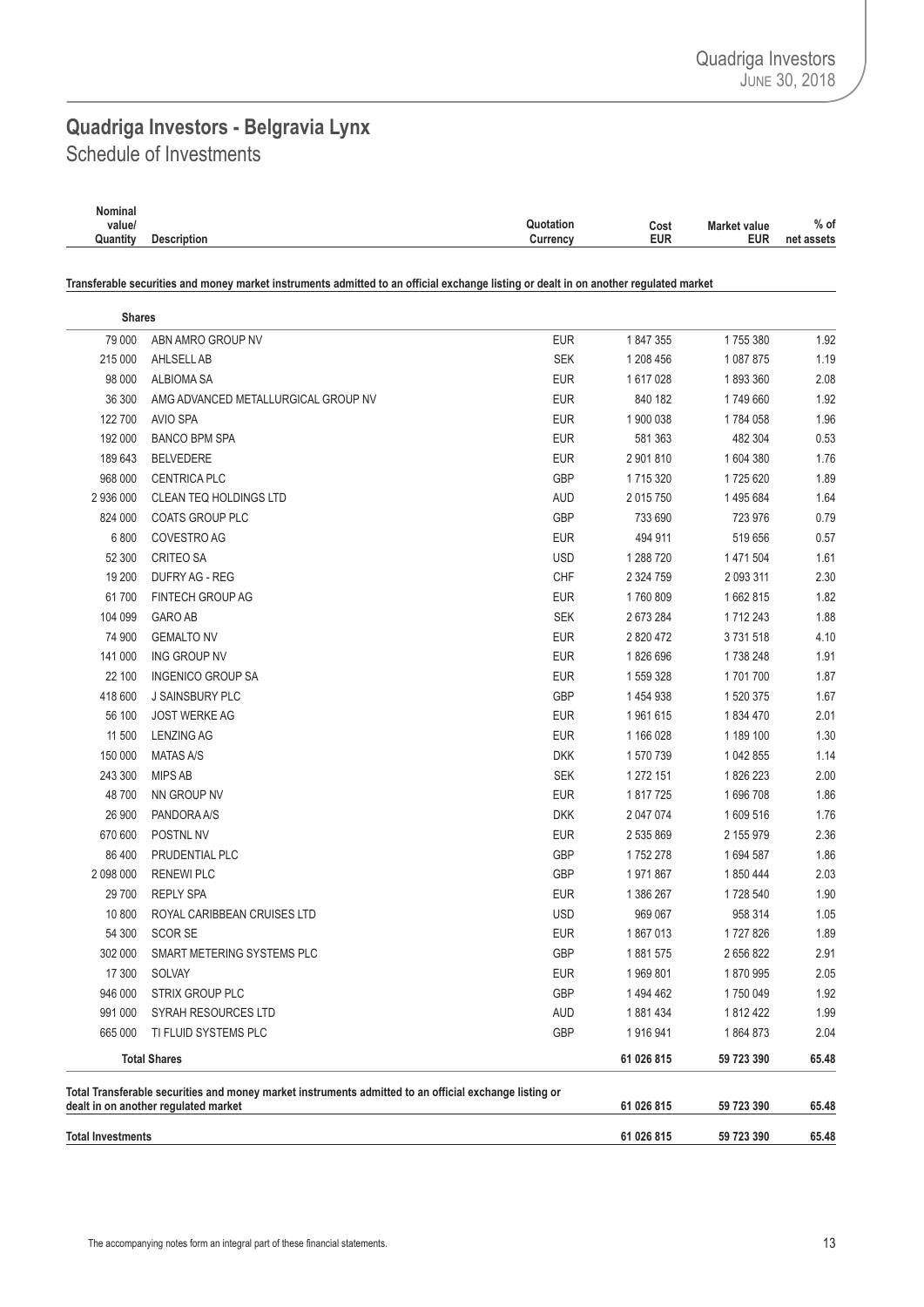# <span id="page-15-0"></span>**Quadriga Investors - Belgravia Lynx**

Classification of Investments

| <b>Economic classification</b>    | $\%$     | <b>Geographical classification</b> | $\frac{0}{6}$ |
|-----------------------------------|----------|------------------------------------|---------------|
| <b>General Industrials</b>        | 7.06     | <b>Netherlands</b>                 | 14.06         |
| <b>Banks</b>                      | 4.36     | United Kingdom                     | 13.20         |
| Software & Computer Services      | 4.09     | France                             | 9.21          |
| Chemicals                         | 3.92     | Sweden                             | 5.07          |
| Electronic & Electrical Equipment | 3.80     | Germany                            | 4.40          |
| Technology Hardware & Equipment   | 3.76     | Italy                              | 4.38          |
| Life Insurance                    | 3.72     | Australia                          | 3.63          |
| Industrial Engineering            | 3.56     | Denmark                            | 2.91          |
| <b>General Retailers</b>          | 3.44     | Switzerland                        | 2.30          |
| Mining                            | 2.91     | Belgium                            | 2.05          |
| <b>Financial Services</b>         | 2.81     | Isle of Man                        | 1.92          |
| Industrial Transportation         | 2.36     | Austria                            | 1.30          |
| Electricity                       | 2.08     | Liberia                            | 1.05          |
| <b>Support Services</b>           | 2.03     |                                    | 65.48         |
| Industrial Metals & Mining        | 1.99     |                                    |               |
| Aerospace & Defense               | 1.96     |                                    |               |
| Gas, Water & Multiutilities       | 1.89     |                                    |               |
| Nonlife Insurance                 | 1.89     |                                    |               |
| <b>Beverages</b>                  | 1.76     |                                    |               |
| <b>Personal Goods</b>             | 1.76     |                                    |               |
| Food & Drug Retailers             | 1.67     |                                    |               |
| Media                             | 1.61     |                                    |               |
| Travel, Leisure & Catering        | 1.05     |                                    |               |
|                                   | $0 - 10$ |                                    |               |

| <b>Economic classification</b>    | $\%$ | <b>Geographical classification</b> | $\%$  |
|-----------------------------------|------|------------------------------------|-------|
| General Industrials               | 7.06 | <b>Netherlands</b>                 | 14.06 |
| <b>Banks</b>                      | 4.36 | United Kingdom                     | 13.20 |
| Software & Computer Services      | 4.09 | France                             | 9.21  |
| Chemicals                         | 3.92 | Sweden                             | 5.07  |
| Electronic & Electrical Equipment | 3.80 | Germany                            | 4.40  |
| Technology Hardware & Equipment   | 3.76 | Italy                              | 4.38  |
| Life Insurance                    | 3.72 | Australia                          | 3.63  |
| Industrial Engineering            | 3.56 | Denmark                            | 2.91  |
| General Retailers                 | 3.44 | Switzerland                        | 2.30  |
| Mining                            | 2.91 | Belgium                            | 2.05  |
| <b>Financial Services</b>         | 2.81 | Isle of Man                        | 1.92  |
| Industrial Transportation         | 2.36 | Austria                            | 1.30  |
| Electricity                       | 2.08 | Liberia                            | 1.05  |
| <b>Support Services</b>           | 2.03 |                                    | 6548  |

**65.48**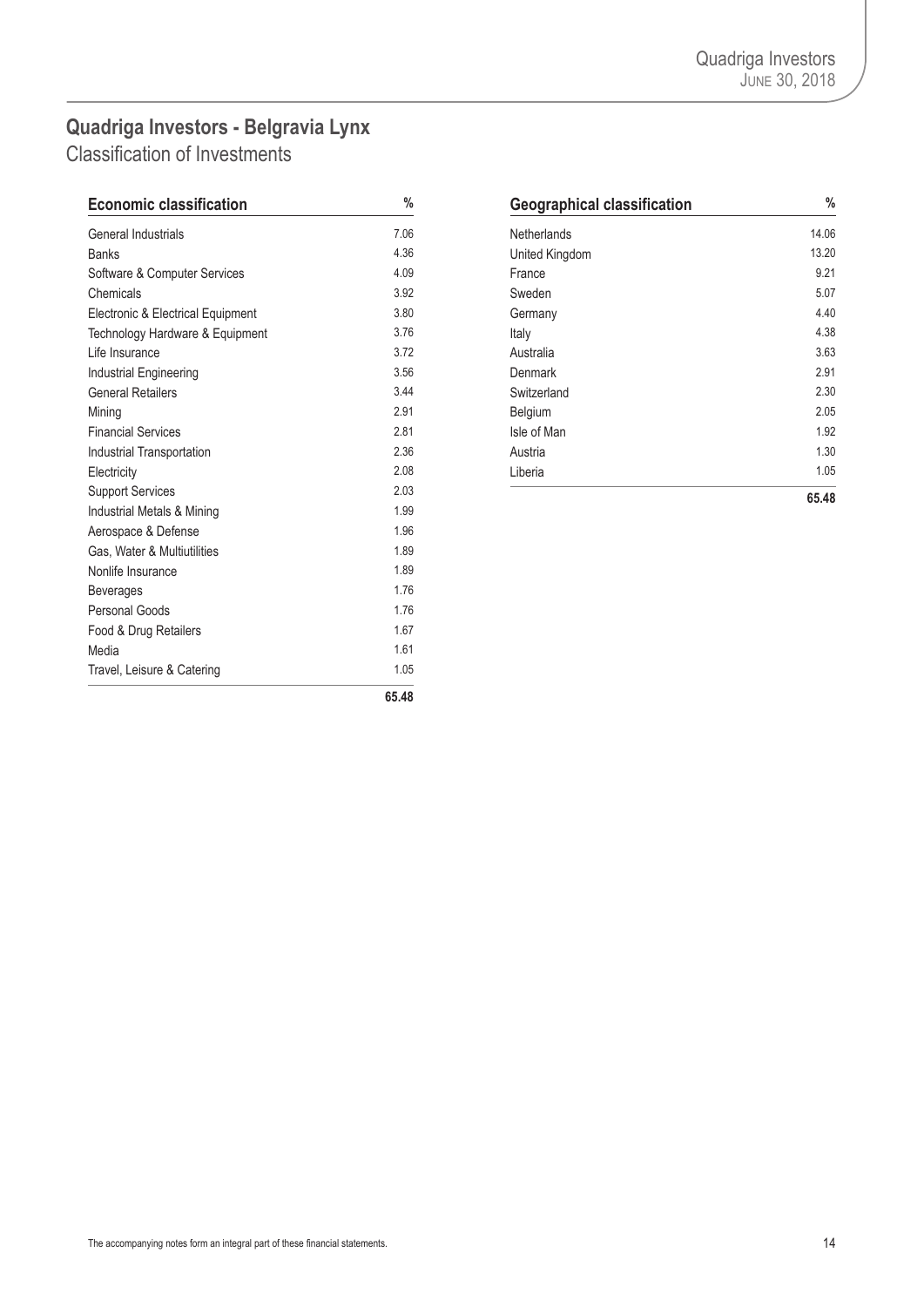### <span id="page-16-0"></span>Schedule of Investments **Quadriga Investors - AZ Total Return Fund**

| Nominal  |                    |                                          |            |
|----------|--------------------|------------------------------------------|------------|
| value/   |                    | Quotation<br><b>Market value</b><br>Cost | $%$ of     |
| Quantity | <b>Description</b> | <b>EUR</b><br><b>EUR</b><br>Currency     | net assets |
|          |                    |                                          |            |

Transferable securities and money market instruments admitted to an official exchange listing or dealt in on another regulated market

| <b>Shares</b>            |                                                                                                                                                |            |           |           |       |
|--------------------------|------------------------------------------------------------------------------------------------------------------------------------------------|------------|-----------|-----------|-------|
| 1 0 0 0                  | ALLERGAN PLC                                                                                                                                   | <b>USD</b> | 145 255   | 142795    | 1.15  |
| 11 000                   | CHENIERE ENERGY INC                                                                                                                            | <b>USD</b> | 475928    | 614 184   | 4.95  |
| 26 362                   | <b>CREDIT SUISSE GROUP AG - REG</b>                                                                                                            | CHF        | 347 331   | 339 942   | 2.74  |
| 10 000                   | <b>CRITEO SA</b>                                                                                                                               | <b>USD</b> | 230 547   | 281 358   | 2.27  |
| 20 000                   | <b>INDRA SISTEMAS SA</b>                                                                                                                       | <b>EUR</b> | 226 932   | 205 000   | 1.65  |
| 23 000                   | MAISONS DU MONDE SA                                                                                                                            | <b>EUR</b> | 463787    | 725 420   | 5.86  |
| 38 000                   | MELIA HOTELS INTERNATIONAL SA                                                                                                                  | <b>EUR</b> | 419 435   | 446 120   | 3.60  |
| 10 000                   | MICHAEL KORS HOLDINGS LTD                                                                                                                      | <b>USD</b> | 472 086   | 570 425   | 4.60  |
| 40 000                   | OBRASCON HUARTE LAIN SA                                                                                                                        | <b>EUR</b> | 158 211   | 109 640   | 0.88  |
| 15 000                   | OPAP SA                                                                                                                                        | <b>EUR</b> | 97 4 25   | 145 200   | 1.17  |
| 23 000                   | <b>OWENS-ILLINOIS INC</b>                                                                                                                      | <b>USD</b> | 389 957   | 331 146   | 2.67  |
| 23 165                   | PARQUES REUNIDOS SERVICIOS CENTRALES SAU                                                                                                       | <b>EUR</b> | 313817    | 317 361   | 2.56  |
| 496 308                  | <b>REALIA BUSINESS SA</b>                                                                                                                      | <b>EUR</b> | 480 537   | 530 057   | 4.27  |
| 8 0 0 0                  | <b>RESOLUTE ENERGY CORP</b>                                                                                                                    | <b>USD</b> | 221 136   | 213 781   | 1.72  |
| 10 000                   | TAILORED BRANDS INC                                                                                                                            | <b>USD</b> | 221 583   | 218 577   | 1.76  |
| 10 000                   | <b>TELEPIZZA GROUP SA</b>                                                                                                                      | <b>EUR</b> | 52 307    | 57 900    | 0.47  |
| 100 000                  | TELIT COMMUNICATIONS PLC                                                                                                                       | GBP        | 200 583   | 174 478   | 1.41  |
| 20 000                   | TRAVELPORT WORLDWIDE LTD                                                                                                                       | <b>USD</b> | 261 293   | 317 588   | 2.56  |
| 65 000                   | <b>VALLOUREC SA</b>                                                                                                                            | <b>EUR</b> | 345 191   | 330 070   | 2.66  |
| 24 000                   | <b>VIVENDI SA</b>                                                                                                                              | <b>EUR</b> | 523 328   | 504 000   | 4.06  |
|                          | <b>Total Shares</b>                                                                                                                            |            | 6 046 669 | 6 575 042 | 53.01 |
|                          | Supranationals, Governments and Local Public Authorities, Debt Instruments                                                                     |            |           |           |       |
| 1 500 000                | SPAIN LETRAS DEL TESORO 0% 07/12/2018                                                                                                          | <b>EUR</b> | 1 503 450 | 1 503 113 | 12.11 |
| 200 000                  | SPAIN LETRAS DEL TESORO 0% 16/11/2018                                                                                                          | <b>EUR</b> | 200 460   | 200 428   | 1.62  |
|                          | Total Supranationals, Governments and Local Public Authorities, Debt Instruments                                                               |            |           | 1703 541  | 13.73 |
|                          | Total Transferable securities and money market instruments admitted to an official exchange listing or<br>dealt in on another regulated market |            | 7750579   | 8 278 583 | 66.74 |
| <b>Total Investments</b> |                                                                                                                                                |            | 7750579   | 8 278 583 | 66.74 |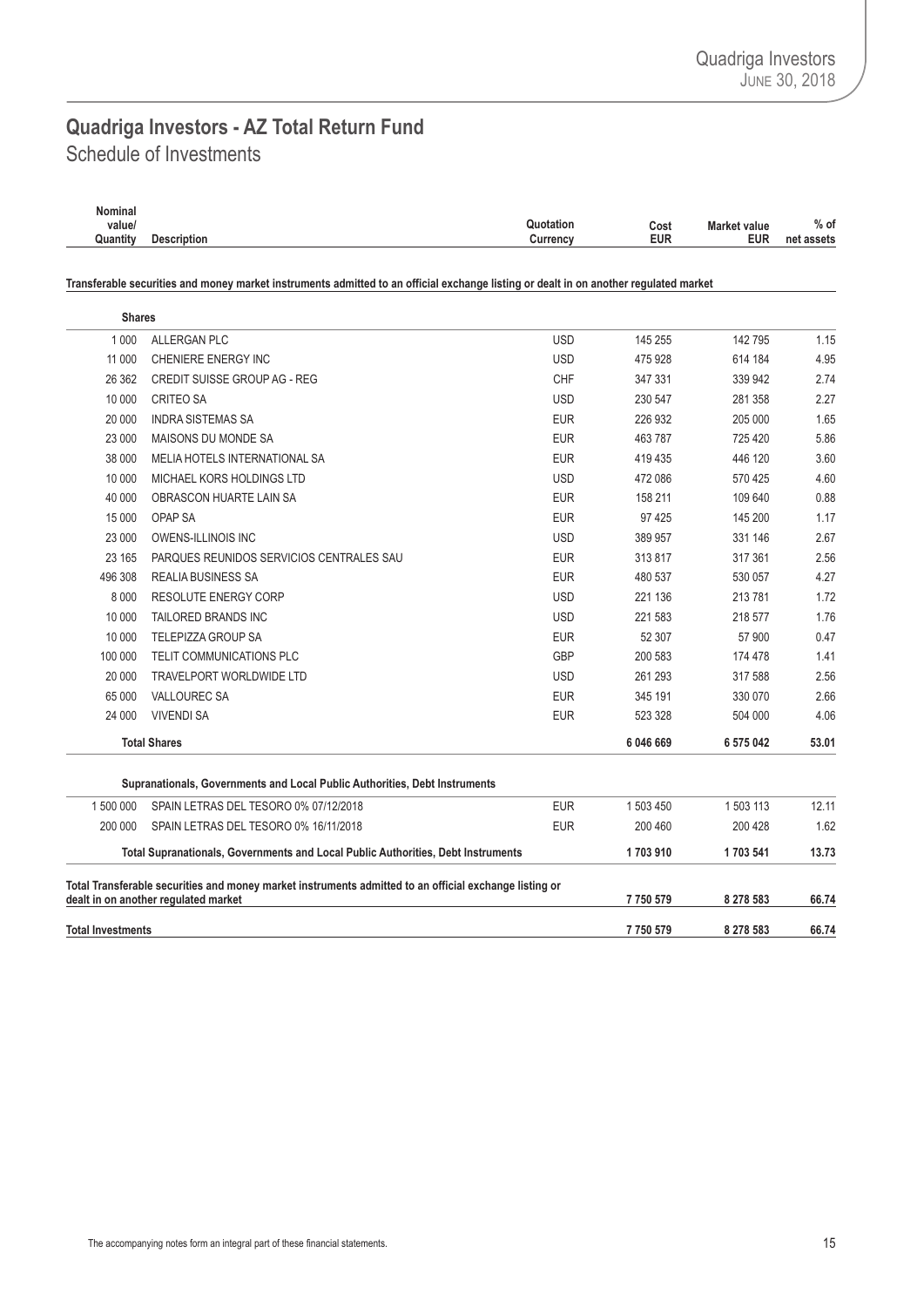### <span id="page-17-0"></span>**Quadriga Investors - AZ Total Return Fund** Classification of Investments

| <b>Economic classification</b>         | $\%$  | <b>Geographical classification</b> | $\frac{0}{6}$ |
|----------------------------------------|-------|------------------------------------|---------------|
| Governments                            | 13.73 | Spain                              | 27.16         |
| General Industrials                    | 8.53  | France                             | 14.84         |
| <b>Real Estate Investment Trusts</b>   | 7.87  | United States of America           | 14.82         |
| Media                                  | 6.33  | <b>British Virgin Islands</b>      | 4.60          |
| Travel, Leisure & Catering             | 6.29  | Switzerland                        | 2.74          |
| Oil Equipment, Services & Distribution | 4.95  | United Kingdom                     | 1.41          |
| Personal Goods                         | 4.60  | Greece                             | 1.17          |
| <b>Banks</b>                           | 2.74  |                                    | 66.74         |
| Industrial Engineering                 | 2.66  |                                    |               |
| <b>General Retailers</b>               | 1.76  |                                    |               |
| Oil & Gas Producers                    | 1.72  |                                    |               |
| Software & Computer Services           | 1.65  |                                    |               |
| Technology Hardware & Equipment        | 1.41  |                                    |               |
| Pharmaceuticals & Biotechnology        | 1.15  |                                    |               |
| <b>Construction &amp; Materials</b>    | 0.88  |                                    |               |
| <b>Food Producers</b>                  | 0.47  |                                    |               |
|                                        | 66.74 |                                    |               |

| <b>Economic classification</b>         | $\%$  | <b>Geographical classification</b> | $\frac{0}{0}$ |
|----------------------------------------|-------|------------------------------------|---------------|
| Governments                            | 13.73 | Spain                              | 27.16         |
| General Industrials                    | 8.53  | France                             | 14.84         |
| Real Estate Investment Trusts          | 7.87  | United States of America           | 14.82         |
| Media                                  | 6.33  | <b>British Virgin Islands</b>      | 4.60          |
| Travel, Leisure & Catering             | 6.29  | Switzerland                        | 2.74          |
| Oil Equipment, Services & Distribution | 4.95  | United Kingdom                     | 1.41          |
| Personal Goods                         | 4.60  | Greece                             | 1.17          |
| <b>Banks</b>                           | 2.74  |                                    | 66.74         |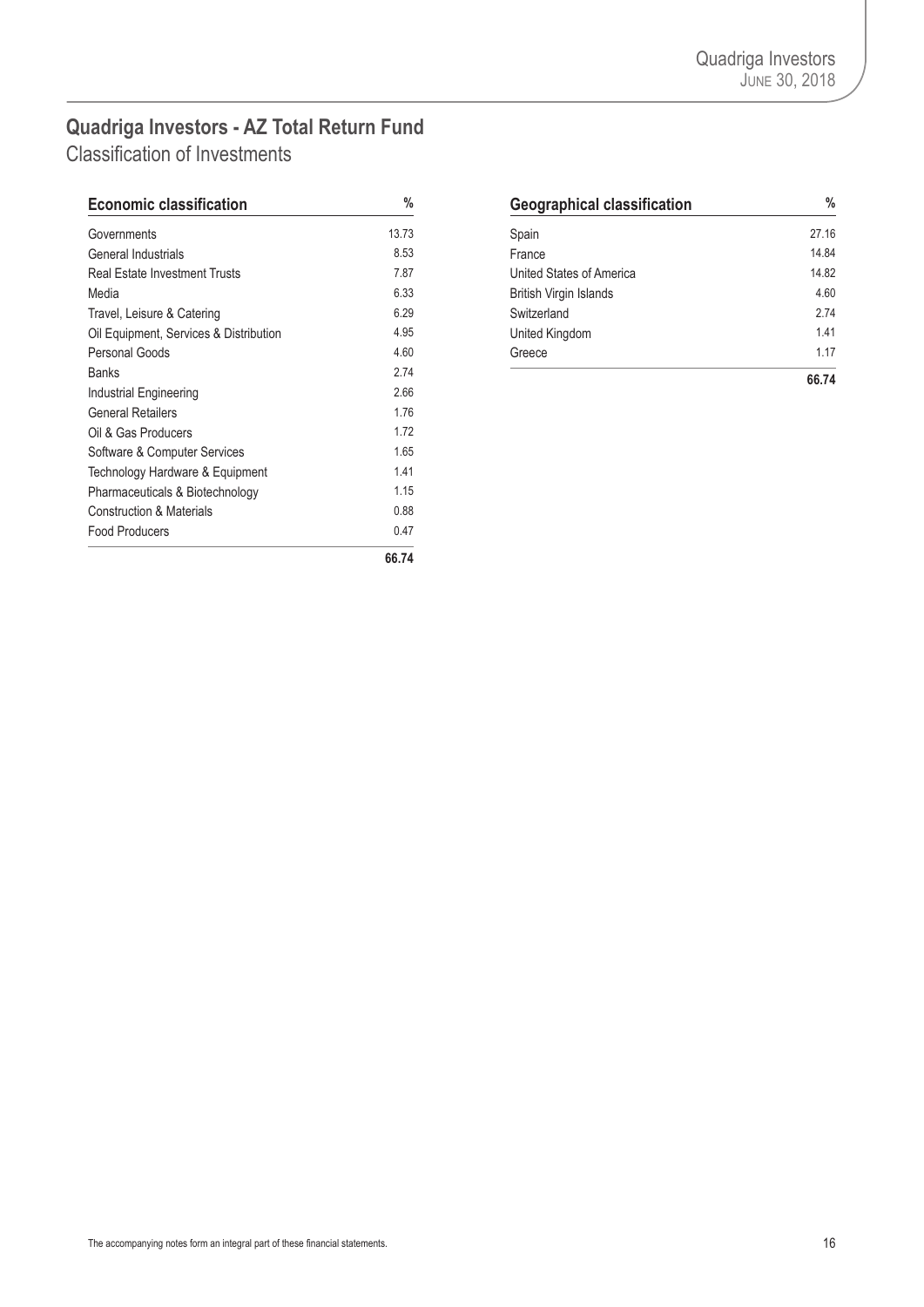### <span id="page-18-0"></span>Schedule of Investments **Quadriga Investors - Vitrio Real Return**

| Nominal<br>value/<br>Quantity | <b>Description</b>                                                                                                                             | Quotation<br>Currency | Cost<br><b>EUR</b> | <b>Market value</b><br><b>EUR</b> | % of<br>net assets |
|-------------------------------|------------------------------------------------------------------------------------------------------------------------------------------------|-----------------------|--------------------|-----------------------------------|--------------------|
|                               | Transferable securities and money market instruments admitted to an official exchange listing or dealt in on another regulated market          |                       |                    |                                   |                    |
| <b>Bonds</b>                  |                                                                                                                                                |                       |                    |                                   |                    |
| 560 000                       | BANCO SANTANDER SA FRN PERPETUAL                                                                                                               | <b>EUR</b>            | 468745             | 524 294                           | 3.14               |
| 300 000                       | EUROFINS SCIENTIFIC SE FRN PERPETUAL                                                                                                           | <b>EUR</b>            | 325 775            | 316 929                           | 1.90               |
| 500 000                       | GAS NATURAL FENOSA FINANCE BV FRN 29/12/2049                                                                                                   | <b>EUR</b>            | 489 250            | 494 995                           | 2.96               |
| 883 000                       | MARSTONS ISSUER PLC 5.641% 15/07/2019                                                                                                          | GBP                   | 1 027 079          | 907 054                           | 5.43               |
| 850 000                       | SES SA VAR PERPETUAL FRN 31/12/2099                                                                                                            | <b>EUR</b>            | 853 602            | 878 832                           | 5.26               |
| 500 000                       | TDC A/S FRN 26/02/3015                                                                                                                         | <b>EUR</b>            | 475 000            | 500 140                           | 2.99               |
|                               | <b>Total Bonds</b>                                                                                                                             |                       | 3 639 451          | 3 622 244                         | 21.68              |
| <b>Shares</b>                 |                                                                                                                                                |                       |                    |                                   |                    |
| 822                           | <b>ALPHABET INC</b>                                                                                                                            | <b>USD</b>            | 665 146            | 785 460                           | 4.70               |
| 1 363 426                     | <b>BALLOON STREET HOLDINGS LIMITED</b>                                                                                                         | GBP                   | 43 3 24            | 63 175                            | 0.38               |
| 20 24 3                       | <b>COMPUTACENTER PLC</b>                                                                                                                       | <b>GBP</b>            | 207 846            | 330 993                           | 1.98               |
| 5700                          | DAIKIN INDUSTRIES LTD                                                                                                                          | JPY                   | 532 931            | 584 881                           | 3.50               |
| 675 000                       | DEBENHAMS PLC                                                                                                                                  | GBP                   | 409 883            | 113 957                           | 0.68               |
| 5 0 0 0                       | DEUTSCHE POST AG - REG                                                                                                                         | <b>EUR</b>            | 158 279            | 139 850                           | 0.84               |
| 182 000                       | EDP - ENERGIAS DE PORTUGAL SA                                                                                                                  | <b>EUR</b>            | 577 002            | 618 800                           | 3.70               |
| 38 800                        | <b>ENAGAS SA</b>                                                                                                                               | <b>EUR</b>            | 981 048            | 971 552                           | 5.82               |
| 7 5 5 7                       | INTERNATIONAL BUSINESS MACHINES CORP                                                                                                           | <b>USD</b>            | 1 056 512          | 904 213                           | 5.41               |
| 5 3 0 0                       | <b>INTERTEK GROUP PLC</b>                                                                                                                      | GBP                   | 222 919            | 342 566                           | 2.05               |
| 358 064                       | <b>MARSTON'S PLC</b>                                                                                                                           | <b>GBP</b>            | 421 548            | 402 865                           | 2.41               |
| 22 000                        | MERCER INTERNATIONAL INC                                                                                                                       | <b>USD</b>            | 233 222            | 329 750                           | 1.97               |
| 14 500                        | MICRO FOCUS INTERNATIONAL PLC                                                                                                                  | GBP                   | 399 687            | 217 004                           | 1.30               |
| 12 000                        | <b>RWE AG</b>                                                                                                                                  | <b>EUR</b>            | 208 104            | 234 300                           | 1.40               |
| 1 2 5 5                       | SNAP-ON INC                                                                                                                                    | <b>USD</b>            | 205 483            | 172 758                           | 1.03               |
| 403 406                       | STAGECOACH GROUP PLC                                                                                                                           | GBP                   | 1 063 728          | 645 924                           | 3.87               |
| 63 001                        | <b>TELEFONICA SA</b>                                                                                                                           | <b>EUR</b>            | 489789             | 458 584                           | 2.74               |
| 223 113                       | <b>TESCO PLC</b>                                                                                                                               | GBP                   | 550 843            | 647 629                           | 3.88               |
| 16 700                        | TEVA PHARMACEUTICAL INDUSTRIES LTD - ADR                                                                                                       | <b>USD</b>            | 297 392            | 347 860                           | 2.08               |
| 3 200                         | VIACOM INC - A                                                                                                                                 | <b>USD</b>            | 130 833            | 97 161                            | 0.58               |
| 22 0 25                       | VIACOM INC - B                                                                                                                                 | <b>USD</b>            | 785 626            | 568 947                           | 3.40               |
| 11 400                        | <b>WIENERBERGER</b>                                                                                                                            | <b>EUR</b>            | 230 992            | 243 732                           | 1.46               |
|                               | <b>Total Shares</b>                                                                                                                            |                       | 9 872 137          | 9 2 2 1 9 6 1                     | 55.18              |
|                               | Total Transferable securities and money market instruments admitted to an official exchange listing or<br>dealt in on another regulated market |                       | 13 511 588         | 12 844 205                        | 76.86              |
| <b>Total Investments</b>      |                                                                                                                                                |                       | 13 511 588         | 12 844 205                        | 76.86              |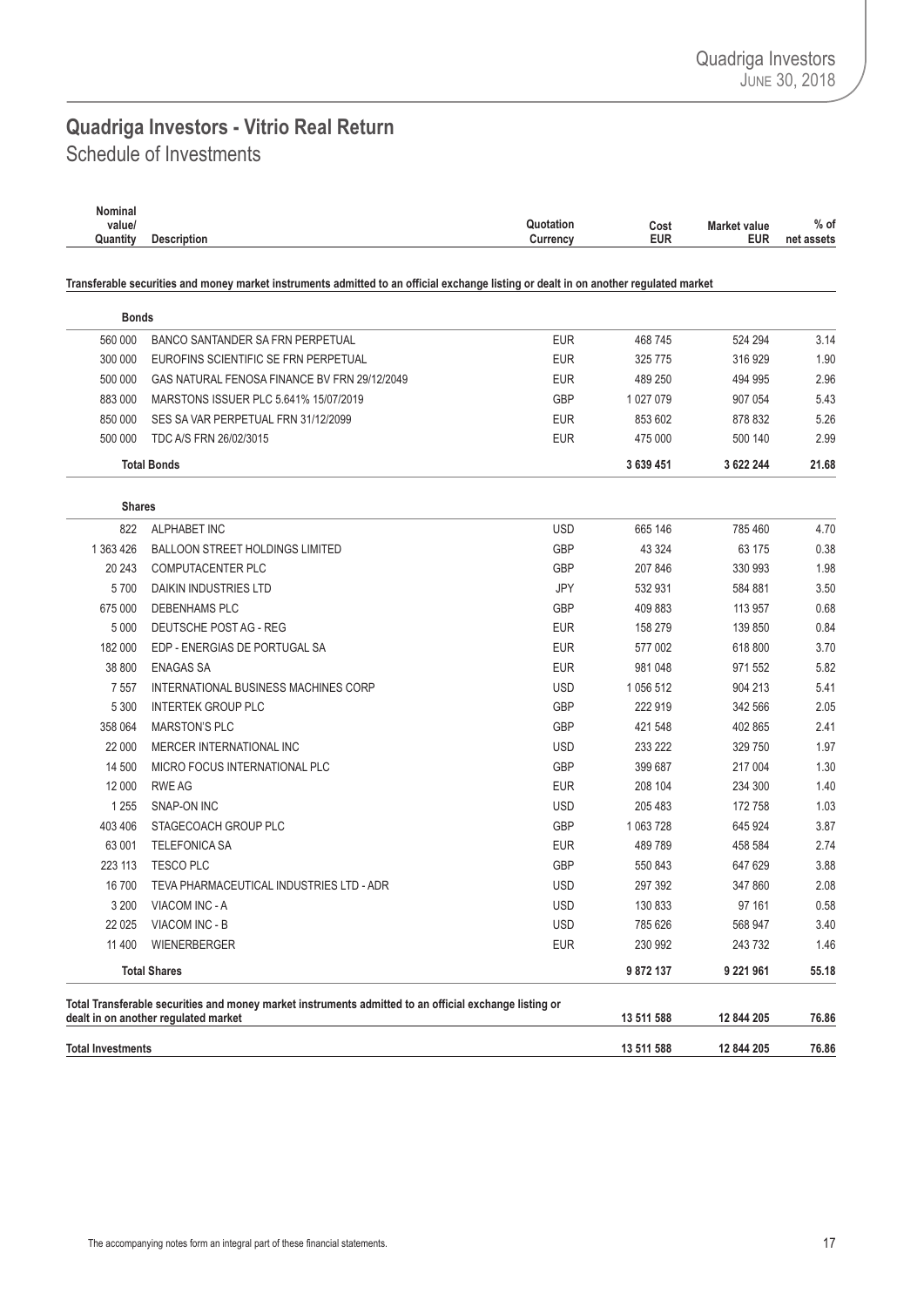# <span id="page-19-0"></span>**Quadriga Investors - Vitrio Real Return**

Classification of Investments

| <b>Economic classification</b>               | %     | <b>Geographical classification</b> | ℀     |
|----------------------------------------------|-------|------------------------------------|-------|
| Software & Computer Services                 | 13.38 | United Kingdom                     | 21.97 |
| Media                                        | 9.24  | United States of America           | 17.10 |
| Gas, Water & Multiutilities                  | 7.22  | Spain                              | 11.70 |
| <b>Fixed Line Telecommunications</b>         | 5.74  | Luxembourg                         | 7.16  |
| <b>Real Estate Investment &amp; Services</b> | 5.43  | Portugal                           | 3.70  |
| Food & Drug Retailers                        | 3.88  | Japan                              | 3.50  |
| Travel, Leisure & Catering                   | 3.87  | Denmark                            | 2.99  |
| Electricity                                  | 3.70  | <b>Netherlands</b>                 | 2.96  |
| Industrial Engineering                       | 3.50  | Germany                            | 2.24  |
| <b>Banks</b>                                 | 3.14  | Israel                             | 2.08  |
| <b>Financial Services</b>                    | 2.96  | Austria                            | 1.46  |
| Tobacco                                      | 2.41  |                                    | 76.86 |
| Pharmaceuticals & Biotechnology              | 2.08  |                                    |       |
| <b>Support Services</b>                      | 2.05  |                                    |       |
| Forestry & Paper                             | 1.97  |                                    |       |
| Health Care Equipment & Services             | 1.90  |                                    |       |
| <b>Construction &amp; Materials</b>          | 1.46  |                                    |       |
| Household Goods & Home Construction          | 1.03  |                                    |       |
| Industrial Transportation                    | 0.84  |                                    |       |
| <b>General Retailers</b>                     | 0.68  |                                    |       |
| <b>General Industrials</b>                   | 0.38  |                                    |       |
|                                              | 76.86 |                                    |       |

| <b>Geographical classification</b> | %     |
|------------------------------------|-------|
| United Kingdom                     | 21.97 |
| United States of America           | 17.10 |
| Spain                              | 11.70 |
| Luxembourg                         | 7.16  |
| Portugal                           | 3.70  |
| Japan                              | 3.50  |
| Denmark                            | 2.99  |
| Netherlands                        | 2.96  |
| Germany                            | 2.24  |
| Israel                             | 2.08  |
| Austria                            | 1.46  |
|                                    | 76.86 |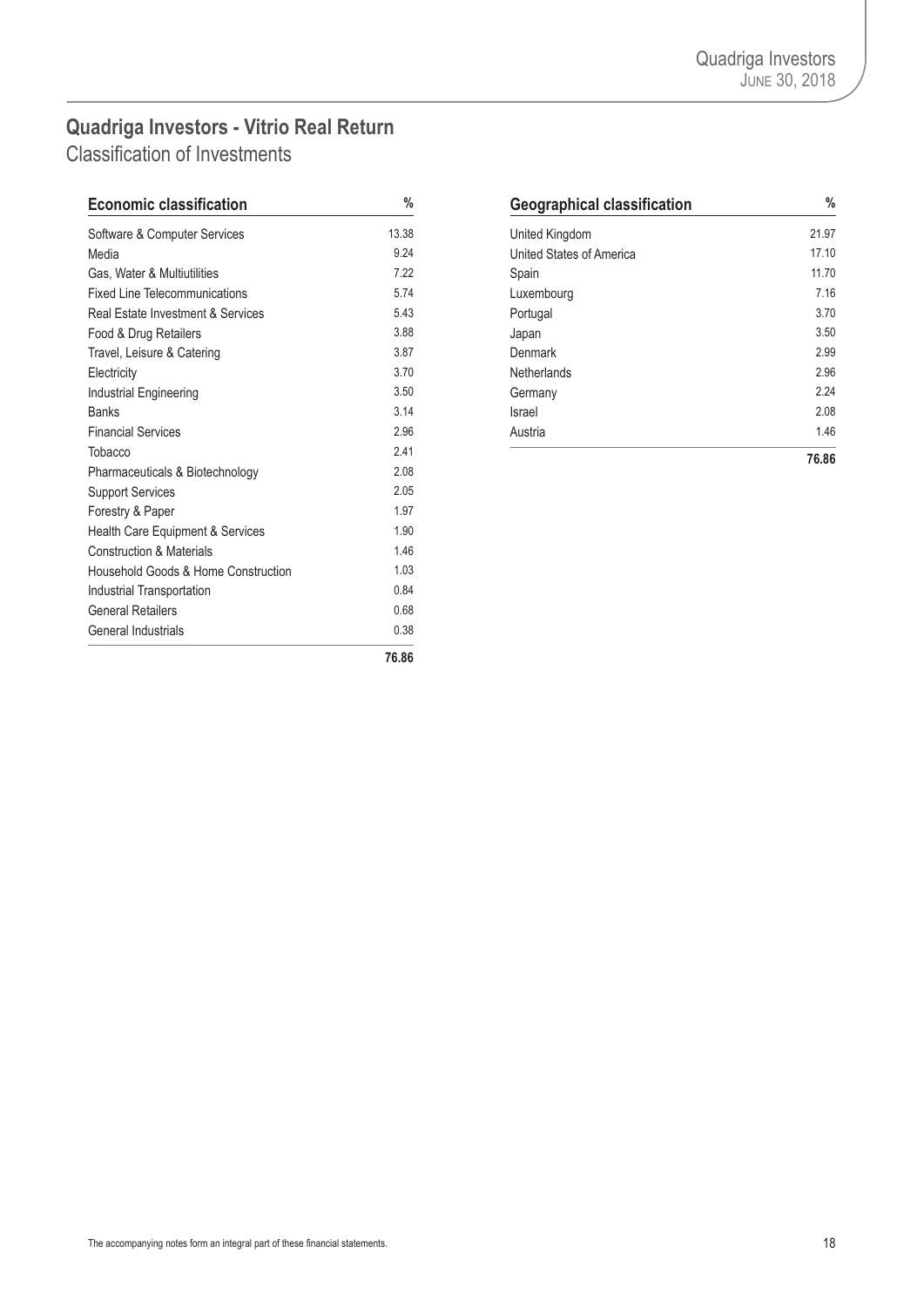### <span id="page-20-0"></span>Schedule of Investments **Quadriga Investors - GFED Aequitas**

| Nominal  |                    |                                          |            |
|----------|--------------------|------------------------------------------|------------|
| value/   |                    | Quotation<br><b>Market value</b><br>Cost | $%$ of     |
| Quantity | <b>Description</b> | <b>EUR</b><br>EUR<br>Currency            | net assets |

Transferable securities and money market instruments admitted to an official exchange listing or dealt in on another regulated market

| <b>Bonds</b>  |                                                   |            |             |               |       |
|---------------|---------------------------------------------------|------------|-------------|---------------|-------|
| 1 000 000     | ABG ORPHAN HOLDCO SARL - REGS - FRN 22/03/2021    | <b>USD</b> | 361 039     | 340 284       | 0.93  |
| 500 000       | ABG ORPHAN HOLDCO SARL - REGS - 14% 28/02/2021    | <b>USD</b> | 547 529     | 543 945       | 1.48  |
| 200 000       | ABJA INVESTMENT CO PTE LTD 5.45% 24/01/2028       | <b>USD</b> | 163 405     | 145 733       | 0.40  |
| 200 000       | ACCIONA SA 3.6% 20/09/2018                        | <b>EUR</b> | 203 160     | 201 198       | 0.55  |
| 300 000       | AROUNDTOWN SA FRN PERPETUAL                       | <b>EUR</b> | 294 522     | 272 733       | 0.74  |
| 1 500 000     | BANCO BILBAO VIZCAYA ARGENTARIA SA FRN 21/03/2021 | <b>EUR</b> | 1 298 150   | 1638000       | 4.46  |
| 200 000       | BANCO DO BRASIL SA/CAYMAN - REGS - 9% PERPETUAL   | <b>USD</b> | 147 585     | 164 755       | 0.45  |
| 950 000       | BANKINTER SA 6.375% 11/09/2019                    | <b>EUR</b> | 1 0 34 0 25 | 1 0 2 0 0 0 6 | 2.77  |
| 250 000       | BARCLAYS BANK PLC - RCI - FRN PERPETUAL           | <b>GBP</b> | 379 064     | 313 165       | 0.85  |
| 400 000       | CA METROPOLITAN ATM 1 SA 4.34165% 03/12/2019      | <b>EUR</b> | 133 642     | 134 979       | 0.37  |
| 200 000       | ECOPETROL SA 5.875% 28/05/2045                    | <b>USD</b> | 161 150     | 162 564       | 0.44  |
| 500 000       | EDP FINANCE BV 0% 12/11/2023                      | <b>EUR</b> | 380 000     | 467 210       | 1.27  |
| 800 000       | EL CORTE INGLES 0% 09/10/2018                     | <b>EUR</b> | 799 307     | 799 374       | 2.17  |
| 700 000       | EL CORTE INGLES 0% 11/09/2018                     | <b>EUR</b> | 699 393     | 699 604       | 1.90  |
| 1 000 000     | FIAT CHRYSLER FINANCE EUROPE SA 6.75% 14/10/2019  | <b>EUR</b> | 1 126 300   | 1078460       | 2.93  |
| 1 000 000     | PETROBRAS GLOBAL FINANCE BV 5.875% 07/03/2022     | <b>EUR</b> | 1 143 800   | 1 113 400     | 3.03  |
| 200 000       | PETROLEOS MEXICANOS PEMEX 5.35% 12/02/2028        | <b>USD</b> | 160 810     | 162 057       | 0.44  |
| 1 000 000     | PETROLEOS MEXICANOS 2.5% 21/08/2021               | <b>EUR</b> | 1 052 500   | 1 0 14 2 90   | 2.76  |
| 500 000       | REPSOL INTERNATIONAL FINANCE BV FRN 25/03/2075    | <b>EUR</b> | 500 000     | 523 530       | 1.42  |
| 570 000       | THYSSENKRUPP AG 1.375% 03/03/2022                 | <b>EUR</b> | 579 519     | 572 166       | 1.56  |
|               | <b>Total Bonds</b>                                |            | 11 164 900  | 11 367 453    | 30.92 |
|               |                                                   |            |             |               |       |
| <b>Shares</b> |                                                   |            |             |               |       |
| 3 1 4 2       | ADVANCED MICRO DEVICES INC                        | <b>USD</b> | 36 258      | 40 340        | 0.11  |
| 84            | AENA SME SA                                       | <b>EUR</b> | 14 4 98     | 13 062        | 0.04  |
| 8750          | AK STEEL HOLDING CORP                             | <b>USD</b> | 37 644      | 32 525        | 0.09  |
| 532           | ANADARKO PETROLEUM CORP                           | <b>USD</b> | 23 3 24     | 33 377        | 0.09  |
| 408           | ANALOG DEVICES INC                                | <b>USD</b> | 32 215      | 33 519        | 0.09  |
| 604           | APACHE CORP                                       | <b>USD</b> | 21 046      | 24 185        | 0.07  |
| 4 6 23        | APOLLO GLOBAL MANAGEMENT LLC - A                  | <b>USD</b> | 113813      | 126 192       | 0.34  |
| 637           | APPLIED MATERIALS INC                             | <b>USD</b> | 31755       | 25 201        | 0.07  |
| 239           | ASML HOLDING NV                                   | <b>EUR</b> | 37 535      | 40 558        | 0.11  |
| 108           | AVALONBAY COMMUNITIES INC                         | <b>USD</b> | 18 550      | 15 900        | 0.04  |
| 20 754        | BANCO BILBAO VIZCAYA ARGENTARIA SA                | <b>EUR</b> | 117 292     | 126 060       | 0.34  |
| 17 393        | <b>BANCO SANTANDER SA</b>                         | EUR        | 78 065      | 79 869        | 0.22  |
| 880           | BAYERISCHE MOTOREN WERKE AG                       | <b>EUR</b> | 76428       | 68 314        | 0.19  |
| 5611          | <b>BB BIOTECH AG</b>                              | CHF        | 273 337     | 322 813       | 0.88  |
| 4 8 0 8       | <b>BLACKSTONE GROUP LP</b>                        | <b>USD</b> | 134 509     | 132 477       | 0.36  |
| 3770          | <b>BNP PARIBAS SA</b>                             | <b>EUR</b> | 200 036     | 200 526       | 0.55  |
| 120           | <b>BOSTON PROPERTIES INC</b>                      | <b>USD</b> | 15 3 20     | 12 891        | 0.04  |
| 161           | <b>BROADCOM INC</b>                               | <b>USD</b> | 35 987      | 33 459        | 0.09  |
| 2 0 8 2       | BROOKFIELD INFRASTRUCTURE PARTNERS LP             | <b>USD</b> | 77 162      | 68476         | 0.19  |
| 2463          | CALLON PETROLEUM CO                               | <b>USD</b> | 22 311      | 22 657        | 0.06  |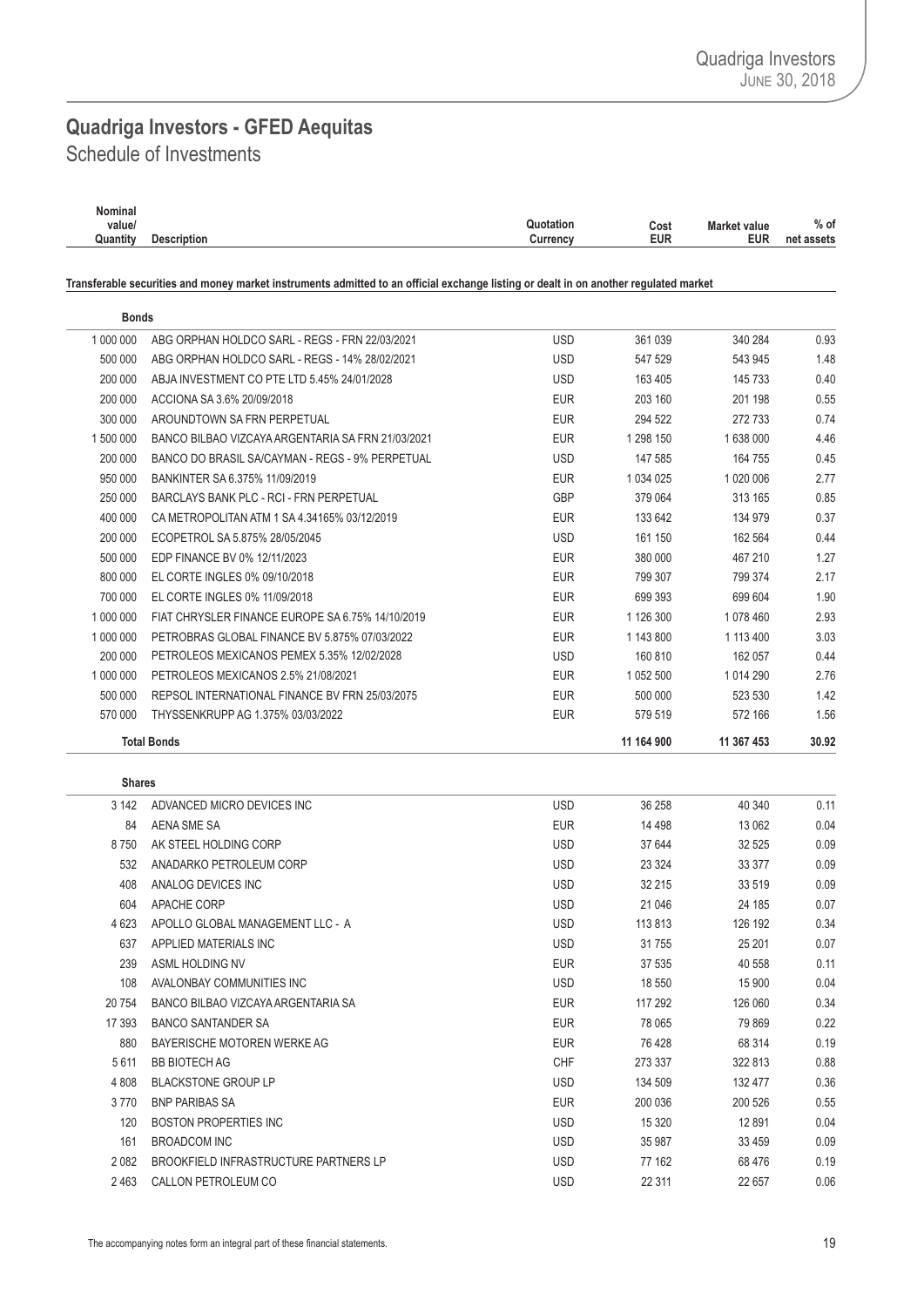Schedule of Investments (continued)

 $\overline{\phantom{a}}$ 

| Nominal  |                    |           |      |                     |            |
|----------|--------------------|-----------|------|---------------------|------------|
| value/   |                    | Quotation | Cost | <b>Market value</b> | $%$ of     |
| Quantity | <b>Description</b> | Currencv  | EUR  | <b>EUR</b>          | net assets |
|          |                    |           |      |                     |            |

Transferable securities and money market instruments admitted to an official exchange listing or dealt in on another regulated market (continued)

|         | Shares (continued)                               |            |          |         |      |
|---------|--------------------------------------------------|------------|----------|---------|------|
| 211     | CANADIAN NATIONAL RAILWAY CO                     | CAD        | 14 548   | 14 7 73 | 0.04 |
| 225     | <b>CHEVRON CORP</b>                              | <b>USD</b> | 21 970   | 24 3 64 | 0.07 |
| 2626    | <b>COGNEX CORP</b>                               | <b>USD</b> | 116 452  | 100 335 | 0.27 |
| 1 900   | <b>COMMERCIAL METALS CO</b>                      | <b>USD</b> | 39 4 05  | 34 353  | 0.09 |
| 524     | <b>CONOCOPHILLIPS</b>                            | <b>USD</b> | 23 300   | 31 246  | 0.09 |
| 355     | <b>CONTINENTAL AG</b>                            | <b>EUR</b> | 76 383   | 69 4 20 | 0.19 |
| 679     | CONTINENTAL RESOURCES INC/OK                     | <b>USD</b> | 25703    | 37 662  | 0.10 |
| 2 147   | <b>CYPRESS SEMICONDUCTOR CORP</b>                | <b>USD</b> | 28 641   | 28 650  | 0.08 |
| 1 0 9 5 | <b>DAIMLER</b>                                   | <b>EUR</b> | 76 809   | 60 367  | 0.16 |
| 763     | <b>DEVON ENERGY CORP</b>                         | <b>USD</b> | 22786    | 28728   | 0.08 |
| 129     | DIGITAL REALTY TRUST INC                         | <b>USD</b> | 13 149   | 12 3 28 | 0.03 |
| 200     | EAST JAPAN RAILWAY CO                            | JPY        | 16 381   | 16416   | 0.04 |
| 158     | EIFFAGE SA                                       | <b>EUR</b> | 14 543   | 14 722  | 0.04 |
| 1468    | <b>ENCANA CORP</b>                               | CAD        | 11 6 12  | 16411   | 0.04 |
| 642     | <b>ENCANA CORP</b>                               | <b>USD</b> | 6805     | 7 1 7 6 | 0.02 |
| 3 1 5 0 | <b>ENERGY TRANSFER PARTNERS LP</b>               | <b>USD</b> | 63 4 24  | 51 369  | 0.14 |
| 1791    | ENTERPRISE PRODUCTS PARTNERS LP                  | <b>USD</b> | 47 857   | 42 445  | 0.12 |
| 274     | <b>EOG RESOURCES INC</b>                         | <b>USD</b> | 22 8 28  | 29 201  | 0.08 |
| 59      | <b>EQUINIX INC</b>                               | <b>USD</b> | 20778    | 21 7 24 | 0.06 |
| 249     | <b>EQUITY RESIDENTIAL</b>                        | <b>USD</b> | 14 694   | 13 583  | 0.04 |
| 53      | <b>ESSEX PROPERTY TRUST INC</b>                  | <b>USD</b> | 11 559   | 10 852  | 0.03 |
| 317     | <b>EXXON MOBIL CORP</b>                          | <b>USD</b> | 21 130   | 22 4 62 | 0.06 |
| 61      | FEDERAL REALTY INVESTMENT TRUST                  | <b>USD</b> | 7808     | 6612    | 0.02 |
| 953     | <b>FEDEX CORP</b>                                | <b>USD</b> | 173 296  | 185 335 | 0.50 |
| 160     | FRAPORT AG FRANKFURT AIRPORT SERVICES WORLDWIDE  | <b>EUR</b> | 14 573   | 13 219  | 0.04 |
| 480     | <b>GGP INC</b>                                   | <b>USD</b> | 11 069   | 8 3 9 9 | 0.02 |
| 210     | <b>GLP J-REIT</b>                                | JPY        | 176 353  | 190 963 | 0.52 |
| 8 6 6 2 | <b>HALLIBURTON CO</b>                            | <b>USD</b> | 331 389  | 334 298 | 0.91 |
| 336     | <b>HCP INC</b>                                   | <b>USD</b> | 10 154   | 7431    | 0.02 |
| 581     | <b>HESS CORP</b>                                 | <b>USD</b> | 23 3 3 6 | 33 286  | 0.09 |
| 61 571  | <b>HI-CRUSH PARTNERS LP</b>                      | <b>USD</b> | 757 352  | 622 276 | 1.69 |
| 581     | <b>HOST HOTELS &amp; RESORTS INC</b>             | <b>USD</b> | 10 160   | 10 4 85 | 0.03 |
| 10 850  | ING GROUP NV                                     | <b>EUR</b> | 122 455  | 133 759 | 0.36 |
| 999     | <b>INTEL CORP</b>                                | <b>USD</b> | 38 305   | 42 534  | 0.12 |
| 1879    | INTERNATIONAL SEAWAYS INC                        | <b>USD</b> | 37 600   | 37 240  | 0.10 |
| 9450    | IPATH BLOOMBERG COPPER SUBINDEX TOTAL RETURN ETN | <b>USD</b> | 264 234  | 267 098 | 0.73 |
| 69      | <b>JBG SMITH PROPERTIES</b>                      | <b>USD</b> | 2714     | 2 155   | 0.01 |
| 362     | KIMCO REALTY CORP                                | <b>USD</b> | 8013     | 5 2 6 8 | 0.01 |
| 367     | MAGELLAN MIDSTREAM PARTNERS LP                   | <b>USD</b> | 27 001   | 21 7 14 | 0.06 |
| 1992    | <b>MARATHON OIL CORP</b>                         | <b>USD</b> | 24 683   | 35 590  | 0.10 |
| 1668    | MARVELL TECHNOLOGY GROUP LTD                     | <b>USD</b> | 25 5 12  | 30 630  | 0.08 |
| 1 0 2 7 | <b>MATADOR RESOURCES CO</b>                      | <b>USD</b> | 22 260   | 26 433  | 0.07 |
| 688     | MAXIM INTEGRATED PRODUCTS INC                    | <b>USD</b> | 28780    | 34 566  | 0.09 |
| 1 0 6 6 | MAXLINEAR INC                                    | <b>USD</b> | 25 551   | 14 2 34 | 0.04 |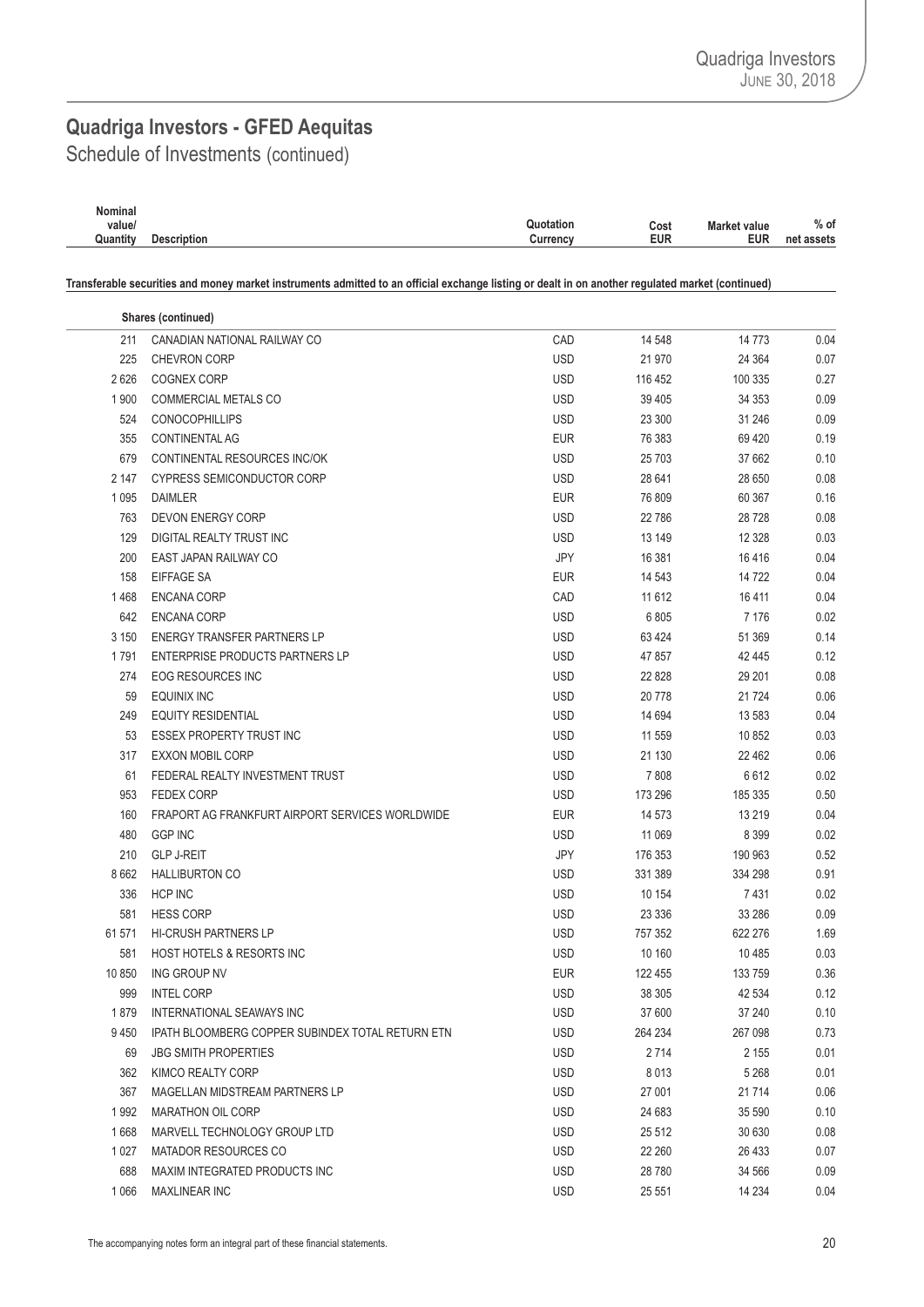Schedule of Investments (continued)

 $\overline{\phantom{a}}$ 

| Nominal  |                    |                                             |            |
|----------|--------------------|---------------------------------------------|------------|
| value/   |                    | Quotation<br><b>Market value</b><br>Cost    | $%$ of     |
| Quantity | <b>Description</b> | <b>EUR</b><br><b>EUR</b><br><b>Currency</b> | net assets |

Transferable securities and money market instruments admitted to an official exchange listing or dealt in on another regulated market (continued)

|         | Shares (continued)                              |            |         |         |      |
|---------|-------------------------------------------------|------------|---------|---------|------|
| 403     | MICROCHIP TECHNOLOGY INC                        | <b>USD</b> | 27 8 28 | 31 393  | 0.09 |
| 918     | MICRON TECHNOLOGY INC                           | <b>USD</b> | 25 9 35 | 41 232  | 0.11 |
| 87      | MID-AMERICA APARTMENT COMMUNITIES INC           | <b>USD</b> | 8 3 4 1 | 7 501   | 0.02 |
| 51 4 15 | MITSUBISHI UFJ FINANCIAL GROUP INC              | JPY        | 243 883 | 250 905 | 0.68 |
| 118 339 | MIZUHO FINANCIAL GROUP INC                      | JPY        | 171 088 | 170 659 | 0.46 |
| 298     | MONOLITHIC POWER SYSTEMS INC                    | <b>USD</b> | 25 042  | 34 117  | 0.09 |
| 957     | NEWFIELD EXPLORATION CO                         | <b>USD</b> | 21933   | 24 795  | 0.07 |
| 6569    | NEWMONT MINING CORP                             | <b>USD</b> | 210 877 | 212 168 | 0.58 |
| 57      | NIPPON ACCOMMODATIONS FUND INC                  | JPY        | 187754  | 222 140 | 0.60 |
| 967     | <b>NOBLE ENERGY INC</b>                         | <b>USD</b> | 23 4 08 | 29 220  | 0.08 |
| 99 240  | NORTHERN DYNAMIC GENERAL                        | <b>USD</b> | 175 992 | 46 035  | 0.13 |
| 710     | NUCOR CORP                                      | <b>USD</b> | 38 596  | 38 007  | 0.10 |
| 174     | NVIDIA CORP                                     | <b>USD</b> | 24 172  | 35 305  | 0.10 |
| 623     | NXP SEMICONDUCTORS NV                           | <b>EUR</b> | 48 594  | 59 185  | 0.16 |
| 2 100   | NXP SEMICONDUCTORS NV                           | <b>USD</b> | 189 027 | 196 537 | 0.53 |
| 389     | OCCIDENTAL PETROLEUM CORP                       | <b>USD</b> | 22747   | 27 880  | 0.08 |
| 1694    | ON SEMICONDUCTOR CORP                           | <b>USD</b> | 24 370  | 32 261  | 0.09 |
| 983     | PARSLEY ENERGY INC                              | <b>USD</b> | 21 963  | 25 4 94 | 0.07 |
| 588     | PDC ENERGY INC                                  | <b>USD</b> | 23 549  | 30 444  | 0.08 |
| 177     | PIONEER NATURAL RESOURCES CO                    | <b>USD</b> | 22 9 20 | 28 689  | 0.08 |
| 1 2 7 1 | PLAINS ALL AMERICAN PIPELINE LP                 | <b>USD</b> | 39 232  | 25 735  | 0.07 |
| 415     | PROLOGIS INC                                    | <b>USD</b> | 19 956  | 23 349  | 0.06 |
| 115     | PUBLIC STORAGE                                  | <b>USD</b> | 24 7 65 | 22 345  | 0.06 |
| 466     | QORVO INC                                       | <b>USD</b> | 30 321  | 31 998  | 0.09 |
| 3 2 8 2 | RAIFFEISEN BANK INTERNATIONAL AG                | <b>EUR</b> | 107 384 | 86 284  | 0.23 |
| 205     | <b>REALTY INCOME CORP</b>                       | <b>USD</b> | 11 641  | 9445    | 0.03 |
| 779     | RED ELECTRICA CORPORACION SA                    | <b>EUR</b> | 14 505  | 13 586  | 0.04 |
| 1790    | <b>RENAULT SA</b>                               | <b>EUR</b> | 151 114 | 130 366 | 0.35 |
| 35      | SAMSUNG ELECTRONICS CO LTD - GDR                | <b>USD</b> | 38 366  | 31 326  | 0.09 |
| 3 900   | <b>SCHLUMBERGER LTD</b>                         | <b>USD</b> | 207 005 | 223 902 | 0.61 |
| 18 000  | SHENZHEN EXPRESSWAY CO LTD - H                  | <b>HKD</b> | 15 2 30 | 15 131  | 0.04 |
| 264     | SIMON PROPERTY GROUP INC                        | <b>USD</b> | 45 216  | 38 482  | 0.10 |
| 337     | <b>SKYWORKS SOLUTIONS INC</b>                   | <b>USD</b> | 30 147  | 27 897  | 0.08 |
| 81      | SL GREEN REALTY CORP                            | <b>USD</b> | 8556    | 6974    | 0.02 |
| 9 1 5 0 | SOFTBANK GROUP CORP                             | JPY        | 620 540 | 564 111 | 1.53 |
| 3 0 5 9 | STEEL DYNAMICS INC                              | <b>USD</b> | 94 7 25 | 120 390 | 0.33 |
| 8 0 5 4 | SUMITOMO MITSUI FINANCIAL GROUP INC             | JPY        | 242 685 | 268 168 | 0.73 |
| 5851    | SUMITOMO MITSUI TRUST HOLDINGS INC              | JPY        | 174 753 | 198 753 | 0.54 |
| 622     | SUNCOR ENERGY INC                               | CAD        | 18765   | 21 667  | 0.06 |
| 5842    | <b>SYNCHRONY FINANCIAL</b>                      | <b>USD</b> | 198 278 | 167 022 | 0.45 |
| 873     | TAIWAN SEMICONDUCTOR MANUFACTURING CO LTD - ADR | <b>USD</b> | 26 251  | 27 337  | 0.07 |
| 375     | <b>TEXAS INSTRUMENTS INC</b>                    | <b>USD</b> | 27 596  | 35411   | 0.10 |
| 726     | <b>TOKYO ELECTRON LTD</b>                       | <b>USD</b> | 32 091  | 26 713  | 0.07 |
| 21 982  | UNIQURE NV                                      | <b>USD</b> | 301 963 | 711 678 | 1.93 |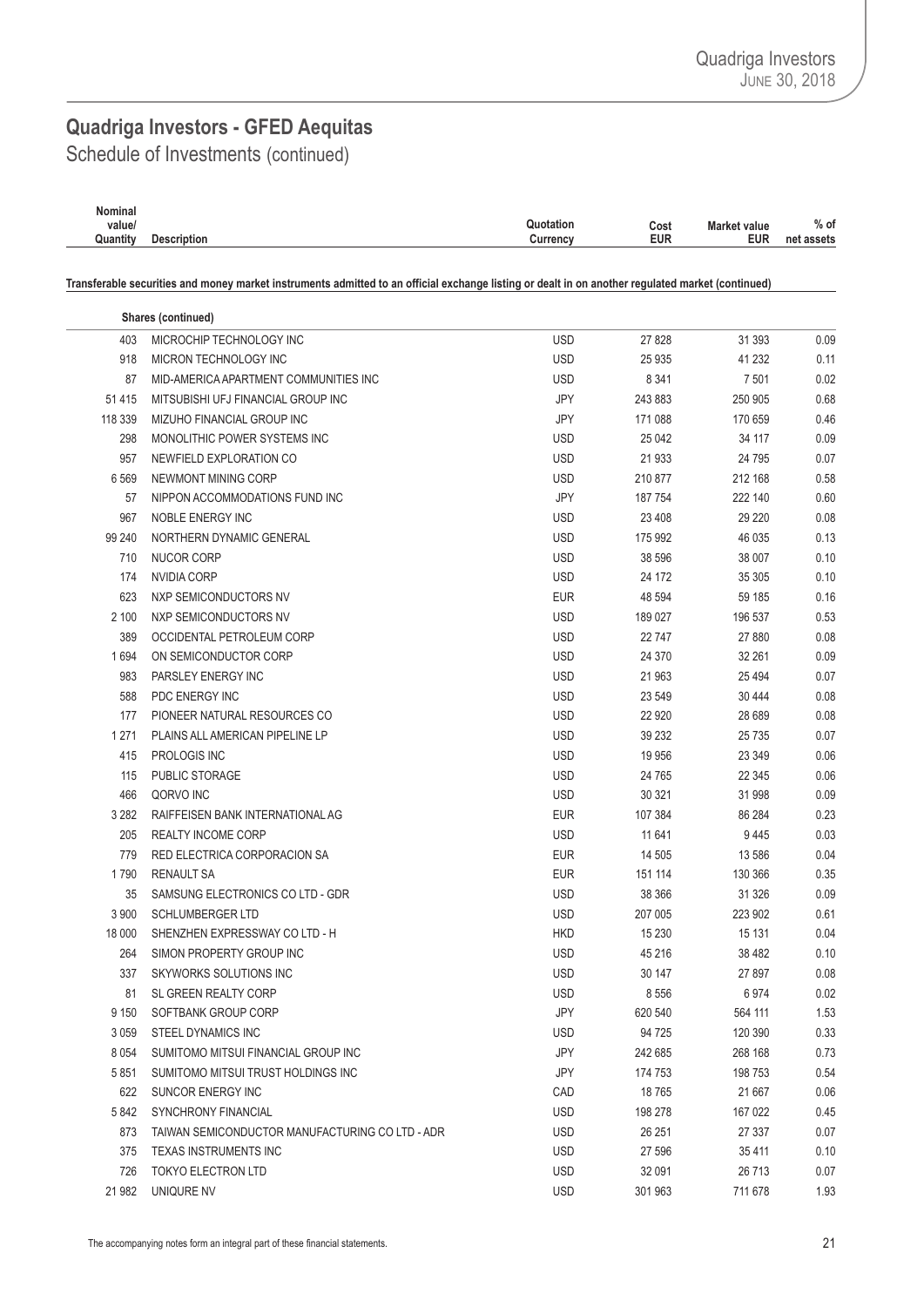Schedule of Investments (continued)

| Nominal<br>value/<br>Quantity | <b>Description</b>                                                                                                                                | Quotation<br>Currency    | Cost<br><b>EUR</b> | Market value<br><b>EUR</b> | $%$ of<br>net assets |
|-------------------------------|---------------------------------------------------------------------------------------------------------------------------------------------------|--------------------------|--------------------|----------------------------|----------------------|
|                               | Transferable securities and money market instruments admitted to an official exchange listing or dealt in on another regulated market (continued) |                          |                    |                            |                      |
|                               | Shares (continued)                                                                                                                                |                          |                    |                            |                      |
| 1910                          | UNITED PARCEL SERVICE INC - B                                                                                                                     | <b>USD</b>               | 187 396            | 173 782                    | 0.47                 |
| 267                           | <b>VENTAS INC</b>                                                                                                                                 | <b>USD</b>               | 16 0 55            | 13 0 24                    | 0.04                 |
| 168                           | <b>VINCI SA</b>                                                                                                                                   | <b>EUR</b>               | 14 4 78            | 13836                      | 0.04                 |
| 4 603                         | VOLVO AB - B                                                                                                                                      | <b>SEK</b>               | 77 328             | 63 107                     | 0.17                 |
| 139                           | <b>VORNADO REALTY TRUST</b>                                                                                                                       | <b>USD</b>               | 11 5 15            | 8800                       | 0.02                 |
| 271                           | <b>WELLTOWER INC</b>                                                                                                                              | <b>USD</b>               | 17852              | 14 551                     | 0.04                 |
| 21 200                        | <b>WEYERHAEUSER CO</b>                                                                                                                            | <b>USD</b>               | 610 264            | 662 029                    | 1.80                 |
| 715                           | <b>WILLIAMS PARTNERS LP</b>                                                                                                                       | <b>USD</b>               | 27834              | 24 857                     | 0.07                 |
| 2 3 2 6                       | <b>WPX ENERGY INC</b>                                                                                                                             | <b>USD</b>               | 24 976             | 35 919                     | 0.10                 |
| 508                           | XILINX INC                                                                                                                                        | <b>USD</b>               | 28 189             | 28 395                     | 0.08                 |
|                               | <b>Total Shares</b>                                                                                                                               |                          | 9 285 431          | 9614850                    | 26.16                |
|                               | <b>Exchange Traded Certificates</b>                                                                                                               |                          |                    |                            |                      |
| 2 0 0 0                       | ETFS POIL SECURITY / ETFS BRENT 1MTH OIL SECURITIES                                                                                               | <b>USD</b>               | 55 680             | 59 355                     | 0.16                 |
| 7921                          | SOURCE PHYSICAL MARKET PLC / INVESCO PHYSICAL GOLD ETC                                                                                            | <b>USD</b>               | 872 115            | 827 039                    | 2.25                 |
|                               | <b>Total Exchange Traded Certfiicates</b>                                                                                                         |                          | 927 795            | 886 394                    | 2.41                 |
|                               | <b>Mortgages and Asset Backed securities</b>                                                                                                      |                          |                    |                            |                      |
| 1 000 000                     | IM PRESTAMOS FONDOS CEDULAS FTA - A - FRN 24/01/2022                                                                                              | <b>EUR</b>               | 91 582             | 92 664                     | 0.25                 |
|                               | <b>Total Mortgages and Asset Backed securities</b>                                                                                                |                          | 91 582             | 92 664                     | 0.25                 |
|                               |                                                                                                                                                   |                          |                    |                            |                      |
|                               | Supranationals, Governments and Local Public Authorities, Debt Instruments                                                                        |                          |                    |                            |                      |
| 600 000                       | HELLENIC REPUBLIC GOVERNMENT BOND 0% 03/08/2018                                                                                                   | <b>EUR</b>               | 597 240            | 599 484                    | 1.63                 |
| 1 000 000<br>500 000          | HELLENIC REPUBLIC GOVERNMENT BOND 0% 13/07/2018                                                                                                   | <b>EUR</b>               | 998 250            | 999 753<br>495 577         | 2.72                 |
| 1 000 000                     | HELLENIC REPUBLIC GOVERNMENT BOND 0% 15/03/2019<br>HELLENIC REPUBLIC GOVERNMENT BOND 3.375% 15/02/2025                                            | <b>EUR</b><br><b>EUR</b> | 493 760<br>992 360 | 992 700                    | 1.35<br>2.70         |
| 760 000                       | INSTITUTO DE CREDITO OFICIAL FRN 29/07/2025                                                                                                       | <b>EUR</b>               | 875 292            | 866 324                    | 2.36                 |
| 750 000                       | ITALY BUONI ORDINARI DEL TESORO BOT 0% 14/06/2019                                                                                                 | <b>EUR</b>               | 745 841            | 746 023                    | 2.03                 |
| 700 000                       |                                                                                                                                                   | <b>EUR</b>               |                    | 696 746                    |                      |
| 750 000                       | ITALY BUONI ORDINARI DEL TESORO BOT 0% 30/11/2018<br>ITALY BUONI ORDINARI DEL TESORO BOT 0% 31/12/2018                                            | <b>EUR</b>               | 696 129<br>749 670 | 749 670                    | 1.90                 |
| 435 000                       | PORTUGAL OBRIGACOES DO TESOURO OT 2.125% 17/10/2028                                                                                               | <b>EUR</b>               | 440 198            | 449 164                    | 2.04<br>1.22         |
|                               | Total Supranationals, Governments and Local Public Authorities, Debt Instruments                                                                  |                          |                    |                            |                      |
|                               |                                                                                                                                                   |                          | 6 588 740          | 6 595 441                  | 17.95                |
|                               | Total Transferable securities and money market instruments admitted to an official exchange listing or<br>dealt in on another regulated market    |                          | 28 058 448         | 28 556 802                 | 77.68                |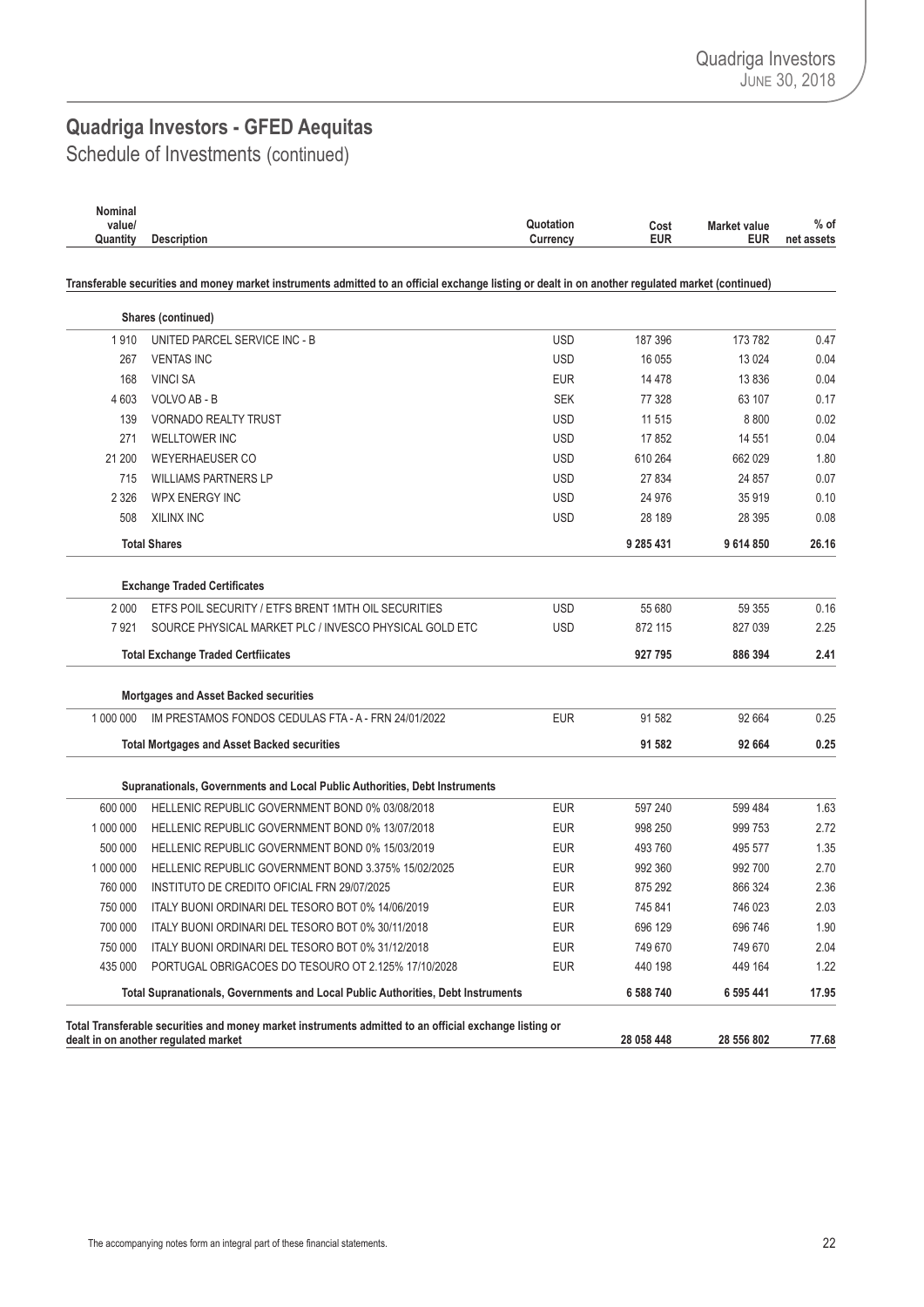Schedule of Investments (continued)

| <b>Nominal</b><br>value/      |                                               | Quotation  | Cost          | <b>Market value</b> | $%$ of     |
|-------------------------------|-----------------------------------------------|------------|---------------|---------------------|------------|
| Quantity                      | <b>Description</b>                            | Currency   | <b>EUR</b>    | <b>EUR</b>          | net assets |
|                               |                                               |            |               |                     |            |
| Other transferable securities |                                               |            |               |                     |            |
| <b>Bonds</b>                  |                                               |            |               |                     |            |
| 100 000                       | PESCANOVA SA 0% CV 20/04/2017 DEFAULTED       | <b>EUR</b> | 5 0 0 0       | 2777                | 0.01       |
|                               | <b>Total Bonds</b>                            |            | 5 0 0 0       | 2 7 7 7             | 0.01       |
|                               | <b>Total Other transferable securities</b>    |            | 5 0 0 0       | 2777                | 0.01       |
| <b>Investment Funds</b>       |                                               |            |               |                     |            |
|                               | <b>Open-ended Investment Funds</b>            |            |               |                     |            |
| 1877963                       | <b>FAIR OAKS INCOME LTD</b>                   | <b>USD</b> | 1493640       | 1536083             | 4.18       |
| 51 981 3682                   | FIDENTIIS TORDESILLAS SICAV - IBERIA          | <b>EUR</b> | 685 651       | 896 263             | 2.44       |
| 8570                          | LONG TERM INVESTMENT FUND - NATURAL RESOURCES | <b>EUR</b> | 1 000 000     | 1 023 344           | 2.78       |
| 8722                          | LYXOR ETF BRAZIL IBOVESPA - C                 | <b>EUR</b> | 137 936       | 125 065             | 0.34       |
|                               | <b>Total Open-ended Investment Funds</b>      |            | 3 3 1 7 2 2 7 | 3 580 755           | 9.74       |
| <b>Total Investment Funds</b> |                                               |            | 3 3 1 7 2 2 7 | 3 580 755           | 9.74       |
| <b>Total Investments</b>      |                                               |            | 31 380 675    | 32 140 334          | 87.43      |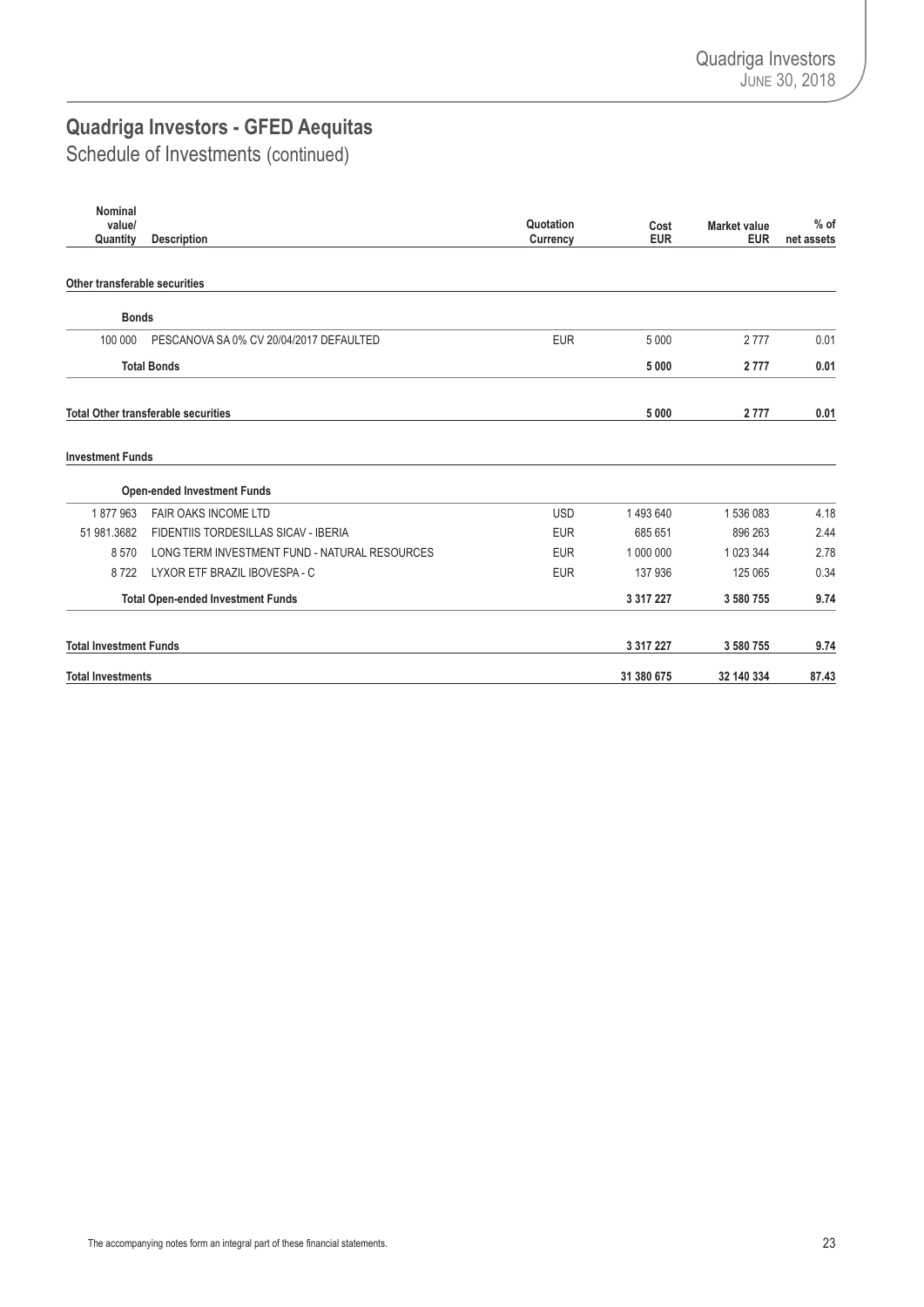<span id="page-25-0"></span>Classification of Investments

| <b>Economic classification</b>         | %     | <b>Geographical classification</b> | $\frac{0}{6}$ |
|----------------------------------------|-------|------------------------------------|---------------|
| Governments                            | 17.95 | Spain                              | 15.11         |
| <b>Banks</b>                           | 13.55 | United States of America           | 12.19         |
| <b>Investment Fund</b>                 | 9.74  | Luxembourg                         | 11.67         |
| Oil & Gas Producers                    | 8.29  | Netherlands                        | 8.83          |
| <b>Financial Services</b>              | 7.58  | Greece                             | 8.40          |
| General Industrials                    | 4.57  | Italy                              | 5.96          |
| <b>Real Estate Investment Trusts</b>   | 3.58  | Japan                              | 5.19          |
| Pharmaceuticals & Biotechnology        | 2.81  | Guernsey                           | 4.18          |
| Industrial Engineering                 | 2.76  | Mexico                             | 3.20          |
| Mining                                 | 2.50  | Ireland                            | 2.25          |
| Nonequity Investment Instruments       | 2.41  | Germany                            | 2.13          |
| Technology Hardware & Equipment        | 2.26  | United Kingdom                     | 1.58          |
| Industrial Metals & Mining             | 2.07  | France                             | 1.32          |
| Oil Equipment, Services & Distribution | 1.73  | Portugal                           | 1.22          |
| <b>Fixed Line Telecommunications</b>   | 1.53  | Switzerland                        | 0.88          |
| Industrial Transportation              | 1.30  | Curacao                            | 0.61          |
| Real Estate Investment & Services      | 0.83  | Cayman Islands                     | 0.45          |
| Automobiles & Parts                    | 0.71  | Colombia                           | 0.44          |
| <b>Construction &amp; Materials</b>    | 0.63  | Singapore                          | 0.40          |
| Electronic & Electrical Equipment      | 0.54  | Canada                             | 0.29          |
| Gas, Water & Multiutilities            | 0.04  | Bermuda                            | 0.27          |
| Travel, Leisure & Catering             | 0.04  | Austria                            | 0.23          |
| <b>Food Producers</b>                  | 0.01  | Sweden                             | 0.17          |
|                                        | 87A3  | Jersey                             | 0.16          |

| $\%$  | <b>Geographical classification</b> | %     |
|-------|------------------------------------|-------|
| 17.95 | Spain                              | 15.11 |
| 13.55 | United States of America           | 12.19 |
| 9.74  | Luxembourg                         | 11.67 |
| 8.29  | <b>Netherlands</b>                 | 8.83  |
| 7.58  | Greece                             | 8.40  |
| 4.57  | Italy                              | 5.96  |
| 3.58  | Japan                              | 5.19  |
| 2.81  | Guernsey                           | 4.18  |
| 2.76  | Mexico                             | 3.20  |
| 2.50  | Ireland                            | 2.25  |
| 2.41  | Germany                            | 2.13  |
| 2.26  | United Kingdom                     | 1.58  |
| 2.07  | France                             | 1.32  |
| 1.73  | Portugal                           | 1.22  |
| 1.53  | Switzerland                        | 0.88  |
| 1.30  | Curacao                            | 0.61  |
| 0.83  | Cayman Islands                     | 0.45  |
| 0.71  | Colombia                           | 0.44  |
| 0.63  | Singapore                          | 0.40  |
| 0.54  | Canada                             | 0.29  |
| 0.04  | Bermuda                            | 0.27  |
| 0.04  | Austria                            | 0.23  |
| 0.01  | Sweden                             | 0.17  |
| 87.43 | Jersey                             | 0.16  |
|       | Marshall Islands                   | 0.10  |
|       | South Korea                        | 0.09  |
|       | Taiwan                             | 0.07  |
|       | China                              | 0.04  |
|       |                                    | 87.43 |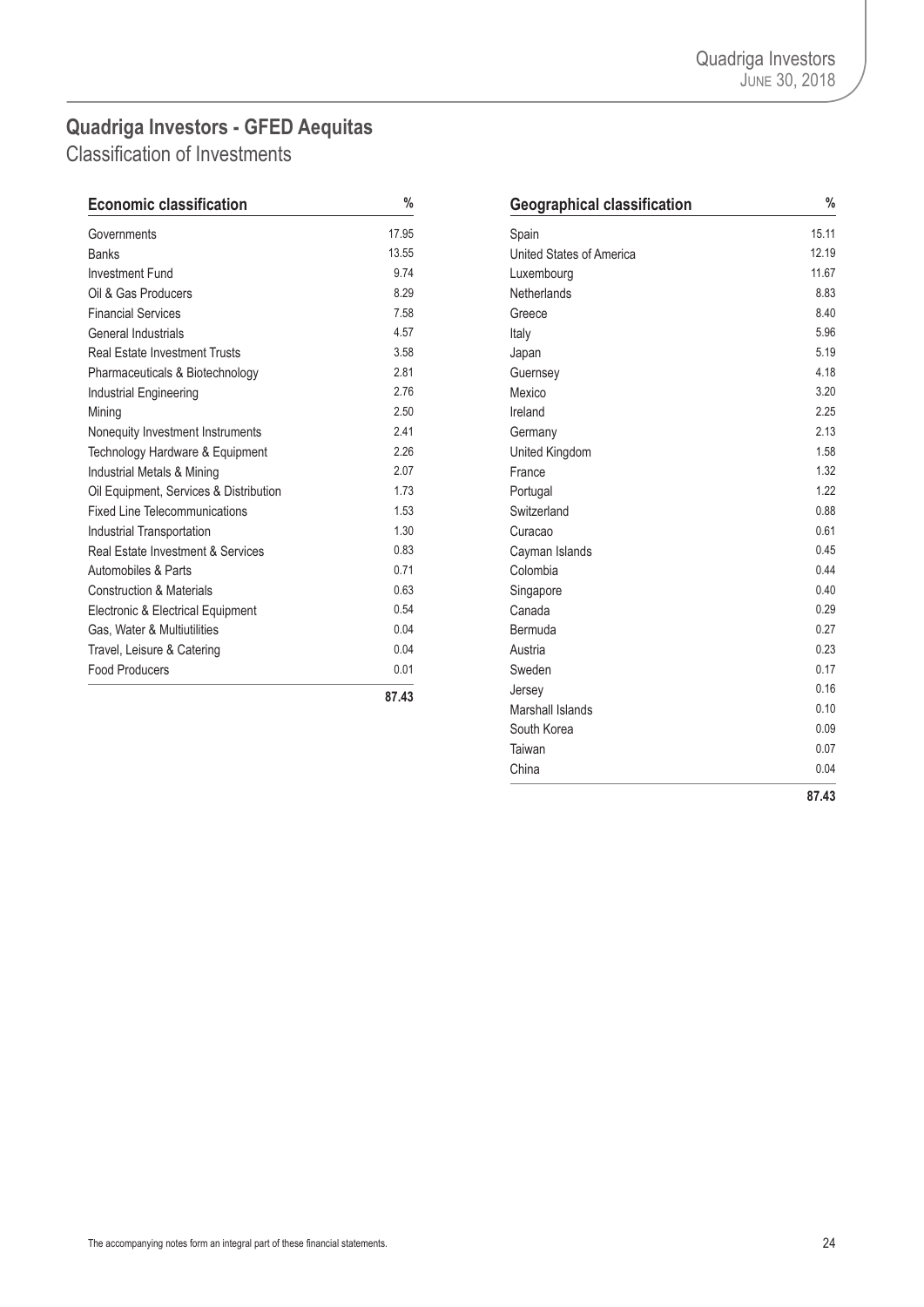### <span id="page-26-0"></span>Schedule of Investments **Quadriga Investors - Global Allocation Fund**

| Nominal<br>value/             |                                                                                                                                                | Quotation  | Cost<br><b>EUR</b> | <b>Market value</b> | $%$ of     |
|-------------------------------|------------------------------------------------------------------------------------------------------------------------------------------------|------------|--------------------|---------------------|------------|
| Quantity                      | <b>Description</b>                                                                                                                             | Currency   |                    | <b>EUR</b>          | net assets |
|                               | Transferable securities and money market instruments admitted to an official exchange listing or dealt in on another regulated market          |            |                    |                     |            |
| <b>Shares</b>                 |                                                                                                                                                |            |                    |                     |            |
| 267 421                       | SANDSTORM GOLD LTD                                                                                                                             | <b>USD</b> | 1 0 24 119         | 1 030 701           | 3.90       |
|                               | <b>Total Shares</b>                                                                                                                            |            | 1 0 24 1 19        | 1030701             | 3.90       |
|                               | <b>Exchange traded certificates</b>                                                                                                            |            |                    |                     |            |
| 23 547                        | ETFS METALS SECURITIES / ETFS PHYSICAL GOLD                                                                                                    | <b>EUR</b> | 2 596 721          | 2 4 1 7 5 7 1       | 9.15       |
| 502                           | ETFS METALS SECURITIES / ETFS PHYSICAL GOLD                                                                                                    | <b>EUR</b> | 54 206             | 51 540              | 0.19       |
| 160 905                       | ETFS METALS SECURITIES / ETFS PHYSICAL SILVER                                                                                                  | <b>EUR</b> | 2 403 136          | 2 104 637           | 7.96       |
|                               | <b>Total Exchange traded certificates</b>                                                                                                      |            | 5 0 5 4 0 6 3      | 4 573 748           | 17.30      |
|                               | Supranationals, Governments and Local Public Authorities, Debt Instruments                                                                     |            |                    |                     |            |
| 1 550 000                     | SPAIN LETRAS DEL TESORO 0% 07/12/2018                                                                                                          | <b>EUR</b> | 1 554 867          | 1553216             | 5.88       |
| 550 000                       | SPAIN LETRAS DEL TESORO 0% 12/10/2018                                                                                                          | <b>EUR</b> | 551 364            | 550 696             | 2.08       |
| 1 550 000                     | SPAIN LETRAS DEL TESORO 0% 16/11/2018                                                                                                          | <b>EUR</b> | 1 555 937          | 1 553 317           | 5.88       |
| 1 600 000                     | SPAIN LETRAS DEL TESORO 0% 18/01/2019                                                                                                          | <b>EUR</b> | 1 604 112          | 1603760             | 6.07       |
| 7 235 800                     | UNITED STATES TREASURY NOTE/BOND 3% 15/11/2044                                                                                                 | <b>USD</b> | 5 875 534          | 6 212 915           | 23.49      |
|                               | Total Supranationals, Governments and Local Public Authorities, Debt Instruments                                                               |            | 11 141 814         | 11 473 904          | 43.40      |
|                               | Total Transferable securities and money market instruments admitted to an official exchange listing or<br>dealt in on another regulated market |            | 17 219 996         | 17 078 353          | 64.60      |
| <b>Investment Funds</b>       |                                                                                                                                                |            |                    |                     |            |
|                               | <b>Open-ended Investment Funds</b>                                                                                                             |            |                    |                     |            |
| 55 626                        | XTRACKERS II ITRAXX CROSSOVER SHORT DAILY SWAP UCITS ETF                                                                                       | <b>EUR</b> | 2 403 792          | 2 395 117           | 9.06       |
|                               | <b>Total Open-ended Investment Funds</b>                                                                                                       |            | 2 403 792          | 2 395 117           | 9.06       |
|                               |                                                                                                                                                |            |                    |                     |            |
| <b>Total Investment Funds</b> |                                                                                                                                                |            | 2 403 792          | 2 395 117           | 9.06       |
| <b>Total Investments</b>      |                                                                                                                                                |            | 19 623 788         | 19 473 470          | 73.66      |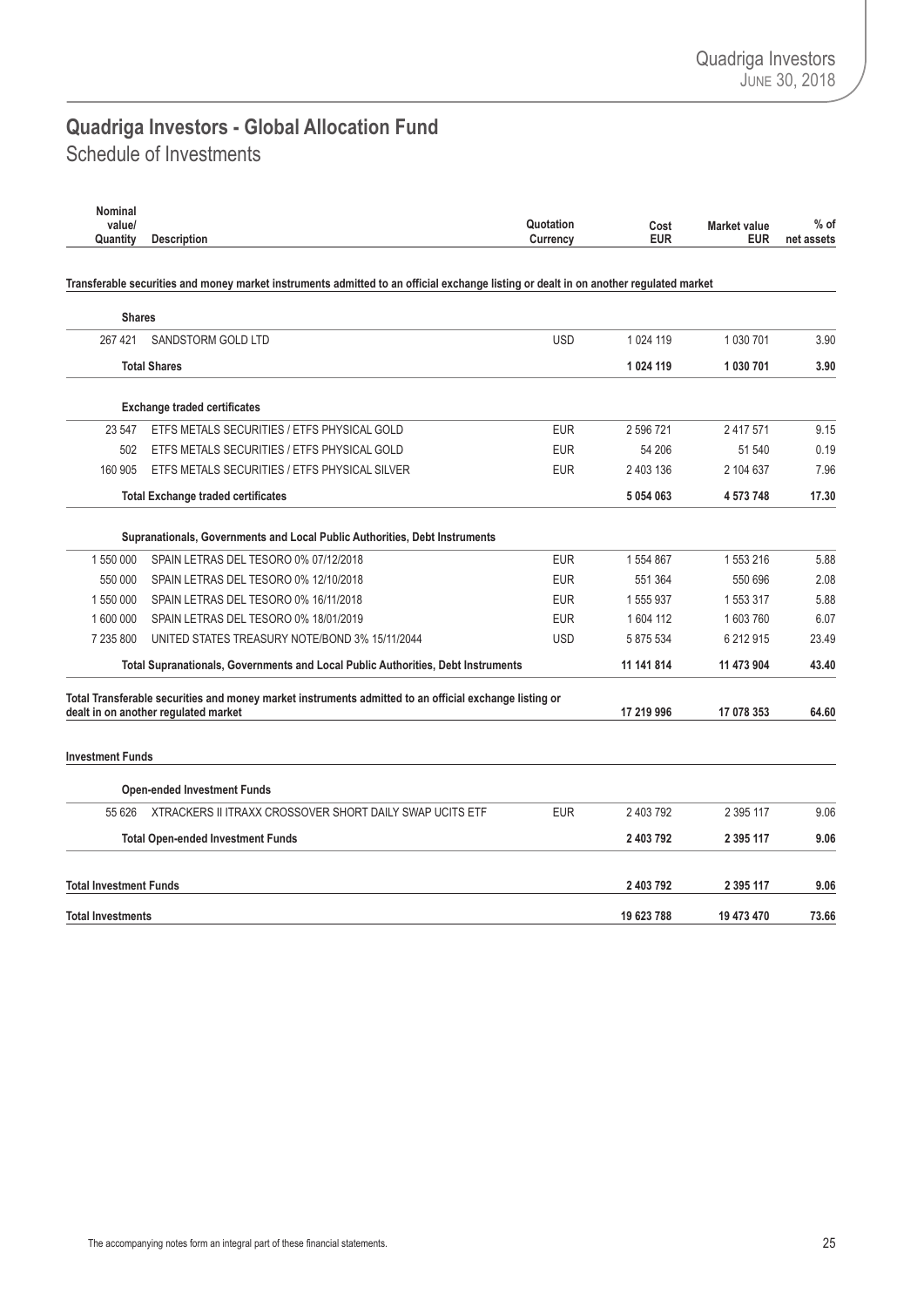### <span id="page-27-0"></span>**Quadriga Investors - Global Allocation Fund** Classification of Investments

| <b>Economic classification</b>   | %     |
|----------------------------------|-------|
| Governments                      | 43.40 |
| Nonequity Investment Instruments | 17.30 |
| Investment Fund                  | 9.06  |
| Oil & Gas Producers              | 3.90  |
|                                  | 73 RR |

| <b>Economic classification</b>   | %     | <b>Geographical classification</b> | $\frac{0}{0}$ |
|----------------------------------|-------|------------------------------------|---------------|
| Governments                      | 43.40 | United States of America           | 23.50         |
| Nonequity Investment Instruments | 17.30 | Spain                              | 19.90         |
| Investment Fund                  | 9.06  | Jersey                             | 17.30         |
| Oil & Gas Producers              | 3.90  | Luxembourg                         | 9.06          |
|                                  | 73.66 | Canada                             | 3.90          |
|                                  |       |                                    | 73.66         |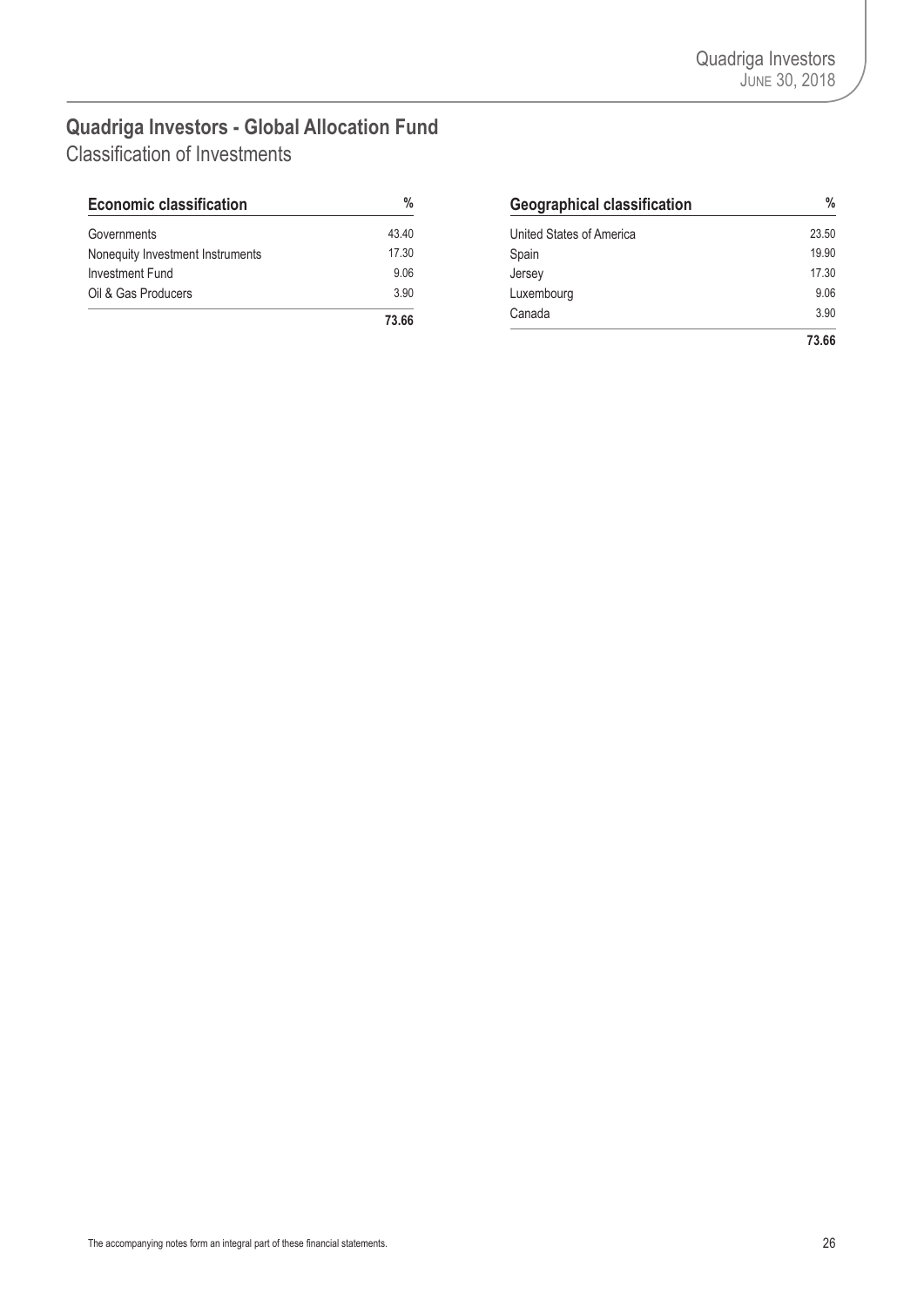### <span id="page-28-0"></span>Schedule of Investments **Quadriga Investors - Grantia Anphora**

| Nominal  |                    |                        |                     |            |
|----------|--------------------|------------------------|---------------------|------------|
| value/   |                    | Quotation<br>Cost      | <b>Market value</b> | $%$ of     |
| Quantity | <b>Description</b> | <b>EUR</b><br>Currencv | <b>EUR</b>          | net assets |
|          |                    |                        |                     |            |

Transferable securities and money market instruments admitted to an official exchange listing or dealt in on another regulated market

|                          | Supranationals, Governments and Local Public Authorities, Debt Instruments                                                                                                 |            |                          |            |       |
|--------------------------|----------------------------------------------------------------------------------------------------------------------------------------------------------------------------|------------|--------------------------|------------|-------|
| 2 800 000                | SPAIN LETRAS DEL TESORO 0% 07/12/2018                                                                                                                                      | <b>EUR</b> | 2809637                  | 2805810    | 16.66 |
| 1 500 000                | SPAIN LETRAS DEL TESORO 0% 12/10/2018                                                                                                                                      | <b>EUR</b> | 1 503 798                | 1501898    | 8.91  |
| 1 600 000                | SPAIN LETRAS DEL TESORO 0% 14/09/2018                                                                                                                                      | <b>EUR</b> | 1604960                  | 1601956    | 9.51  |
| 2 400 000                | SPAIN LETRAS DEL TESORO 0% 16/11/2018                                                                                                                                      | <b>EUR</b> | 2 406 845                | 2 405 136  | 14.27 |
| 1 400 000                | SPAIN LETRAS DEL TESORO 0% 17/08/2018                                                                                                                                      | <b>EUR</b> | 1404900                  | 1400851    | 8.31  |
| 400 000                  | SPAIN LETRAS DEL TESORO 0% 18/01/2019                                                                                                                                      | <b>EUR</b> | 400 941                  | 400 940    | 2.38  |
|                          | Total Supranationals, Governments and Local Public Authorities, Debt Instruments                                                                                           |            | 10 131 081<br>10 116 591 |            |       |
|                          | Total Transferable securities and money market instruments admitted to an official exchange listing or<br>dealt in on another regulated market<br>10 131 081<br>10 116 591 |            |                          |            |       |
| <b>Total Investments</b> |                                                                                                                                                                            |            | 10 131 081               | 10 116 591 | 60.04 |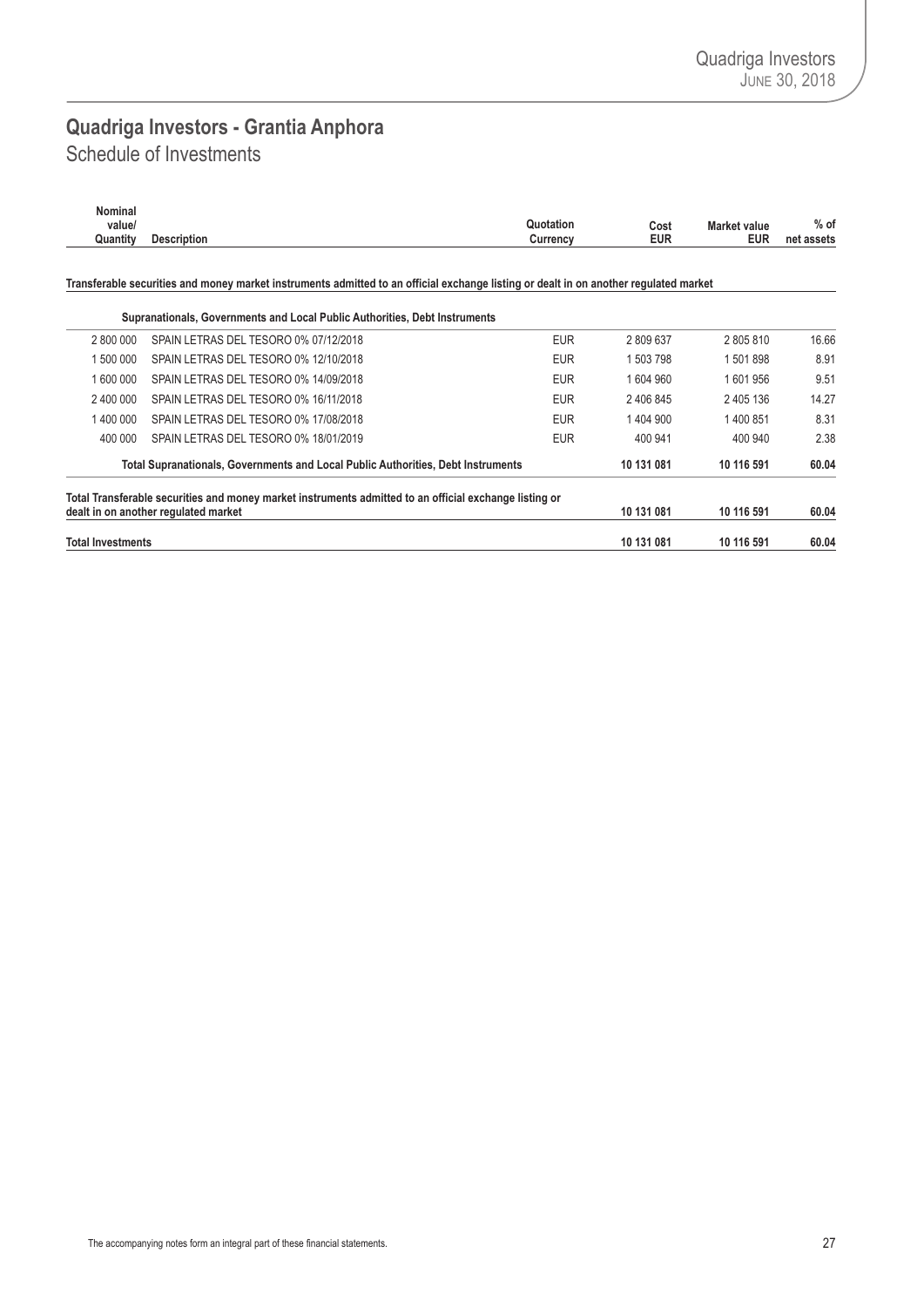### <span id="page-29-0"></span>**Quadriga Investors - Grantia Anphora** Classification of Investments

| <b>Economic classification</b> | %     | <b>Geographical classification</b> | 0/<br>π |
|--------------------------------|-------|------------------------------------|---------|
| Governments                    | 60.04 | Spain                              | 60.04   |

| $\%$  | <b>Geographical classification</b> | %     |
|-------|------------------------------------|-------|
| 60.04 | Spain                              | 60.04 |
| 60.04 |                                    | 60.04 |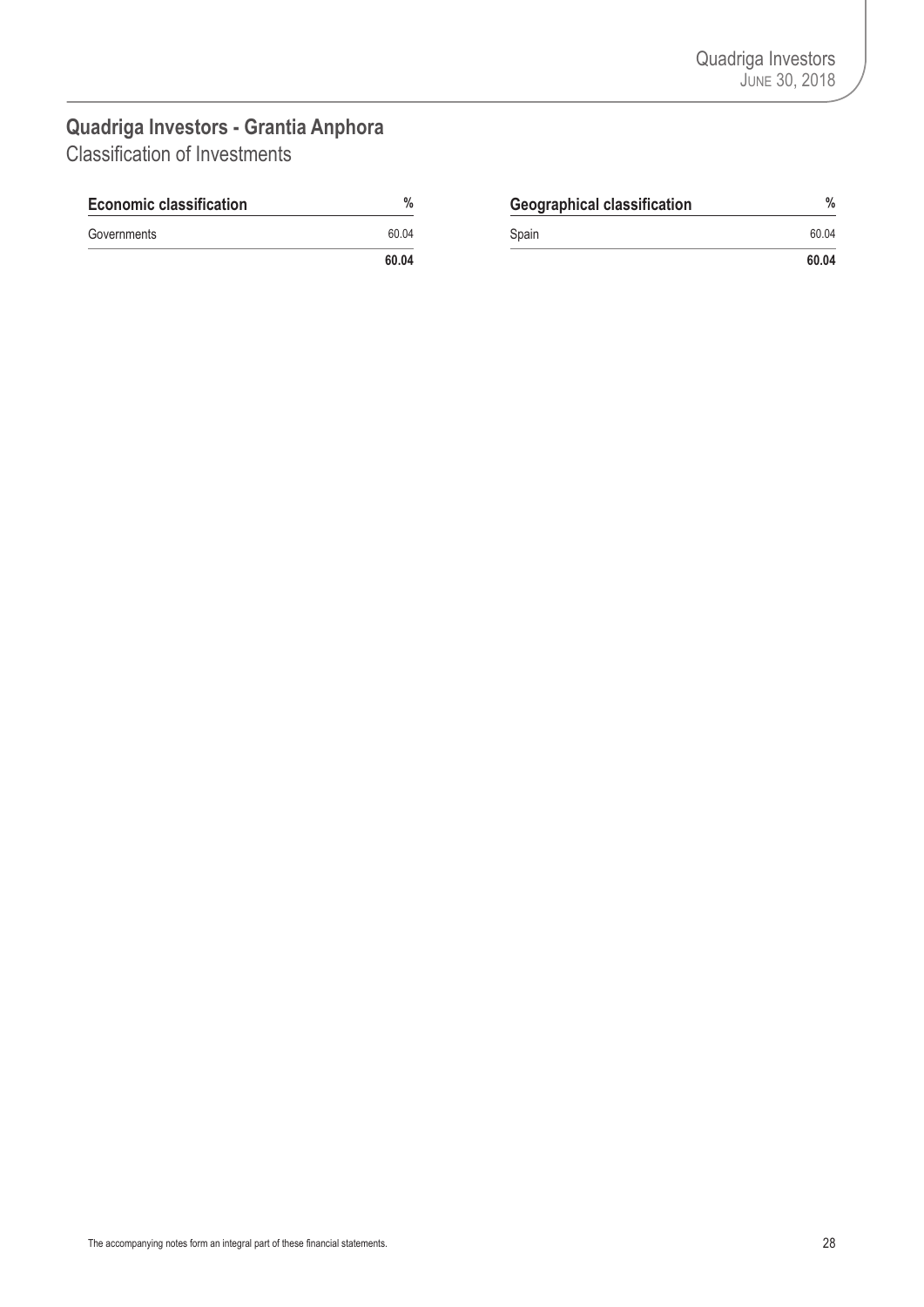### <span id="page-30-0"></span>**Notes to the financial statements**

### **1 - General**

Quadriga Investors ("the Company") is an Investment Company with Variable Capital (SICAV) incorporated on October 20, 2009 and governed by the Part I of the Law of December 17, 2010 relating to Undertakings for Collective Investment.

As at June 30, 2018, the following Sub-Funds and classes of shares are available to investors:

- Quadriga Investors Belgravia Lynx (Class of shares A)
- Quadriga Investors AZ Total Return Fund (Class of shares A)
- Quadriga Investors Vitrio Real Return (Classes of shares A, B and D)
- Quadriga Investors GFED Aequitas (Class of shares A)
- Quadriga Investors Global Allocation Fund (Classes of shares A, B and C)
- Quadriga Investors Grantia Anphora (Classes of shares A, B, C and D)

By Circular Resolutions dated dated December 7, 2017 and February 16, 2018 the Board decided to approve the changes made on the Prospectus dated December 2017.

The Board decided to change the management fee and performance fee of the shares class B of the "Quadriga investors - Grantia Anphora" from 1.25% and 30% respectively to 2% and 20% which have been implemented at the effective date of January 1, 2018.

The Board decided to split the performance fees between the management company and investment adviser based on a 60/40 distribution. The Board decided to change management fee and advisory fee of share class A from 0% and 1% respectively, to 0.60% and 0.40% for the sub-fund "Quadriga Investors-GFED Aequitas" which have been implemented at the effective date of January 15, 2018.

By Circular Resolution dated April 16, 2018, the Board decided to launch the share class D in (USD) within the sub-fundAuriga Investors - Grantia Anphora at the effective date of April 13, 2018.

### **2 - Significant accounting policies**

### **2.1 Presentation of financial statements**

The financial statements of the Company are established in accordance with the Luxembourg legal and regulatory requirements concerning undertakings for collective investment.

#### **2.2 Valuation of investment in securities**

2.2.1 The value of any cash in hand or on deposit, discount notes, bills and demand notes and accounts receivable, prepaid expenses, cash dividends and interest declared or accrued as aforesaid and not yet received, is deemed the full amount thereof, unless in any case the same is unlikely to be paid or received in full, in which case the value thereof shall be arrived at after making such discount as the Board of Directors may consider appropriate in such case to reflect the true value thereof.

2.2.2 The value of portfolio securities, money market instruments and derivatives that are listed on a Regulated Market or traded on Another Regulated Market is based on the last available price on the principle market on which such securities, money market instruments or derivatives are traded.

If such prices are not representative of the fair value, such securities, money market instruments or derivatives as well as other permitted assets may be valued at a fair value at which it is expected that they may be resold, as determined in good faith by and under the direction of the Board of Directors.

2.2.3 The value of securities and money market instruments which are not quoted or dealt in on any Regulated Market, is based on the last available price, unless such price is not representative of their true value; in this case, they may be valued at a fair value at which it is expected that they may be resold, as determined in good faith by and under the direction of the Board of Directors.

Unregistered shares including an undertaking that application will be made for admission to official listing on a stock exchange or a Regulated Market are valued by the Board of Directors using the prudence principle, meaning by keeping the valuation at cost price until the shares are registered.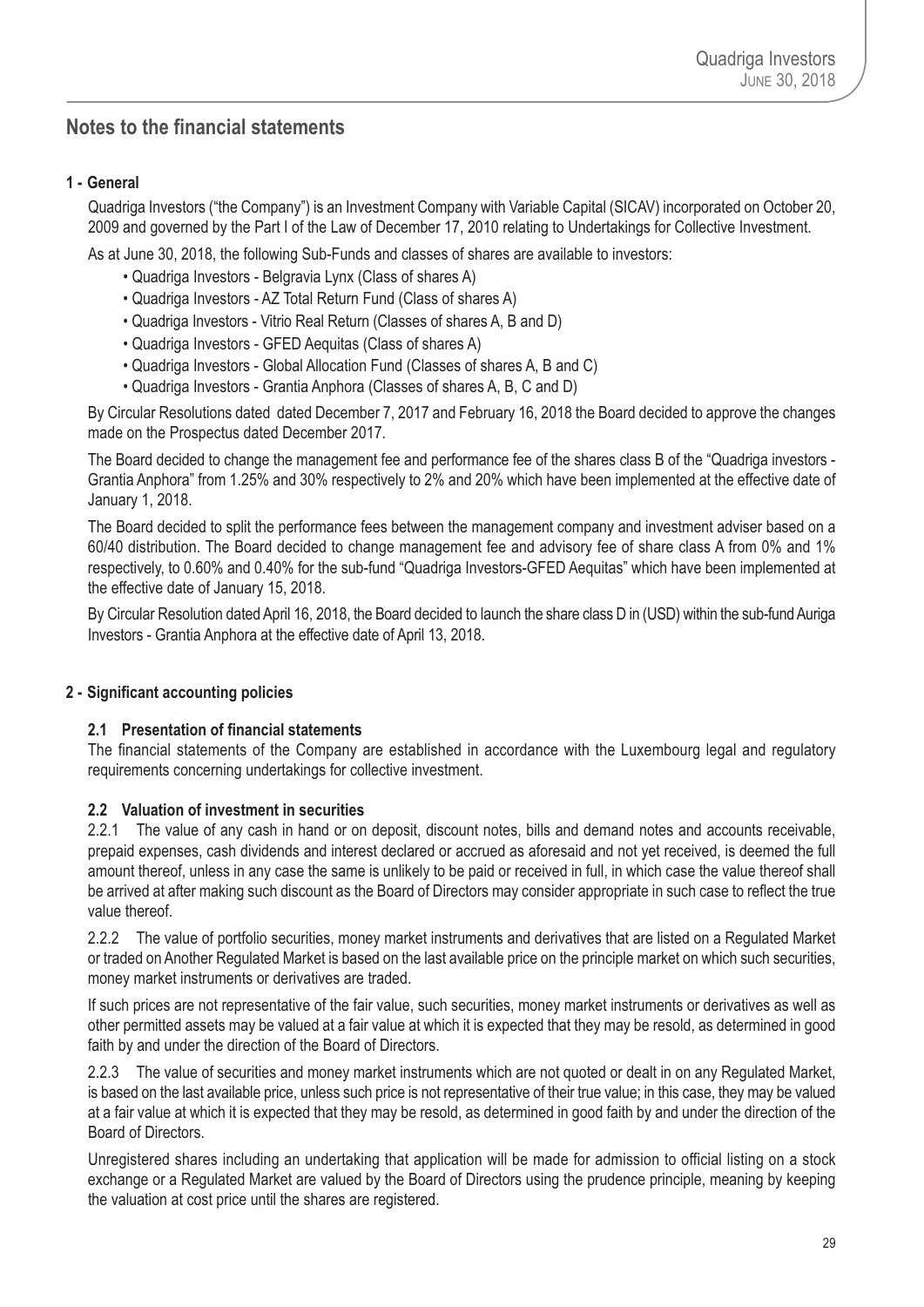2.2.4 The amortised cost method of valuation for transferable debt securities with a remaining maturity of 90 days or less in certain Sub-Funds of the Company is used. This method involves valuing a security at its cost and thereafter assuming a constant amortization to maturity of any discount or premium regardless of the impact of fluctuating interest rates on the market value of the security.

While this method provides certainty in valuation, it may result in periods during which value as determined by amortised cost, is higher or lower than the price the Sub-Fund would receive if it sold the securities. For certain short-term transferable debt securities, the yield to a shareholder may differ from the one which could be obtained from a similar Sub-Fund which daily marks its portfolio securities to market.

2.2.5 The value of the participations in investment funds shall be based on the last available valuation. Generally, participations in investment funds will be valued in accordance with the methods described in the instruments governing such investment funds. These valuations shall normally be provided by the fund administrator or valuation agent of an investment fund. To ensure consistency within the valuation of each Sub-Fund, if the time at which the valuation of an investment fund was calculated does not coincide with the valuation time of any Sub-Fund, and such valuation is determined to have changed materially since it was calculated, then the net asset value may be adjusted to reflect these changes as determined in good faith by and under the direction of the Board of Directors.

2.2.6 The valuation of swaps is based on their market value, which in turn depends on various factors (e.g. level and volatility of the underlying asset, market interest rates, residual term of the swap). Any adjustments required as a result of issues and redemptions are carried out by means of an increase or decrease in the nominal of the swaps, traded at their market value.

2.2.7 The valuation of derivatives traded over-the-counter (OTC), such as futures, forward or options contracts not traded on exchanges or on Another Regulated Markets, is based on their net liquidating value determined, pursuant to the policies established by the Board of Directors, on a basis consistently applied for each variety of contract. The net liquidation value of a derivative position is the net unrealised profit/(loss) with respect to the relevant position. The valuation applied is based on or controlled by the use of a model recognised and of common practice on the market.

2.2.8 The value of other assets is determined prudently and in good faith by and under the direction of the Board of Directors in accordance with generally accepted valuation principles and procedures.

### **2.3 Acquisition cost of securities in the portfolio**

The acquisition cost of securities denominated in a currency other than the reference currency of the acquiring Sub-Fund, is converted into this currency at the exchange rate prevailing on the date of purchase.

### **2.4 Net realised gain/ (loss) on sales of securities**

Realised gains or losses on sales of securities are determined on the basis of the average acquisition cost.

### **2.5 Investment income**

Dividend income is recorded at the ex-date, net of any withholding tax. Interest income is accrued on a prorata temporis basis, net of any withholding tax.

### **2.6 Valuation of futures contracts**

Futures contracts are posted off-balance sheet and are valued at the last settlement or close price on the stock exchanges or regulated markets.

Unrealised gains or losses are recorded in the Statement of Net Assets. Change in net unrealised gains and losses and net realised gains and losses are recorded in the Statement of Operations and Changes in Net Assets.

### **2.7 Valuation of swaps contracts**

Swaps contracts are posted off-balance sheet and are valued on the basis of the recalculated market prices by using the traditional elements of pricing considering the value, the volatility of the underlying, the interest rates and the residual value of the swap.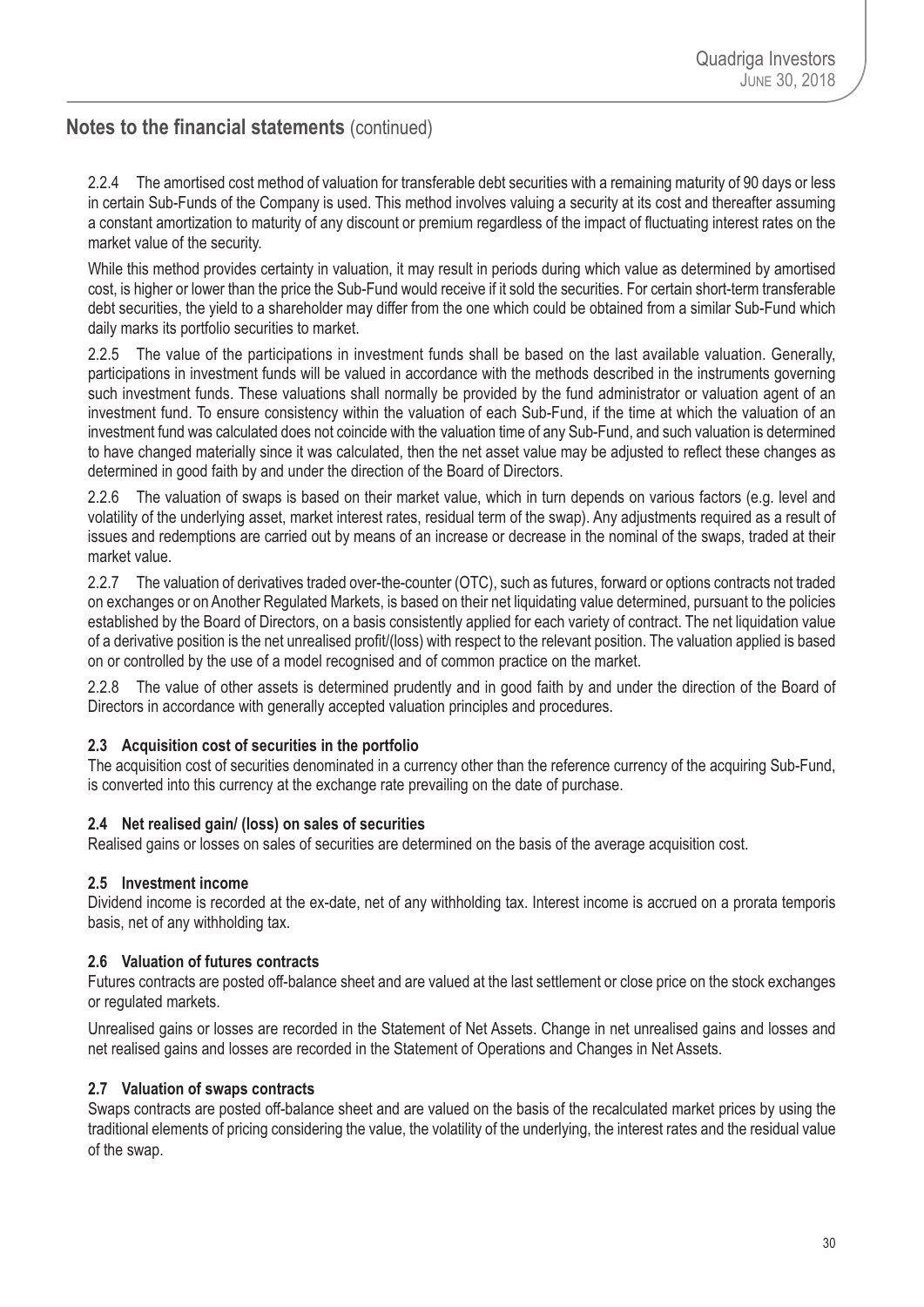### **2.8 Valuation of options contracts**

Premiums received on written options are recorded as liabilities, and premiums paid on the purchase of options are recorded as assets in the Statement of Net Assets. Listed option contracts outstanding on the reporting date are valued at the last settlement or close price on the stock exchanges or regulated markets. Changes in net unrealised gains and losses and net realised gains and losses are recorded in the Statement of Operations and Changes in Net Assets.

In the case of options on futures, no premium margin is required because here a daily profit and loss adjustment (variation margin) is made by the procedure known as "marking-to-market". The profit of one party to the contract is the loss of the other party. The resulting gains and losses are either debited or credited to the appropriate account on a daily basis via the mark-to-market process. The final valuation is made at the final settlement price of either the expiration date of the option or the day on which it was exercised.

### **2.9 Valuation of contracts for differences**

Unmatured contracts for difference are valued at valuation date at market prices prevailing at that date. Unrealised gains or losses are recorded in the statement of Net Assets. Changes in net unrealised gains and losses are recorded in the Statement of Operations and Changes in Net Assets under "Change in net unrealised profit/ (loss) on contracts for difference". Net realised gains and losses are recorded in the Statement of Operations and Changes in Net Assets.

#### **2.10 Formation expenses**

Formation expenses are amortised on a straight-line basis over a period of 5 years.

If the launch of a Sub-Fund occurs after the launch date of the Company, the costs of formation in relation to the launch of the new Sub-Fund is charged to such Sub-Fund only and may be amortised over a maximum of five years as of the Sub-Fund's launch date.

#### **2.11 Conversion of foreign currencies**

Cash at banks, other net assets and the valuation of those securities in portfolio which are expressed in currencies other than the currency of the Sub-Fund, are converted into this currency at the exchange rate prevailing at the date of the report.

Income and expenses expressed in currencies other than the currency of the Sub-Fund are converted into this currency at the exchange rate prevailing at the date of the transaction. Exchange gains or losses are recorded in the Statement of Operations Changes in Net Assets.

### **2.12 Consolidation**

The combined financial statements of the Company are expressed in EUR and are the sum of the corresponding captions in the financial statements of each Sub-Fund converted into this currency at the exchange rate prevailing at the date of the report.

### **3 - Management and performance fee**

#### a) Management fee

Quadriga Asset Managers SGIIC S.A., acting as Management Company, is entitled to receive a monthly fee of 2,000 EUR per Sub-Fund (fixed management fee) as well as a management fee equal to a percentage of the net asset value of each Sub-Fund (variable management fee), except for the Sub-Fund Quadriga Investors - AZ Total Return Fund and the Sub-Fund Quadriga Investors - GFED Aequitas. The management fee is paid quarterly in arrears by the Company out of the relevant Sub-Fund's assets.

The maximum variable management fees rates applicable at June 30, 2018 are as follows:

|                                             | Management fee for each class of shares<br>(% p.a.) |      |      |      |  |  |  |
|---------------------------------------------|-----------------------------------------------------|------|------|------|--|--|--|
|                                             | А                                                   |      |      |      |  |  |  |
| Quadriga Investors - Belgravia Lynx         | 1.35                                                |      |      |      |  |  |  |
| Quadriga Investors - Vitrio Real Return     | 0.00                                                | 0.50 | 1.30 | 1.30 |  |  |  |
| Quadriga Investors - Global Allocation Fund | 1.50                                                | 1.00 | 1.25 |      |  |  |  |
| Quadriga Investors - Grantia Anphora        | 1.75                                                | 2.00 | 2.25 | 1.75 |  |  |  |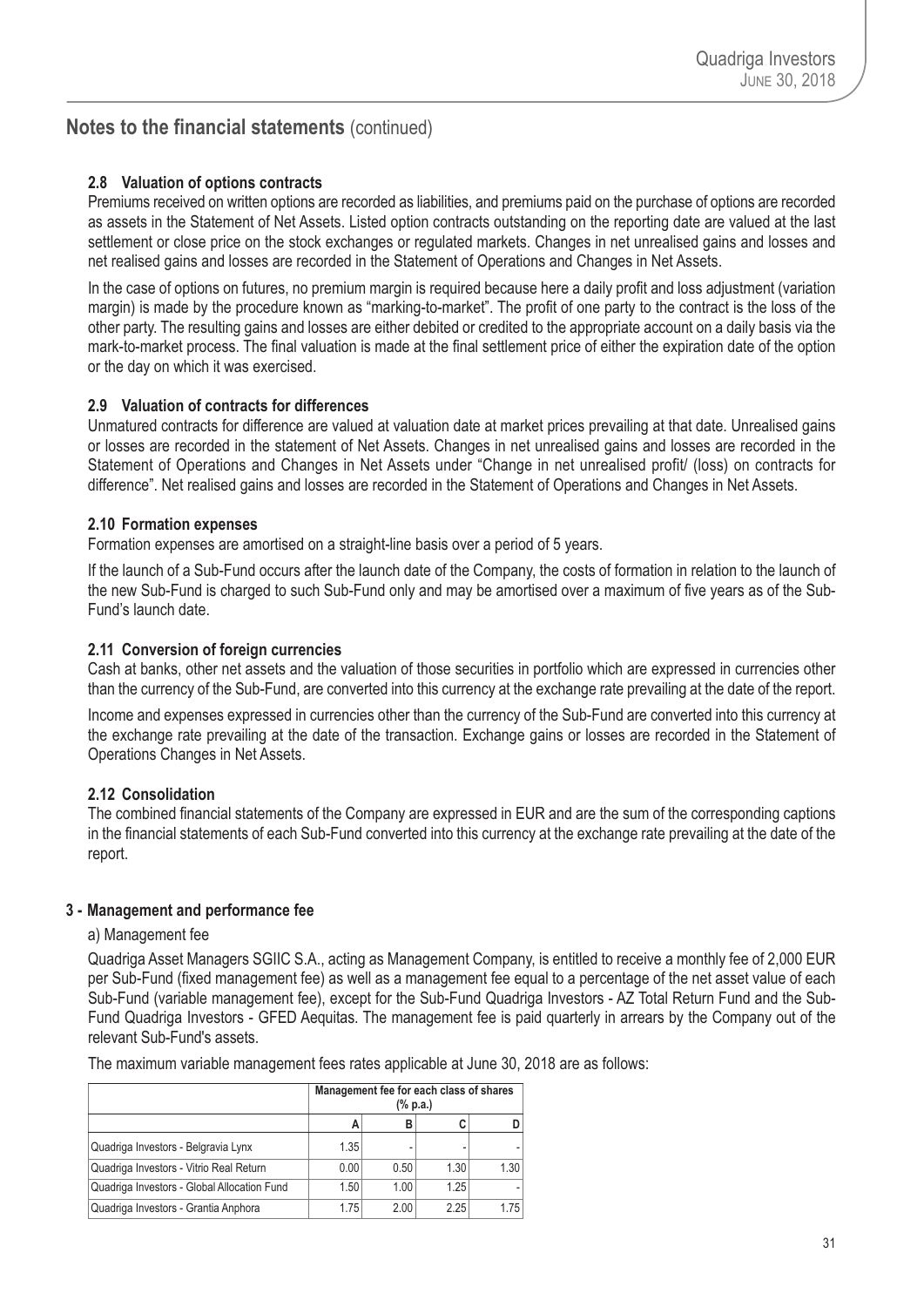### b) Performance fee (Success fee)

Quadriga Asset Managers SGIIC S.A., acting as Management Company is entitled to receive a performance fee. The performance fee is paid quarterly in arrears by the Company out of the relevant Sub-Fund's assets.

The Performance fee refers to the percentage of the increase of the net assets attributable to the relevant class above the High Watermark that the Sub-Fund shall pay to the Management Company, as determined at the end of each quarter. The net assets are calculated after deducting all expenses, management fee and advisory fee (if any) (but not the performance fee) and are adapted to take into account the subscriptions and redemptions.

High Watermark is the higher of the initial issue price per share of the relevant class and the highest net asset value per share of the relevant class at the end of any previous quarter in respect of which a "Performance / Success fee" was charged.

The maximum performance fee rates applicable at June 30, 2018 are as follows:

|                                             |       | Performance / Success fee<br>for each class of shares (% p.a) |       |       |  |  |  |
|---------------------------------------------|-------|---------------------------------------------------------------|-------|-------|--|--|--|
|                                             | А     | В                                                             |       |       |  |  |  |
| Quadriga Investors - Belgravia Lynx         | 9.00  |                                                               |       |       |  |  |  |
| Quadriga Investors - AZ Total Return Fund   | 10.00 |                                                               |       |       |  |  |  |
| Quadriga Investors - Vitrio Real Return     | 0.00  | 10.00                                                         | 15.00 | 15.00 |  |  |  |
| Quadriga Investors - GFED Aequitas          | 10.00 |                                                               |       |       |  |  |  |
| Quadriga Investors - Global Allocation Fund | 9.00  | 9.00                                                          | 9.00  |       |  |  |  |
| Quadriga Investors - Grantia Anphora        | 30.00 | 20.00                                                         | 30.00 | 30.00 |  |  |  |

As at June 30, 2018 the performance fee amounted to:

| - Quadriga Investors - Belgravia Lynx  | <b>185 EUR</b> |
|----------------------------------------|----------------|
| - Quadriga Investors - Grantia Anphora | 213 128 EUR    |

#### **4 - Investment Managers fees and Investment Advisory fees**

Sub-Fund Quadriga Investors - Belgravia Lynx:

"Belgravia Capital SGIIC S.A.", acting as Investment manager, is entitled to received a remuneration according to the investment management agreement between "Quadriga Asset Managers SGIIC S.A." and "Belgravia Capital SGIIC S.A.".

Sub-Fund Quadriga Investors - AZ Total Return Fund:

"Poniente Capital S.R.L.", acting as Investment Adviser, is entitled to receive an advisory fee of 1% p.a. of the net asset value of the share class A, calculated and payable quarterly in arrears.

Sub-Fund Quadriga Investors - GFED Aequitas:

"Gestion Fondo Educativo SL", acting as Investment Adviser, is entitled to split the performance fees between the management company and investment adviser based on a 60/40 distribution. Amanagement fee and advisory fee of share class A from 0% and 1% respectively, to 0.60% and 0.40%.

#### **5 - Depositary, Paying agent, Administrative, Registrar and Transfer Agent fees**

The Depositary and Paying agent is entitled to an annual fee equal to a percentage of the assets of each Sub-Fund or share class consistent with market practice in Luxembourg, subject to a minimum flat fee per sub-fund of 3,000.- EUR and a variable annual rate expected up to a maximum of 2.0% per annum, as determined in the Depositary and Paying Agent Agreement.

The Administrative, Registrar and Transfer Agent is entitled to an annual fee equal to a percentage of the assets of each Sub-Fund or share class consistent with market practice in Luxembourg subject to a minimum flat fee per sub-fund of 10,000.- EUR and a variable annual rate expected up to a maximum of 2.0% per annum, as determined in the Administrative, Registrar and Transfer Agent Agreement.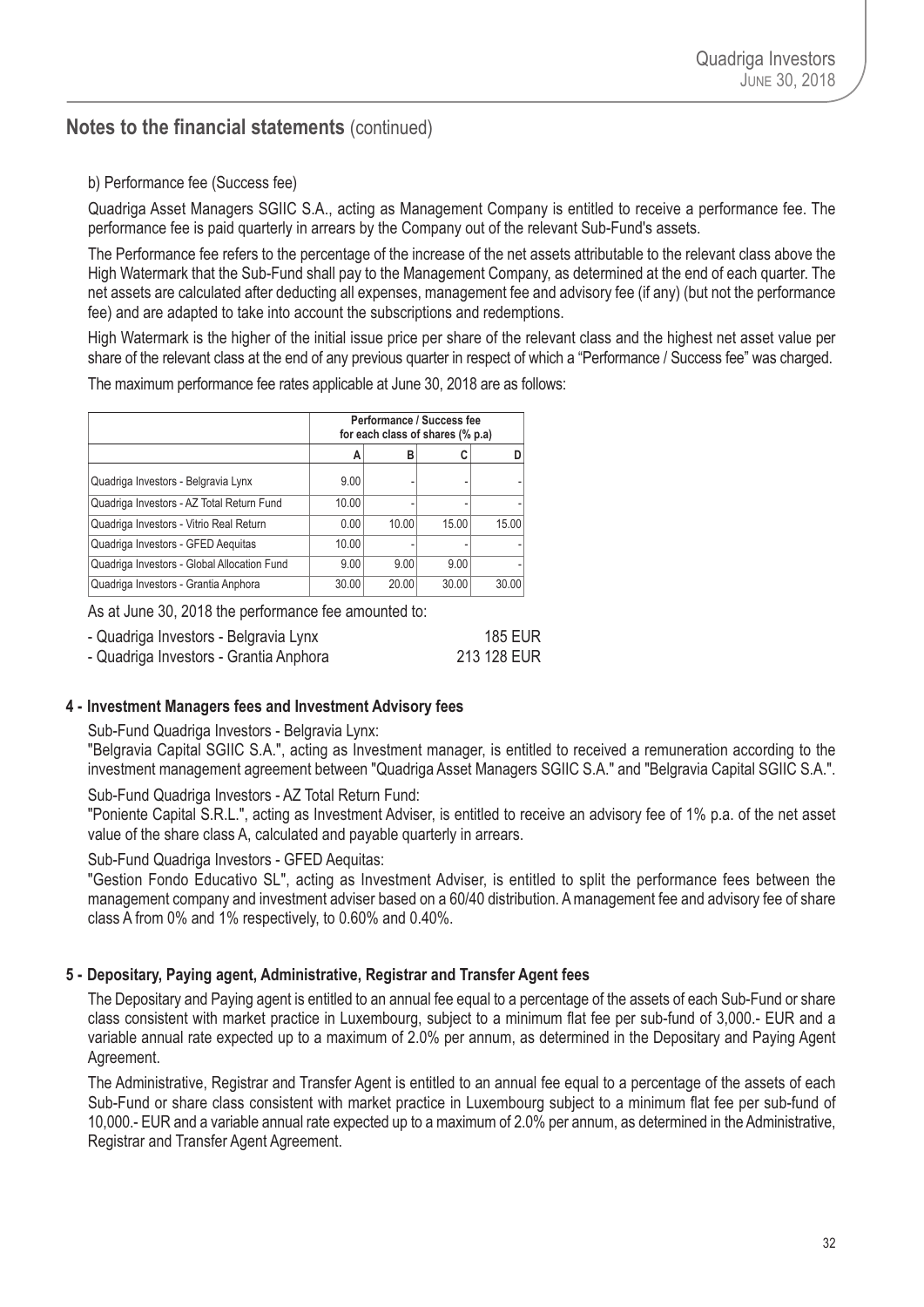#### *6 - Taxe d'abonnement*

The Company is governed by Luxembourg law. Pursuant to the effective legislation and regulations, the Company is subject to a subscription tax at an annual rate of 0.05% per year on its net assets. This tax is reduced to 0.01% per year in certain cases, such as, for example, in respect of money market funds, or concerning net assets in Sub-Funds and/or share classes restricted to institutional investors, pursuant to Article 174 of the Law of December 17, 2010.

The tax does not apply to that part of assets which is invested in other Luxembourg undertakings for collective investment, provided that such Luxembourg undertakings for collective investment have already paid themselves the subscription tax. Subject to certain conditions, some Sub-Funds and/or classes of shares reserved for institutional investors may be fully exempt from subscription tax.

#### **7 - Futures contracts**

As at June 30, 2018, the Company holds the following open future contracts:

#### **Quadriga Investors - Belgravia Lynx**

| <b>Underlying</b><br>nature | Currency<br>contract | <b>Details</b>  | <b>Market</b>                         | <b>Maturity</b> | Number of<br>contracts<br>bought | Number of<br>contracts<br>sold | Commitment<br><b>EUR</b> | <b>Unrealised</b><br>appreciation/<br>depreciation<br><b>EUR</b> |
|-----------------------------|----------------------|-----------------|---------------------------------------|-----------------|----------------------------------|--------------------------------|--------------------------|------------------------------------------------------------------|
| Currency                    | GBP                  | EURO/GBP FUTURE | CHICAGO MERCANTILE<br><b>EXCHANGE</b> | Sep-18          | 74                               | ۰                              | 9 274 580                | 21 965                                                           |
| Index                       | <b>EUR</b>           | EURO STOXX 50   | EUREX-DEUTSCHLAND                     | Sep-18          | $\overline{\phantom{a}}$         | 410                            | 13 903 100               | 332 100                                                          |
|                             |                      |                 |                                       |                 |                                  |                                | 23 177 680               | 354 065                                                          |

#### **Quadriga Investors - AZ Total Return Fund**

| <b>Underlying</b><br>nature | Currency<br>contract | <b>Details</b>  | <b>Market</b>                         | <b>Maturity</b> | Number of<br>contracts<br>bought | Number of<br>contracts<br>sold | <b>Commitment</b><br><b>EUR</b> | <b>Unrealised</b><br>appreciation/<br>depreciation<br><b>EUR</b> |
|-----------------------------|----------------------|-----------------|---------------------------------------|-----------------|----------------------------------|--------------------------------|---------------------------------|------------------------------------------------------------------|
| Currency                    | USD                  | EURO E-MINI FUT | CHICAGO MERCANTILE<br><b>EXCHANGE</b> | Sep-18          | 30                               | $\overline{\phantom{a}}$       | 1884876                         | (22 322)                                                         |
|                             |                      |                 |                                       |                 |                                  |                                | 1884876                         | (2232)                                                           |

#### **Quadriga Investors - Vitrio Real Return**

| <b>Underlying</b><br>nature | Currency<br>contract | <b>Details</b>   | <b>Market</b>                         | <b>Maturity</b> | Number of<br>contracts<br>bought | Number of<br>contracts<br>sold | <b>Commitment</b><br><b>EUR</b> | <b>Unrealised</b><br>appreciation/<br>depreciation<br><b>EUR</b> |
|-----------------------------|----------------------|------------------|---------------------------------------|-----------------|----------------------------------|--------------------------------|---------------------------------|------------------------------------------------------------------|
| Currency                    | USD                  | EURO FX          | CHICAGO MERCANTILE<br><b>EXCHANGE</b> | Sep-18          | 8                                | ۰                              | 1 005 225                       | (13 832)                                                         |
| Interest rate               | <b>EUR</b>           | EURO BONO FUTURE | EUREX-DEUTSCHLAND                     | Sep-18          | $\overline{\phantom{a}}$         | 6                              | 872 040                         | (6540)                                                           |
| Interest rate               | <b>GBP</b>           | <b>LONG GILT</b> | EURONEXT LIFFE                        | Sep-18          | ٠                                | 20                             | 2783061                         | (2 262)                                                          |
|                             |                      |                  |                                       |                 |                                  |                                | 4 660 326                       | (22634)                                                          |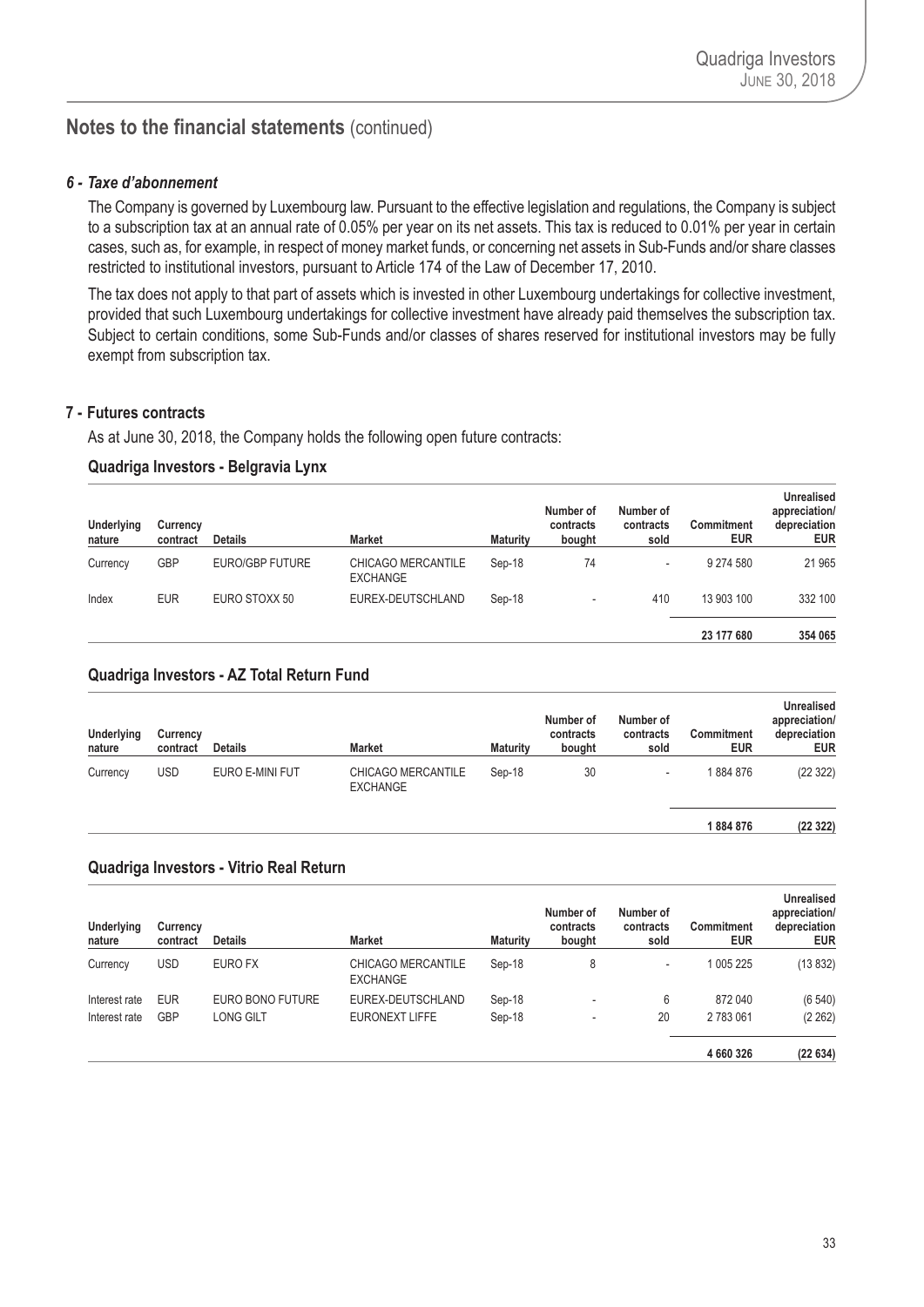#### **Quadriga Investors - GFED Aequitas**

| <b>Underlying</b><br>nature | Currency<br>contract | <b>Details</b>           | <b>Market</b>                                | <b>Maturity</b> | Number of<br>contracts<br>bought | Number of<br>contracts<br>sold | <b>Commitment</b><br><b>EUR</b> | <b>Unrealised</b><br>appreciation/<br>depreciation<br><b>EUR</b> |
|-----------------------------|----------------------|--------------------------|----------------------------------------------|-----------------|----------------------------------|--------------------------------|---------------------------------|------------------------------------------------------------------|
| Currency                    | <b>USD</b>           | <b>EURO FX</b>           | CHICAGO MERCANTILE<br><b>EXCHANGE</b>        | Sep-18          | 43                               |                                | 5403082                         | (43 462)                                                         |
| Currency                    | <b>GBP</b>           | <b>EURO/GBP FUTURE</b>   | <b>CHICAGO MERCANTILE</b><br><b>EXCHANGE</b> | Sep-18          | 4                                |                                | 501 329                         | 3 2 0 9                                                          |
| Currency                    | JPY                  | <b>EURO/JPY CME</b>      | CHICAGO MERCANTILE<br><b>EXCHANGE</b>        | Sep-18          | 19                               | $\overline{\phantom{a}}$       | 2 376 952                       | (5326)                                                           |
| Interest rate               | <b>EUR</b>           | <b>EURO BOBL</b>         | EUREX-DEUTSCHLAND                            | Sep-18          | Ĭ.                               | 29                             | 3 832 930                       | (21170)                                                          |
| Interest rate               | <b>EUR</b>           | <b>EURO BUND</b>         | EUREX-DEUTSCHLAND                            | Sep-18          |                                  | 21                             | 3 4 1 3 5 5 0                   | (26680)                                                          |
| Interest rate               | <b>USD</b>           | US LONG BOND             | CHICAGO BOARD OF<br><b>TRADE</b>             | Sep-18          |                                  | 4                              | 496 767                         | (6852)                                                           |
| Interest rate               | <b>USD</b>           | US 10 YR NOTE FUTURE     | CHICAGO BOARD OF<br><b>TRADE</b>             | Sep-18          |                                  | $\overline{2}$                 | 205 880                         | 107                                                              |
| Interest rate               | <b>JPY</b>           | 10 YR MINI JGB FUT       | SINGAPORE EXCHANGE<br>(WAS SIMEX)            | Sep-18          | ٠                                | $\overline{7}$                 | 816 463                         | (1137)                                                           |
| Index                       | <b>EUR</b>           | DAX MINI FUTURE          | EUREX-DEUTSCHLAND                            | Sep-18          | $\overline{2}$                   |                                | 123 085                         | (5715)                                                           |
| Index                       | <b>EUR</b>           | <b>EURO STOXX BANKS</b>  | EUREX-DEUTSCHLAND                            | Sep-18          | 34                               |                                | 187 170                         | (6290)                                                           |
| Index                       | <b>EUR</b>           | EURO STOXX 50            | EUREX-DEUTSCHLAND                            | Sep-18          | $\overline{4}$                   |                                | 135 640                         | (3 200)                                                          |
| Index                       | <b>EUR</b>           | <b>IBEX MINI INDEX</b>   | <b>MEFF RENTA VARIABLE</b><br>(MADRID)       | $Jul-18$        | Ĭ.                               | 9                              | 86 416                          | 1748                                                             |
| Index                       | <b>USD</b>           | <b>MINI MSCI EMG MKT</b> | <b>INTERCONTINENTAL</b><br><b>EXCHANGE</b>   | Sep-18          | 30                               |                                | 1 366 066                       | (83 894)                                                         |
| Index                       | <b>EUR</b>           | MINI S&P MIB FUT         | <b>BORSA ITALIANO (DEV)</b>                  | Sep-18          | 28                               |                                | 603 904                         | (14756)                                                          |
| Index                       | <b>JPY</b>           | NIKKEI 225 MINI OSE      | TOKYO STOCK EXCHANGE Sep-18                  |                 | 14                               |                                | 241 301                         | (3572)                                                           |
| Index                       | <b>USD</b>           | <b>S&amp;P 500 EMINI</b> | CHICAGO MERCANTILE<br><b>EXCHANGE</b>        | Sep-18          | ÷,                               | $\overline{7}$                 | 815 832                         | 20 115                                                           |
| Index                       | <b>JPY</b>           | TOPIX MINI INDEX FUT     | <b>OSAKA SECURITIES</b><br><b>EXCHANGE</b>   | Sep-18          | 83                               |                                | 1 110 636                       | (30165)                                                          |
|                             |                      |                          |                                              |                 |                                  |                                | 21 717 003                      | (227040)                                                         |

### **Quadriga Investors - Global Allocation Fund**

| <b>Underlying</b><br>nature | Currency<br>contract | <b>Details</b> | <b>Market</b>             | <b>Maturity</b> | Number of<br>contracts<br>bought | Number of<br>contracts<br>sold | <b>Commitment</b><br><b>EUR</b> | <b>Unrealised</b><br>appreciation/<br>depreciation<br><b>EUR</b> |
|-----------------------------|----------------------|----------------|---------------------------|-----------------|----------------------------------|--------------------------------|---------------------------------|------------------------------------------------------------------|
| Interest rate               | <b>USD</b>           | US LONG BOND   | CHICAGO BOARD OF<br>TRADE | Sep-18          | 80                               | ۰                              | 9935335                         | (28 264)                                                         |
|                             |                      |                |                           |                 |                                  |                                | 9935335                         | (28 264)                                                         |

#### **8 - Options**

As at June 30, 2018, the Company holds the following open outstanding options contracts:

### **Quadriga Investors - Vitrio Real Return**

| Short/<br>Long | Currency | <b>Description</b>   | Put/<br>Call | <b>Strike</b><br>Price | <b>Maturity</b> | Quantity | <b>Market</b><br>value<br><b>EUR</b> | Commitment<br><b>EUR</b> |
|----------------|----------|----------------------|--------------|------------------------|-----------------|----------|--------------------------------------|--------------------------|
| <b>LONG</b>    | USD      | 10YR US TREASRY NOTE | CALL         | 124                    | <b>Nov-18</b>   | 100      | 16 059                               |                          |
|                |          |                      |              |                        |                 |          | 16 059                               |                          |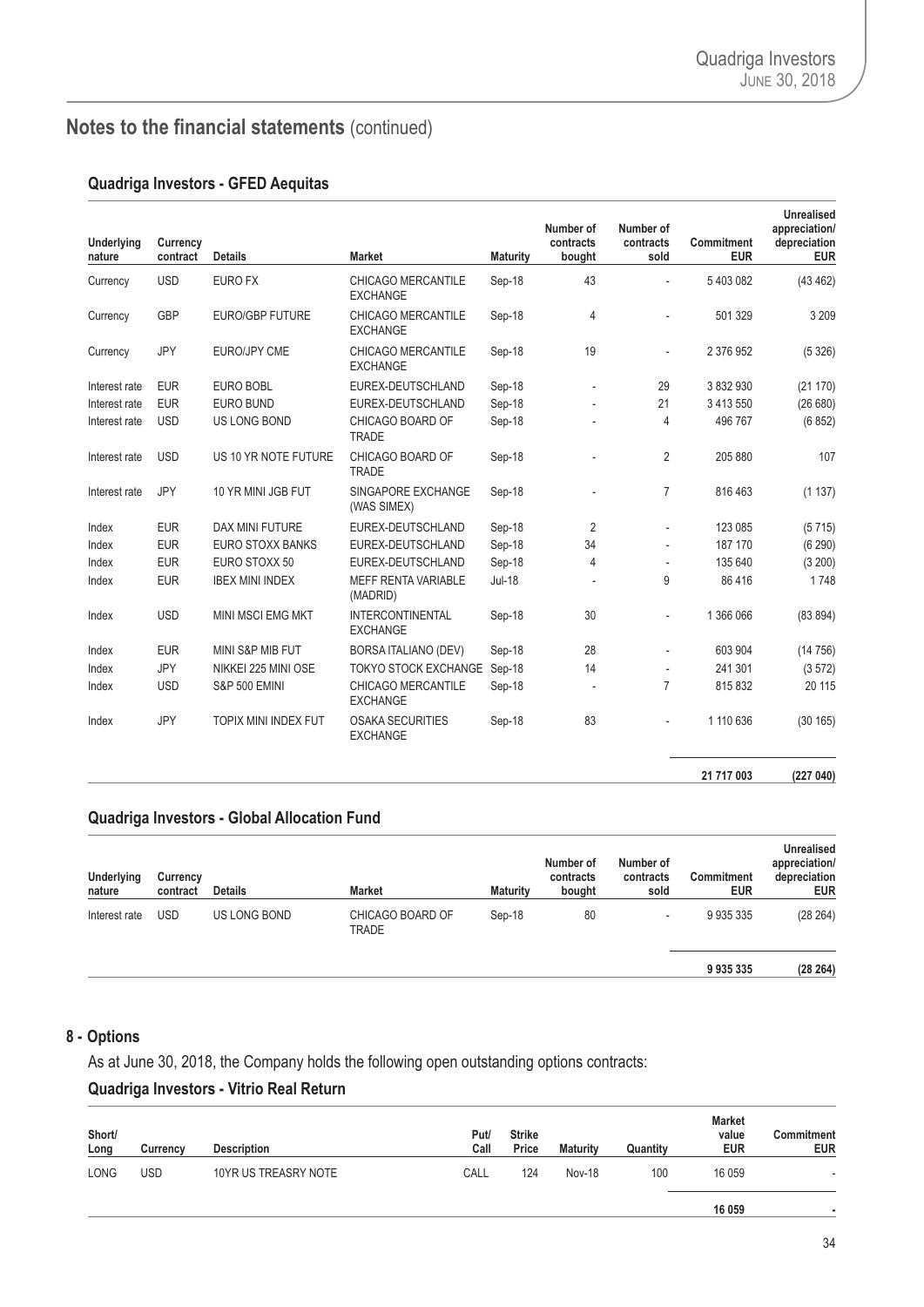| Short/<br>Long | Currency   | <b>Description</b>    | Put/<br>Call | <b>Strike</b><br>Price | <b>Maturity</b> | Quantity | <b>Market</b><br>value<br><b>EUR</b> | Commitment<br><b>EUR</b> |
|----------------|------------|-----------------------|--------------|------------------------|-----------------|----------|--------------------------------------|--------------------------|
| <b>SHORT</b>   | <b>USD</b> | EURO CURRENCY 2 PM OP | PUT          | 1.195                  | Dec-18          | (5)      | (15 792)                             | 535 309                  |
| LONG           | USD        | 10YR US TREASRY NOTE  | <b>PUT</b>   | 119                    | Jul-18          | 19       | 1526                                 |                          |
|                |            |                       |              |                        |                 |          | (14266)                              | 535 309                  |

### **Quadriga Investors - GFED Aequitas**

#### **Quadriga Investors - Global Allocation Fund**

| Short/<br>Long | Currency | <b>Description</b>      | Put/<br>Call | <b>Strike</b><br>Price | <b>Maturity</b> | Quantity | <b>Market</b><br>value<br><b>EUR</b> | Commitment<br><b>EUR</b> |
|----------------|----------|-------------------------|--------------|------------------------|-----------------|----------|--------------------------------------|--------------------------|
| <b>LONG</b>    | USD      | <b>S&amp;P 500 EMIN</b> | PUT          | 2 0 0 0                | Dec-18          | 386      | 177701                               |                          |
|                |          |                         |              |                        |                 |          | 177 701                              |                          |

#### **9 - Exchange rates**

The combined financial statements are expressed in EUR. For this purpose, the financial statements of the Sub-Funds are converted into EUR at the foreign exchange rates as of June 30, 2018:

| 1 EUR =   | 1.58020 AUD |     | $1$ EUR = | 1.53585 CAD |            |
|-----------|-------------|-----|-----------|-------------|------------|
| 1 EUR =   | 1.15935 CHF |     | $1$ USD = | 6.62533     | <b>CNY</b> |
| 1 EUR =   | 7.45070 DKK |     | $1$ EUR = | 0.88435 GBP |            |
| 1 EUR =   | 9.15995 HKD |     | $1$ EUR = | 129.32370   | JPY.       |
| $1$ EUR = | 9.51600 NOK |     | $1$ EUR = | 10.44490    | SFK        |
| $1$ EUR = | 1.16755     | USD |           |             |            |

#### **10 - Contracts for difference**

As at June 30, 2018, the Company holds the following open contracts for difference:

#### **Quadriga Investors - AZ Total Return Fund**

| <b>Currency</b> | Underlying                   | Quantity | Unrealised appreciation/<br>depreciation in EUR |
|-----------------|------------------------------|----------|-------------------------------------------------|
| <b>EUR</b>      | <b>AIXTRON</b>               | (15000)  | 25 350                                          |
| <b>EUR</b>      | <b>CASINO GUICHARD</b>       | (5000)   | 1500                                            |
| <b>USD</b>      | <b>CERNER CORP</b>           | (2500)   | 300                                             |
| <b>USD</b>      | <b>IRON MOUNTAIN REIT</b>    | (7000)   | (1859)                                          |
| <b>USD</b>      | LIBERTY MEDIA GRP-C          | (6000)   | (17 934)                                        |
| <b>GBP</b>      | <b>MARKS &amp; SPENC GRP</b> | (55000)  | 249                                             |
| <b>USD</b>      | MIDDLEBY CORP                | (2500)   | 942                                             |
| <b>EUR</b>      | <b>PUBLICIS GROUPE</b>       | (3000)   | 4 10 6                                          |
| <b>EUR</b>      | SILTRONIC AG                 | (1500)   | (71)                                            |
|                 |                              |          | 12 583                                          |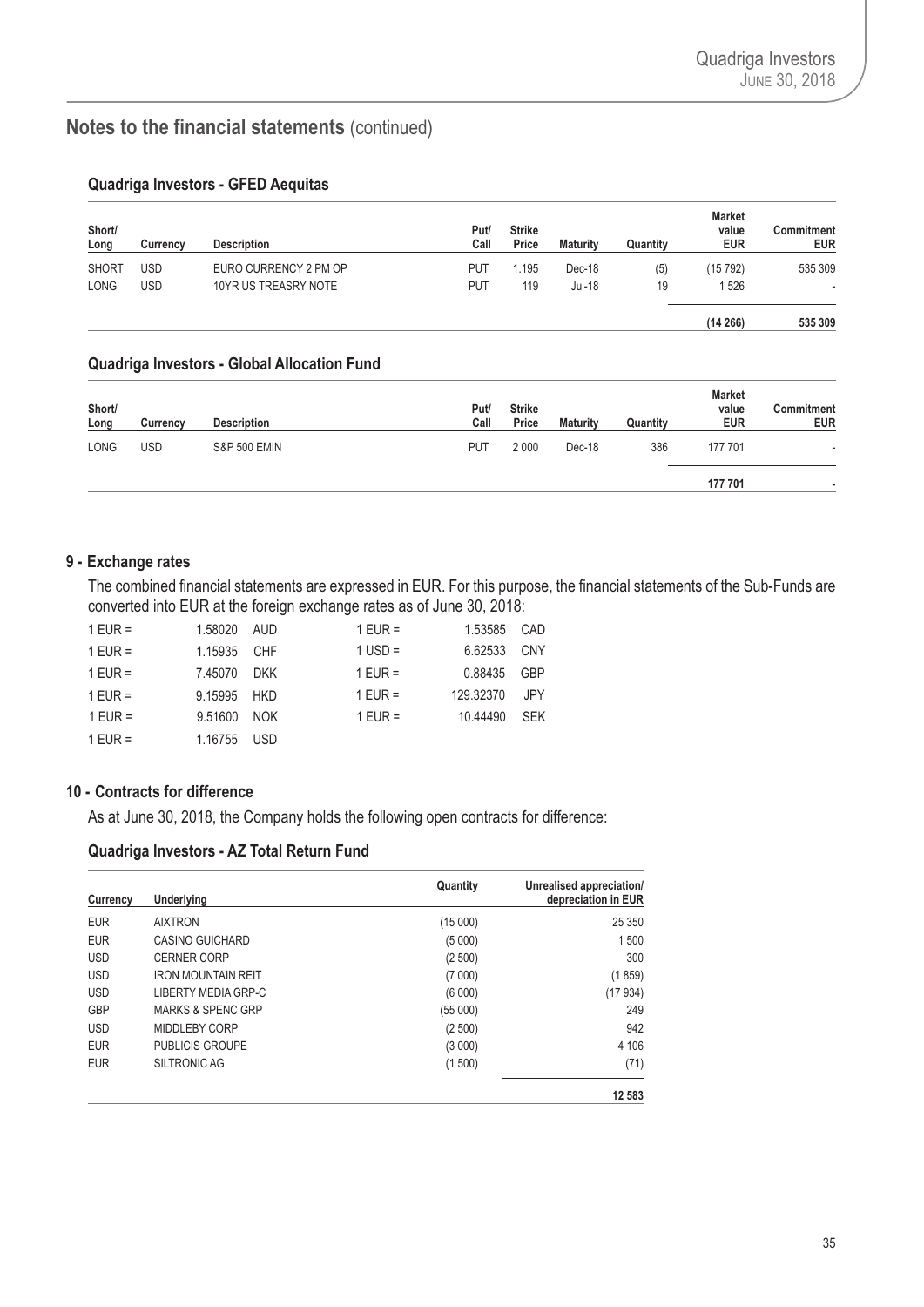### **Quadriga Investors - Vitrio Real Return**

| Currency   | <b>Underlying</b>           | Quantity | Unrealised appreciation/<br>depreciation in EUR |
|------------|-----------------------------|----------|-------------------------------------------------|
| <b>USD</b> | <b>BALL CORP</b>            | (11700)  | 32 829                                          |
| <b>GBP</b> | <b>BODYCOTE PLC</b>         | (15002)  | (9245)                                          |
| <b>GBP</b> | <b>BURBERRY GROUP</b>       | (12000)  | (22457)                                         |
| <b>EUR</b> | <b>CASINO GUICHARD</b>      | (5000)   | 45 200                                          |
| <b>GBP</b> | <b>DIXONS CARPHONE</b>      | (31000)  | (561)                                           |
| <b>EUR</b> | <b>EDENRED</b>              | (5170)   | 6779                                            |
| <b>EUR</b> | <b>FERROVIAL</b>            | (10178)  | 122                                             |
| <b>USD</b> | <b>FREEPORT MCMORAN</b>     | (1000)   | (8505)                                          |
| <b>GBP</b> | <b>GREGGS</b>               | (13900)  | 8881                                            |
| <b>GBP</b> | HARGREAVES LANSDOW          | (10000)  | (5880)                                          |
| <b>GBP</b> | <b>HOWDEN JOINERY GROUP</b> | (76000)  | (28 188)                                        |
| <b>GBP</b> | <b>INCHCAPE</b>             | (15000)  | (8735)                                          |
| <b>GBP</b> | <b>METRO BANK</b>           | (3500)   | (950)                                           |
| <b>USD</b> | <b>TRIPADVISOR</b>          | (4800)   | (67474)                                         |
| <b>USD</b> | VALE SA - ADR               | (44000)  | (363994)                                        |
| <b>GBP</b> | <b>VEDANTA RESOURCES</b>    | (30000)  | 26 189                                          |
| <b>GBP</b> | <b>VESUVIUS PLC</b>         | (25000)  | 8 1 9 8                                         |
| <b>GBP</b> | <b>WEIR GROUP</b>           | (30 402) | 42 133                                          |
|            |                             |          | (345658)                                        |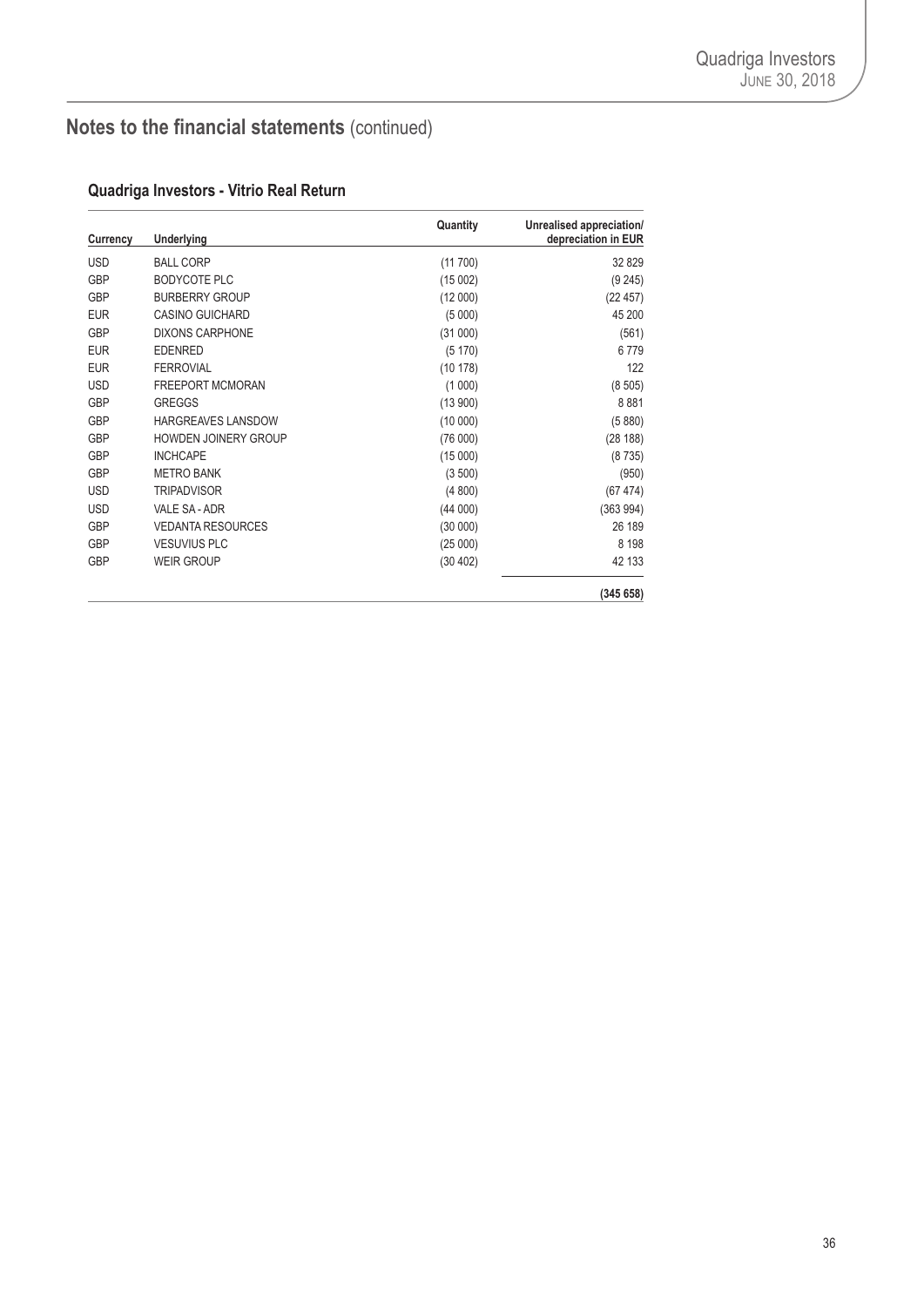### <span id="page-38-0"></span>**Other information**

### **Securities Financing Transaction Regulation**

During the period ending June 30, 2018, the Fund did not engage in transactions which are the subject of EU Regulation No 2015/2365 on the transparency of securities financing transactions and of reuse. Accordingly, no global, concentration or transaction data, is required to be reported, nor is any or information on the reuse or safekeeping of collateral.